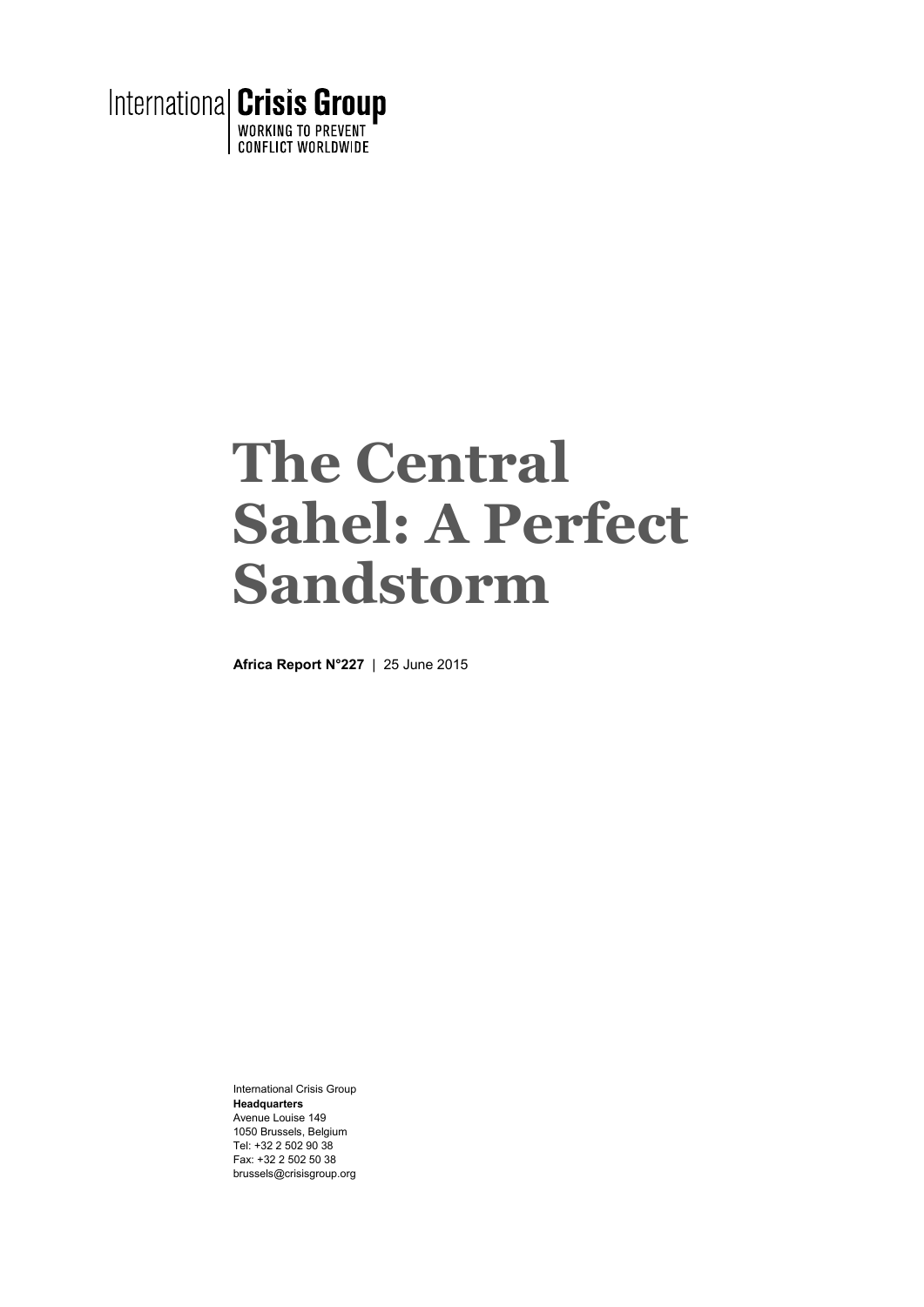# **Table of Contents**

| I.  |              |  |                |
|-----|--------------|--|----------------|
| H.  |              |  |                |
|     | $\mathbf{A}$ |  |                |
|     | B.           |  | $\overline{7}$ |
|     |              |  |                |
|     | D.           |  |                |
| HI. |              |  |                |
|     | A.           |  |                |
|     | B.           |  |                |
|     |              |  |                |
| IV. |              |  |                |
|     | $A_{-}$      |  |                |
|     | В.           |  |                |
|     |              |  |                |
| V.  |              |  |                |

# APPENDICES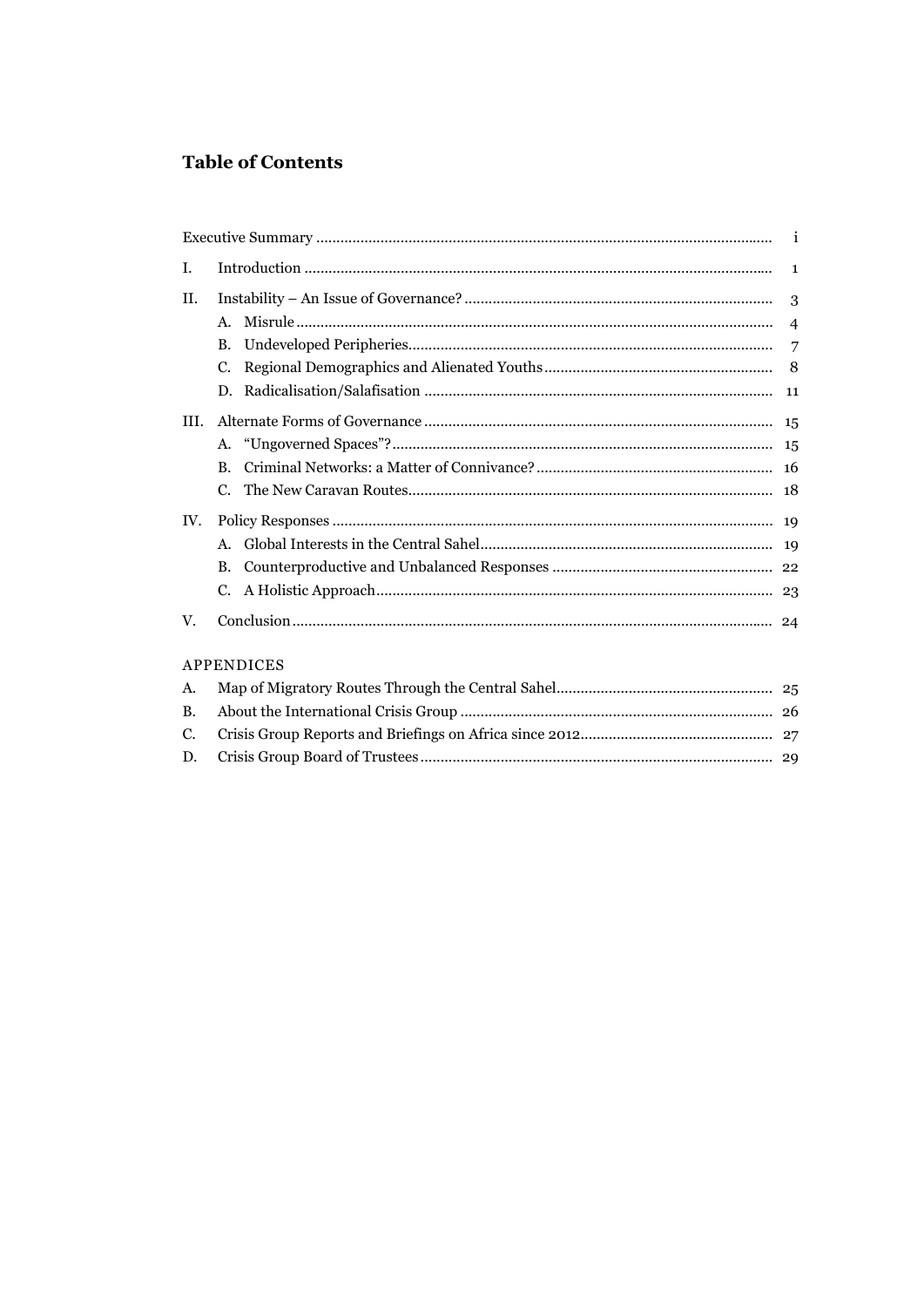**Africa Report N°227 25 June 2015** 

# *Executive Summary*

The huge, sparsely populated, impoverished Sahel is affected by growing numbers of jihadi extremists and illicit activities, including arms, drugs and human trafficking, estimated to generate \$3.8 billion annually. Borders are porous, government reach limited. Populations and unemployment are soaring. Within this perfect storm of actual and potential instability, criminal networks increasingly overrun Central Sahel – the Fezzan in Libya's south, Niger and the Lake Chad Basin. State authority is weak in relatively stable Niger. To the south, the radical Islamist, primarily Nigerian, Boko Haram insurgency is responsible for thousands of civilian deaths and more than a million displaced. Western and regional counter-terrorism efforts are insufficient, but neither have more integrated approaches proposed by the EU and UN borne fruit. Without holistic, sustained action against entrenched criminal networks, misrule and underdevelopment, instability is likely to spread and exacerbate radicalisation and migration.

The Sahel, a vast region stretching from Mauritania to Sudan bordering the Sahara Desert, has always had porous borders and thinly populated areas only loosely controlled by national governments. (For example, Niger is bigger than Nigeria, but its seventeen million population is a tenth the size and concentrated in its southern quarter.) But as Libya imploded and Boko Haram expanded across borders in the Lake Chad Basin, criminal networks trafficking illicit goods and humans grew by corrupting officials, forming alliances with local communities and sometimes working with jihadi groups. The region has become a key source of, and transit point for, migrants from sub-Saharan Africa trying to reach Europe. By mid-June 2015, more than 106,000 were estimated to have arrived in Europe by sea since the start of the year, according to the International Organisation for Migration (IOM). Nearly 57,ooo had reached Italy, almost exclusively from Libya and after transiting countries to its south. UN officials project that between 80,000 and 120,000 migrants will pass through Niger during the year.

Western governments have primarily taken a security-oriented approach to the criminal and jihadi threats, upping their military presence and counter-terrorism operations and increasing efforts to secure Europe's southern borders. Initiatives such as the Rabat (2006) and Khartoum (2014) processes to curb illegal immigration, as well as the latest European Union (EU) plan – including refugee resettlement, but also a military operation to disrupt smugglers' networks and destroy their boats – tackle only symptoms of the Sahel's problems.

There is little prospect of stabilising the region without recognising that current policies do not address the deep sources of its instability: entrenched poverty; underdevelopment, particularly in the peripheries; and a booming youth population with little access to education or jobs and no real loyalty to the state. Many youths see migration – illegal if necessary – as their only future. Others lash out at their corrupt "secular" and "Westernised" states in hope of imposing a more morally pure, Islamist government. A huge proportion of the men, women and children crossing the Mediterranean are not coming to Europe simply to escape poverty, but also to flee deadly conflicts and repressive governments.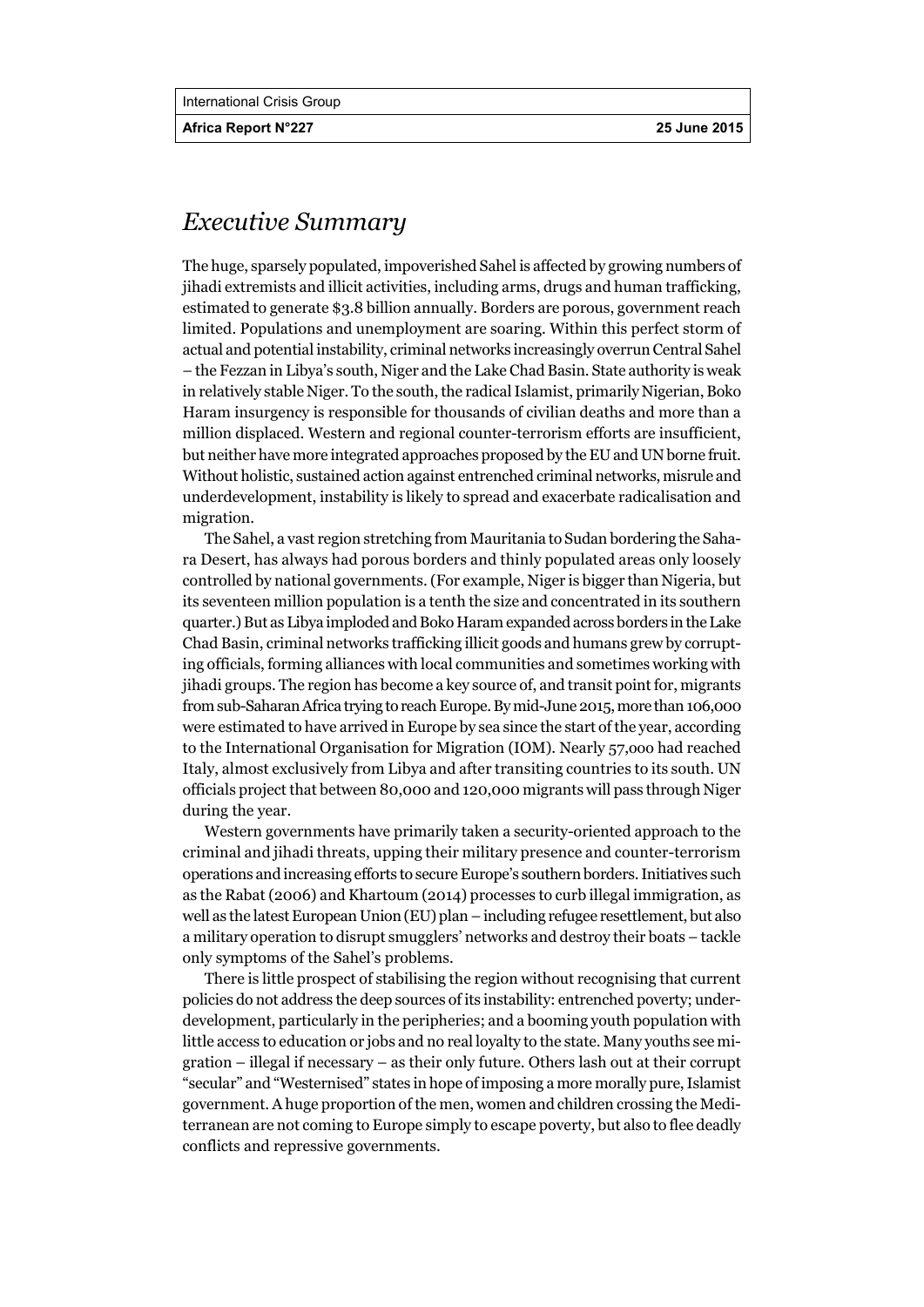Heavy-handed military action and closure of political space by co-option or criminalisation of the opposition aggravate tensions. Labelling non-violent Islamists potential jihadis can become a self-fulfilling prophecy. Government neglect of the peripheries, unwillingness to address local conflicts and tendency to rely on personal, at times criminal, clientelistic alliances rather than develop democratic institutions feed a growing sense of marginalisation, particularly in rural areas.

Remote, weak or even repressive central governments across the region have been supplanted by alternative forms of organisation, including traditional authorities; community-based structures; Islamist movements; and criminal networks. Outside forces, both criminal and jihadi, have particular success exploiting these ad hoc governance systems, aligning with the concerns of local powerbrokers to gain a foothold. Meanwhile, battles, sometimes very violent, for control of the lucrative smuggling routes are becoming more numerous and visible.

To counter the growing jihadi threat, international actors have deployed troops and aircraft and supported national security forces that pursue a militarised approach. Local populations, however, often view the Western military presence as driven by a desire to protect interests in the area's hydrocarbon and mineral deposits. Prioritisation of counter-terrorism and conflation of violent jihadism with other forms of political Islam are creating a backlash against regional and Western governments alike.

To reverse the Sahel's deepening instability – in particular deterioration in already precarious Niger – national governments and external actors need not only to manage the short term, but also to take a long view. This would involve committing to sustained efforts to shore-up fragile states by consistently and transparently promoting good governance and durable development, as well as to resolve existing conflicts and address their humanitarian consequences. To do so:

- Western policies should be reoriented to concentrate on building more inclusive and accountable governments and countering structural factors that drive marginalisation and alienation, and thus criminalisation and radicalisation.
- $\Box$  While Western governments and the EU are likely to continue their security-first approach, efforts to tackle radicalisation and criminalisation should focus on promoting accountable public administration, particularly in Niger and Nigeria. These could include encouraging creation of civilian oversight mechanisms for public institutions and supporting construction of robust, inclusive coalitions against corruption and mismanagement.
- $\Box$  Development aid should be tied not to military counter-terrorism efforts, but to measures that improve governance, limit state corruption and strengthen democratic institutions.
- Addressing youth unemployment through training and labour intensive infrastructure projects to link the peripheries to markets and services could significantly contribute to tackling migration.

Finally, efforts to deter migration need to be accompanied by longer-term strategies to curb unsustainable population growth, particularly in Niger, through support for women's rights to education and reproductive health.

## **Dakar/Brussels, 25 June 2015**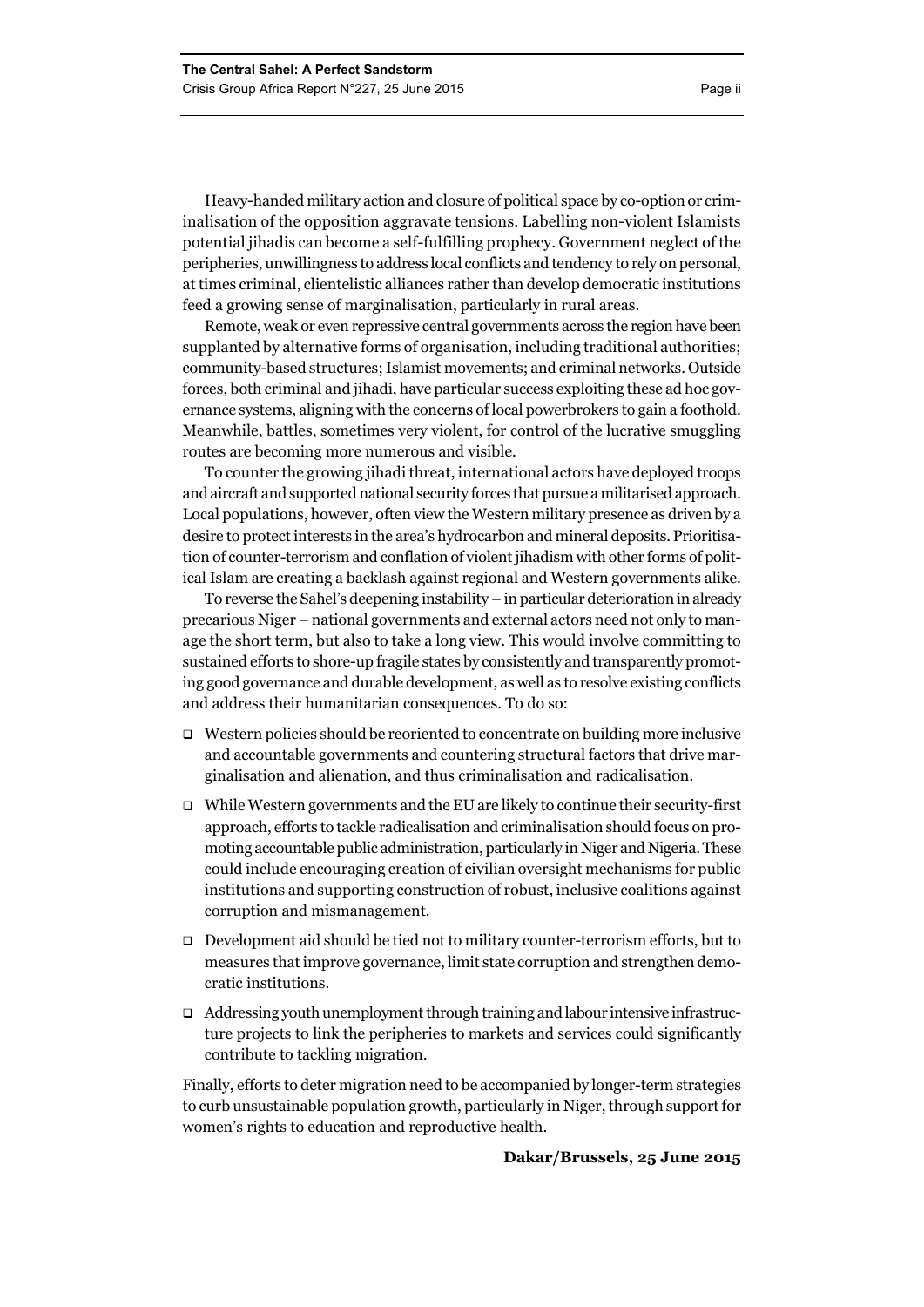**Africa Report N°227 25 June 2015** 

# The Central Sahel: A Perfect Sandstorm

# I. **Introduction**

Often seen as a haven for armed radical groups, the Sahel is the latest new frontier in the West's counter-terrorism campaign. Though outside attention has largely been on the region stretching from Mauritania to Chad, this report concentrates on a vertical axis between southern Libya and Northern Nigeria, with a relatively stable but extremely vulnerable Niger at its centre.

The porous borders and vast desert areas where national authorities struggle to exert control mean that the stability of any one state is acutely dependent on that of its neighbours; Libya's 2011 civil war resulted in an outflow of arms and fighters that in part explains the crisis that began in Mali in 2012 and continues.<sup>1</sup> Attempts at a managed transition in Libya, the region's former political hegemon, have derailed, and the chaos that has engulfed it and brought it to the brink of all-out war threatens to further destabilise its neighbours.<sup>2</sup> Equally, the power vacuum and ethnic divisions in Libya's south are drawing in disruptive actors from other states, including Chad, Mali and Niger.

Western intelligence services consider Libya's south west (the Fezzan) and the Lake Chad Basin (spanning the borders between Nigeria, Chad, Cameroon and Niger) key centres of jihadism.<sup>3</sup> They are also two largely unexplored areas of potential hydrocarbon wealth in the wider resource-rich region and at the same time transit hubs for the smuggling of people and illicit goods. Between these poles is Niger, which has become an important smuggling route, due in part to its location, poverty and corroded state institutions, but also to international military operations in Mali that often force smugglers to look for new routes.

This report maps the political and security landscape, with particular focus on transregional dynamics and political economies that link criminal, radical and political groups and interests. It analyses risks, not least that posed by the rapidly growing and increasingly embittered youth population, and assesses whether current policies and actions by national, regional and wider international actors to curb extremism and radicalisation, as well as continued northward migration,<sup>4</sup> are relevant and effective.

<sup>&</sup>lt;sup>1</sup> For in-depth analysis of the crisis and its aftermath, see Crisis Group Africa Reports N°s 189, *Mali*: *Avoiding Escalation*, 18 July 2012; 201, *Mali: Security*, *Dialogue and Meaningful Reform*, 11 April 2013; and 210, *Mali: Reform or Relapse*, 10 January 2014. 2

Crisis Group Middle East and North Africa Report N°157, *Libya: Getting Geneva Right*, 25 February 2015. Roland Marchal, "The Reshaping of West Africa after Muammar Qadhafi's Fall", Norwegian Peacebuilding Research Centre (NOREF), October 2012; and Crisis Group Africa Report N°180, *Africa without Qaddafi: The Case of Chad*, 21 October 2011.

<sup>&</sup>lt;sup>3</sup> Crisis Group, interviews, counter-terrorism specialists, Dubai, December 2014; Dakar, January 2015. Northern Mali, also viewed as a key jihadi haven, is not part of this report.

<sup>&</sup>lt;sup>4</sup> A senior Italian official said 170,000 mainly sub-Saharan African migrants reached Italy from Libya in 2014. Crisis Group interview, Rome, March 2015. By 11 June 2015, the International Organisation for Migration (IOM) estimated that 106,705 migrants had arrived in Europe from Africa and the Middle East in the year to date and that 1,865 had died in the Mediterranean. See Tara Brian, "Eastern Mediterranean: dramatic increase in migrant flows", Migrationa: read all about it (web-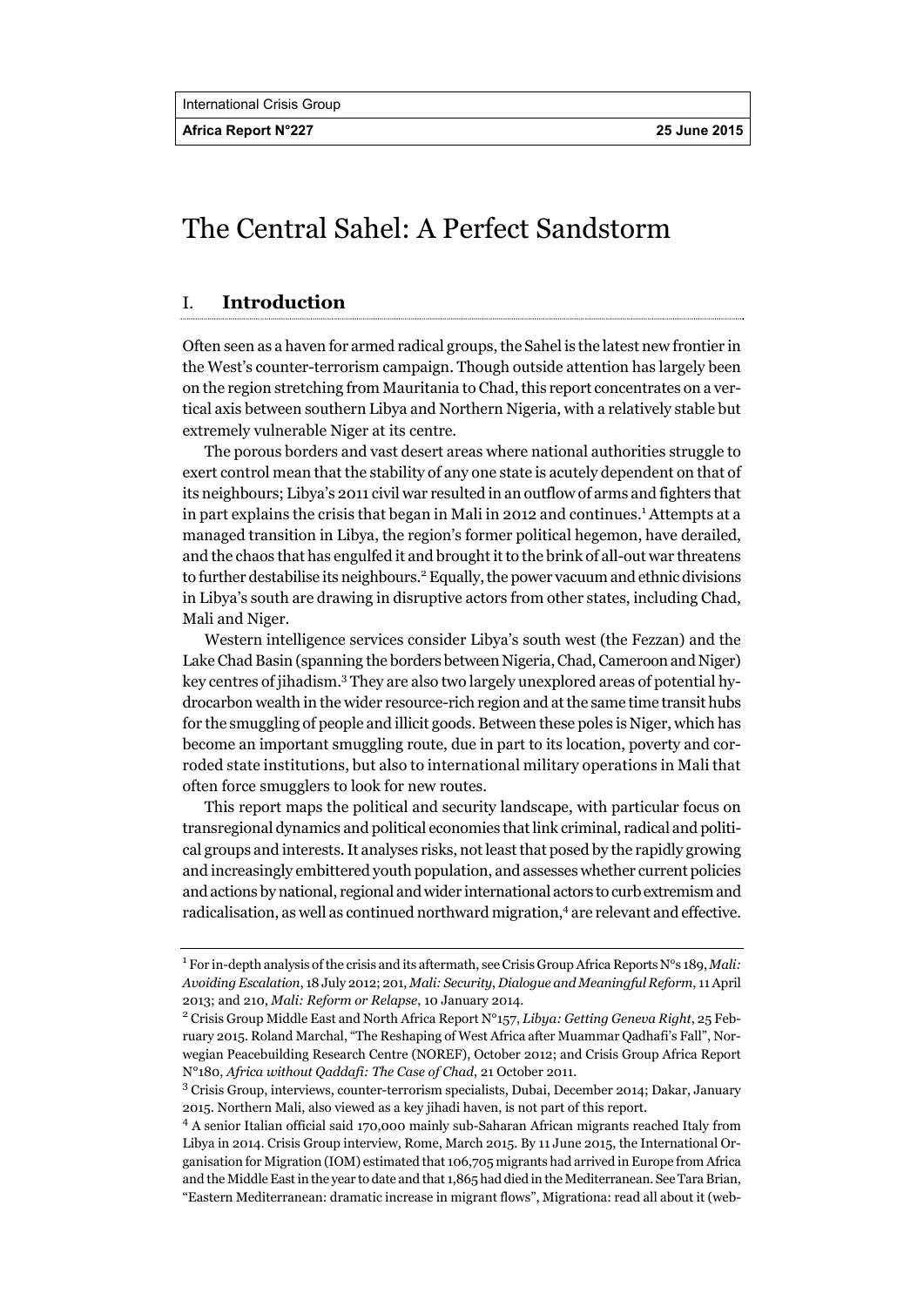Drawing on field research in Nigeria, Niger and Libya, the report is based in particular on interviews with a wide range of interlocutors, such as government officials, politicians, military officers, businessmen, community elders and militia leaders, smugglers, migrants in transit and youths, in both main cities and peripheries, as well as experts on security and terrorism, long-time Sahel observers and policymakers in regional, Western and Gulf-state capitals.<sup>5</sup> Most requested anonymity due to security concerns.

log.iom.int), 11 June 2015. Increased loss of life can largely be traced to the EU decision to discontinue the Italian rescue operation, "Mare Nostrum", and not replace it with a similar multi-national mission. Patrick Kingsley, "Record number of migrants expected to drown in Mediterranean this year", *The Guardian*, 1 April 2015.

<sup>&</sup>lt;sup>5</sup> This report builds on previous Crisis Group research and reporting on Mali, Niger, Nigeria, Libya and Chad, including Africa Report N°92, *Islamist Terrorism in the Sahel: Fact or Fiction?*, 31 March 2005.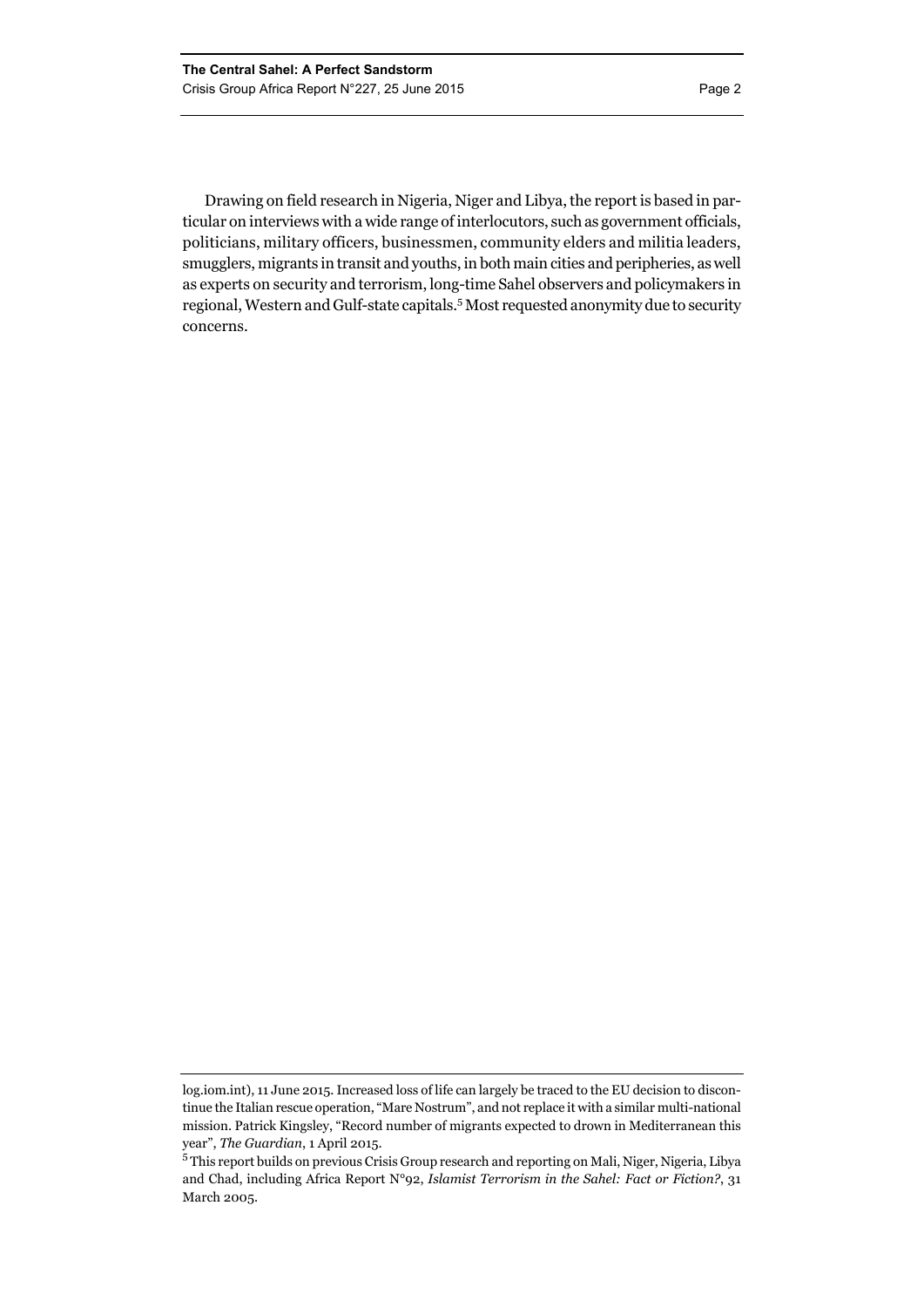# II. **Instability – An Issue of Governance?**

The Sahel, one of the world's poorest regions, faces major structural challenges. Development is patchy or non-existent.<sup>6</sup> Its countries have an average per capita income 59 per cent that of Sub-Saharan Africa and have suffered repeated food crises (2005, 2008, 2010 and 2012), heightening the regional population's chronic vulnerability. 60 per cent of that population is presently under twenty, and with an annual growth rate of approximately 3 per cent (3.9 per cent in Niger), it is expected to reach 130.3 million in 2030 (from  $75$  million in 2011).<sup>7</sup>

Revenue, including that generated in the peripheries and border regions, tends to be concentrated in main cities and central capitals. People concentrate in limited fertile land, leaving vast arid territories sparsely populated.<sup>8</sup> Accelerated, uncontrolled urbanisation is eroding traditional lifestyles, as cities grow and additional rural residents move in search of jobs.<sup>9</sup> Nevertheless, the population remains largely rural and deeply impoverished, despite valuable natural resources, including hydrocarbons, uranium and gold, mainly in rural and border areas.10 These subsoil riches have tended to benefit only businesses with means to explore and exploit them, as well as large patronage networks. In Niger, "predation is the generalised system of governance", a Western diplomat observed.<sup>11</sup>

Largely untapped, the region's vast resource wealth generates increasing interest, including from China, the U.S. and several European states (with France and Spain at the forefront).<sup>12</sup> International investment, particularly in infrastructure, has ena-

 $6$  The Sahel is a semi-arid region between the Sahara (desert) and the savannah to the south, extending from Senegal to Sudan. The 2014 UN Development Programme (UNDP) "Human Development Index" ranked Sahel countries' indicators as follows: Niger 187 (lowest globally); Chad 184; Burkina Faso 181; Mali 176; Senegal 163; Mauritania 161; and Nigeria 152.

<sup>&</sup>lt;sup>7</sup> "UNDP Support Framework for the Implementation of the United Nations Integrated Strategy for the Sahel: Towards sustainable and inclusive human development", UNDP, 13 May 2014.

 $^8$  According to the UN, 80-90 per cent of the Sahel's workforce is active in agriculture. "Sahel Atlas of Changing Landscapes", UN Environment Programme, 2012. The European Union (EU) considers some 25 million are "ultra-poor", in need of some form of social protection and facing food insecurity following erratic rainfall in 2014. "Sahel: Food and Nutrition Crisis", European Commission Humanitarian Aide and Civil Protection department (ECHO), February 2015.

<sup>&</sup>lt;sup>9</sup> Crisis Group interview, sociologist, Abuja, February 2015. Niger's under 20 per cent urbanisation is expected to increase significantly by 2050. "World Urbanization Prospects: The 2014 Revision, Highlights", UN Dept. of Economic and Social Affairs, Population Division*.* The unintended consequence of the Millennium Development Goals' battle against childhood mortality is a large increase in young urban or semi-urban children dreaming of social mobility. Village children are moving to the cities and often from there to migration routes.

<sup>10</sup> Niger is the world's fourth-ranking producer of uranium.

<sup>&</sup>lt;sup>11</sup> Crisis Group interview, Niamey, February 2015.

<sup>&</sup>lt;sup>12</sup> SOMAÏR, owned by the French nuclear company Areva and the Nigerien state, controls most of the uranium mines in Arlit, Tassa and Aouta. The China Nuclear International Uranium Company has also become a major investor in Niger's uranium mines. China's SinoU has a joint venture with Niger to extract uranium; several other companies, including from Canada, Australia and South Africa, are also prospecting. The China National Petroleum Corporation has signed an agreement with the government to extract oil at the Agadem block. "Uranium in Niger", World Nuclear Association, June 2015. In Libya, the Murzug Basin in southern Fezzan has large reserves; Spanish, French and Austrian companies hold significant stakes. "Repsol makes a new high quality oil discovery in Libya", press release, Repsol, 21 October 2013.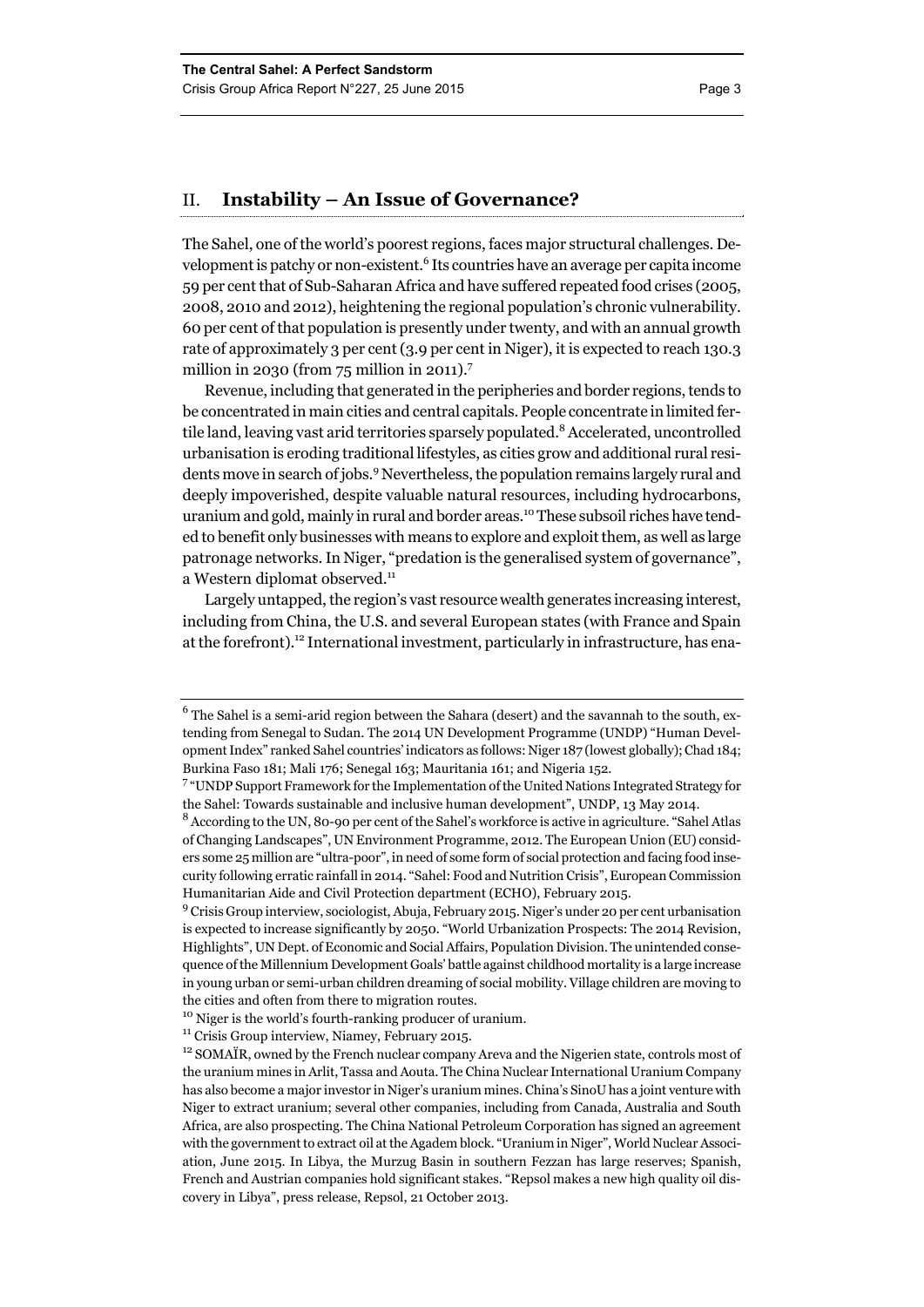bled certain states to access their subsoil riches, but increased ability to exploit natural resources may make some regimes more reluctant to loosen their grip on power.<sup>13</sup>

# A. *Misrule*

Most residents appear frustrated by the lack of effective governance and development that perpetuates their abject poverty and extremely limited social mobility.14 This is particularly pronounced where the government is seen as predatory, or there is little or no central state presence, but also in areas where misrule, particularly acute corruption, has contributed to preventing development and service delivery.

Libya's sparsely-populated Fezzan is deeply impoverished and economically underdeveloped despite significant natural resources, including oil. Poor education means fewer opportunities for inhabitants who struggle for admittance to training facilities, such as the Tripoli Oil Institute, that would qualify them for a sector that remains highly centralised and largely in northerners' hands. Governments since Qadhafi's fall promise decentralisation and more investment in the south, but these have not materialised. Efforts to improve the economy, such as by irrigation projects – have had scant impact on jobs.

Though Libya's south has long been a transit point for sub-Saharan African migrants and goods moving to the Mediterranean and Europe, smuggling has recently grown significantly. This is not only because the Tebu and Tuareg tribes take advantage of the deteriorating post-Qadhafi security. The General National Congress (GNC)<sup>15</sup> raised state subsidies for basic goods – likely due to profit potential for corrupt members – and as a result the southwards trafficking of subsidised goods (to countries where they are more expensive) flourished.<sup>16</sup>

Decades of state corruption and neglect have ravaged the economy in the north of Nigeria, a country whose political malfeasance and clientelism are well documented.17 Despite significant state riches, most Nigerians today are poorer than they were at independence, and the agricultural sector is severely weakened. In the north, as in many other peripheral areas (including urban outskirts), successive governments have not provided security, economic development jobs and health care. Frustration

<sup>&</sup>lt;sup>13</sup> This is not unique to Sahel states. See Nathan Jensen and Leonard Wantcheckon, "Resource wealth and political regimes in Africa", *Comparative Political Studies*, vol. 37, no. 7, September 2004, pp. 816-841.

<sup>14</sup> Crisis Group, interviews, Niamey, February 2015, Sebha, Libya, March 2015, Djerba, Tunisia, June 2015.

<sup>&</sup>lt;sup>15</sup> The GNC (elected in July 2012) is the Tripoli-based rival of the House of Representatives (elected in June 2014) in Tobruk. Both claim to be the legitimate parliament and have their own governments. For more, see Crisis Group Report, *Libya: Getting Geneva Right*, op. cit.

<sup>&</sup>lt;sup>16</sup> Subsidising goods is intended to help the poor but can also generate huge windfalls for politically protected traders who profit from the difference between the subsidised price – supported by state revenue – and the (world) price of goods that people in other countries pay. Similarly, transnational smugglers can profit by evading taxes and duties and undercutting the price that law-abiding businessmen must charge. The jihadi leader Mokhtar Belmokhtar, also known as "Mr. Marlboro", for years was involved in billion-dollar cigarette smuggling. "How cigarette smuggling fuels Africa's Islamist violence", *The Guardian*, 26 January 2013.

<sup>17</sup> See Crisis Group Africa Report N°216, *Curbing Violence in Nigeria (II): The Boko Haram Insurgency*, 3 April 2014. In 2014, Nigeria was a poor 136th of 175 in Transparency International's ranking of "Corruption by Country/Territory: Nigeria", www.transparency.org.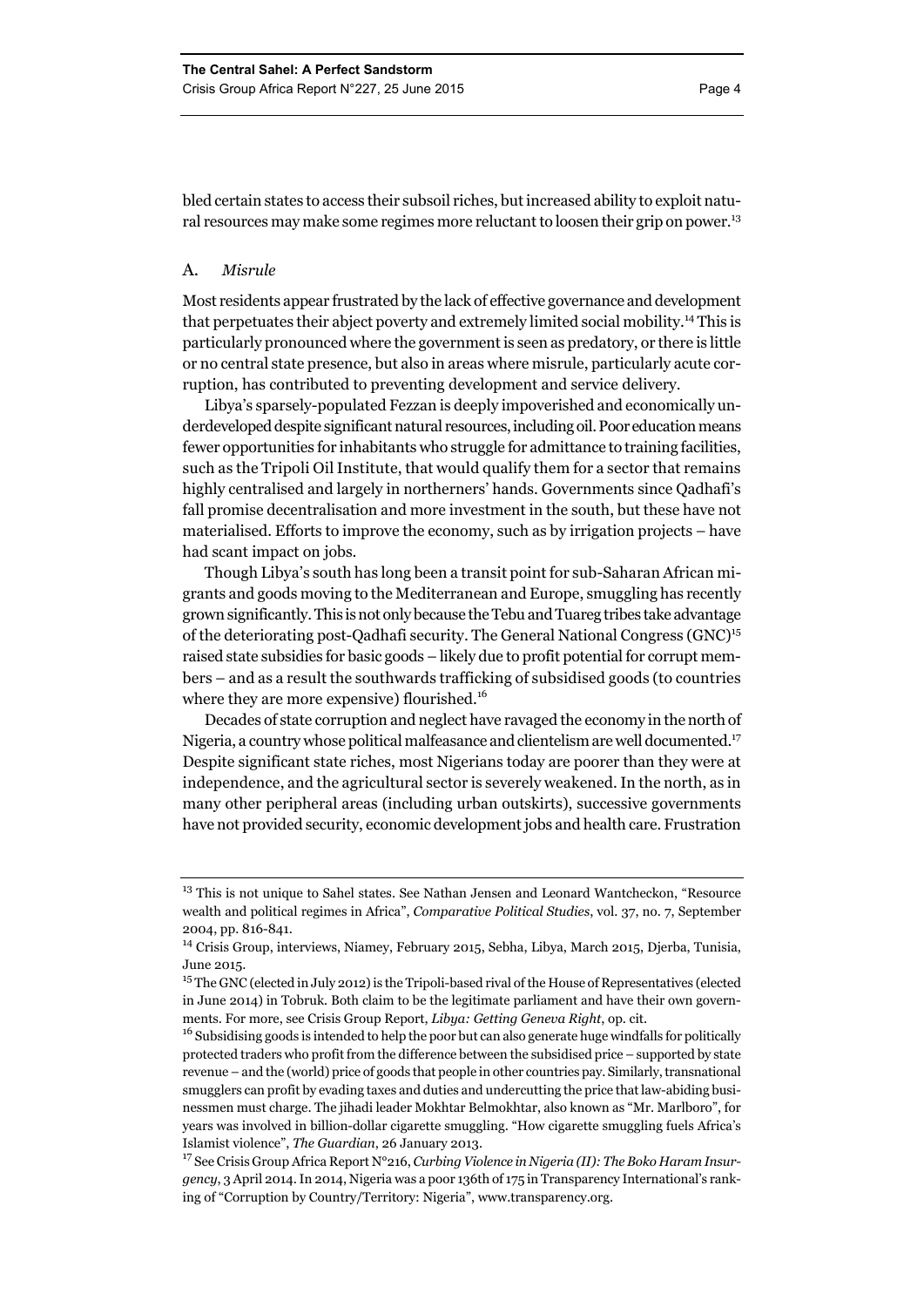and alienation from the central state are in consequence common, and many are turning to ethnic militias, separatist groups and religious movements for self-help.

The north east, Boko Haram's main field of operations, has the worst poverty rates of Nigeria's six official "zones".18 The state education system is poorly funded and underperforming – northern states have among the lowest literacy rates in the country.19 Millions of students are sent to Quranic schools where they are often required to beg for alms or do domestic work to pay for their upkeep.<sup>20</sup> State dysfunction has also undermined the judicial system, which has seen a steady decline in funding and allegations of corruption.21 Radicalisation has been driven in part by a deep sense of injustice. Extremists, including Boko Haram, have exploited the region's endemic poverty and the marginalisation of its population to secure local support, or at least acquiescence.

Even in Niger, a relatively stable country in the Sahel along with Chad, the government has struggled to promote good governance and development. President Mahmadou Issoufou came to office in 2011, at the end of a transition back to civilian rule and promoting an ambitious "Renaissance" development plan. It encompassed longoverdue reforms for improving education and health care, creating jobs for youths, consolidating democratic institutions and stepping-up the fight against hunger, and it won support. But optimism did not last long, as the government shifted its priorities to security and the 2016 presidential election.<sup>22</sup>

Given Niger's location between Mali's unstable north, Libya's turbulent south and Nigeria, with its Boko Haram militants, the government is increasingly preoccupied by insecurity and growing terrorism.23 The president cited regional insecurity and an incipient food crisis as justification when the 2012 budget was increased by 52.7 per cent, with doubled defence spending and CFA 40 billion (nearly \$60 million) cuts in food security, health and education.<sup>24</sup> Despite government surveillance, Boko Haram

<sup>&</sup>lt;sup>18</sup> Nigeria's National Bureau of Statistics showed high poverty levels in the north east and north west in 2010, "Nigerians living in poverty rise to nearly 61%", BBC (online), 13 February 2012. See also "Nigeria Unveiled: Thirty six shades of Nigeria", Renaissance Capital, 7 May 2013.

<sup>&</sup>lt;sup>19</sup> "Reaching the 2015 Literacy Target, Action Plan: Nigeria", UNESCO, September 2012.<br><sup>20</sup> Sending children to Islamic teachers is a longstanding practice, especially of fathers with many

children. Many parents prefer sending their children to imams who teach them the Quran and Arabic rather than to Western-style schools they believe have "corrupting" influences.

<sup>&</sup>lt;sup>21</sup> "Judgement for sale, NBA raised alarm over cash and carry verdicts, Musdapher [immediate past chief justice] reads riot act to judges", *The Sun*, 20 September 2011. 22 Crisis Group Africa Report N°208, *Niger: Another Weak Link in the Sahel?*, 19 September 2013,

pp. 2, 17-19. Crisis Group interviews, including political analysts, Niamey, February 2015. Niger has had four military coups since independence in 1960. See also a November 2013 interview with the World Bank country manager for Niger: "On the military end, the region's instability (as we've seen recently in Mali) has meant a diversion of resources we could otherwise have used for economic development. This comes at a price. Niger's authorities explain it by saying, 'instead of giving food to children to help them nutritionally, we had to buy ammunition and equip the army to defend the country's borders'". "The fastest road to reduce poverty in Niger is to invest in agriculture", World Bank, 1 November 2013.

<sup>23</sup> Crisis Group Report, *Niger: Another Weak Link?*, op. cit., pp. 34-45. See also Crisis Group Report, *The Boko Haram Insurgency*, op. cit.; and "ISIL accepts Boko Haram's pledge of allegiance", Al Jazeera English, 12 March 2015.

<sup>&</sup>lt;sup>24</sup> "Niger increases budget by 52.7%", Reuters, 1 October 2011. The budget law was passed in April 2012 and amended in May, when the CFA 40.4 billion was transferred to defence, Hassane Boukar,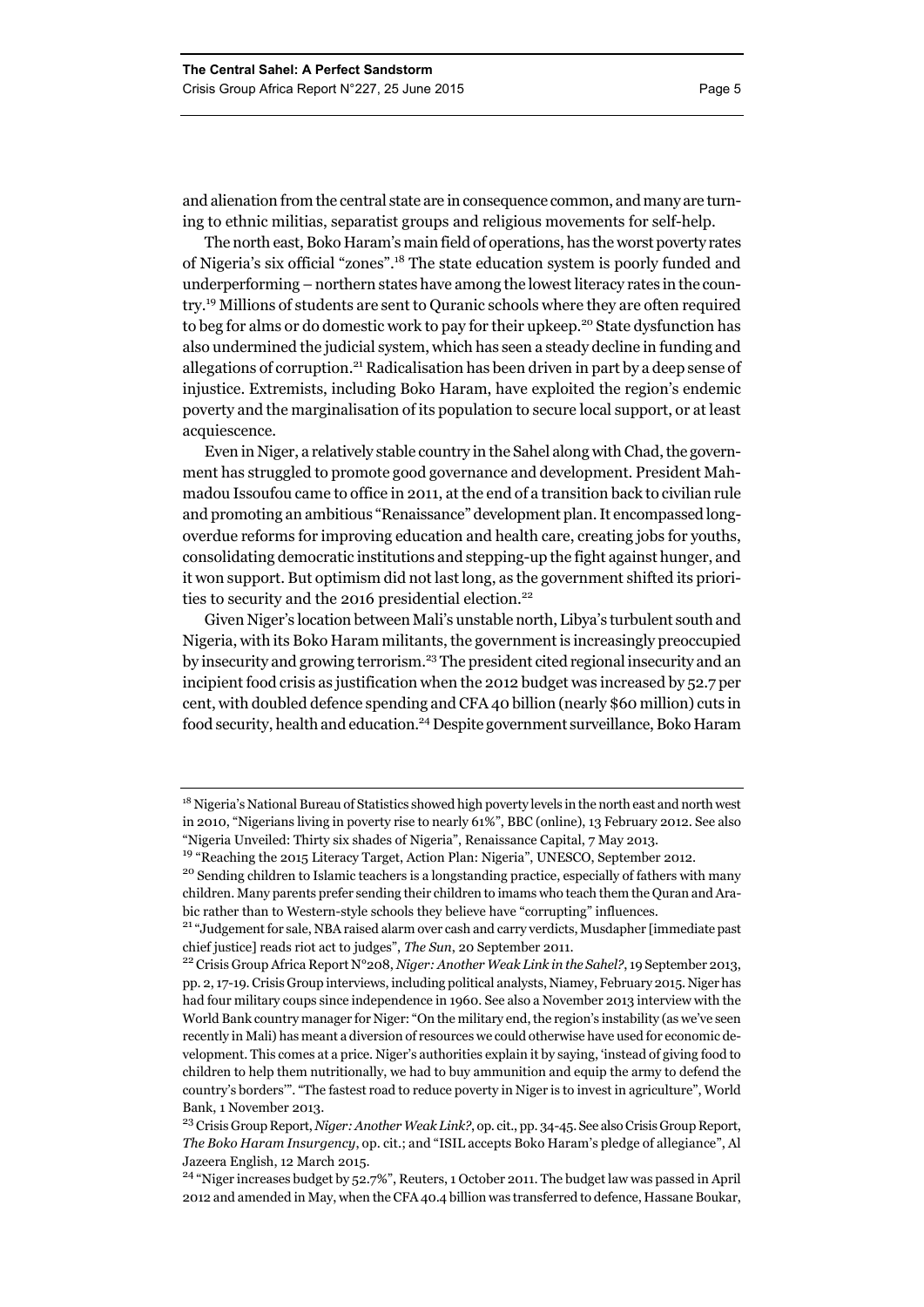established a limited presence in the south east, particularly along the Niger-Nigeria border. At the start of 2015, after Niger declared war on Boko Haram, the group launched conventional and suicide attacks on Diffa but was repulsed and also driven out of neighbouring Nigerian towns by Chadian troops.

Most Nigerien socio-economic conditions have changed little since Issoufou's election.25 Government failings are particularly evident in the education sector. The quality of public schools is desperately poor: up to 80 per cent of teachers are not trained, infrastructure remains basic, and schools "neither educate nor pave the way for job opportunities".26 Added to this is reported gender-based violence and discrimination. The state insists on education for girls, but many are said to be "constantly harassed and often sexually abused at school and on their way home, including by teachers".27 This, together with economic difficulties, has led some 2.1 million to drop out from primary or secondary state education since 2008.28

While few doubt the increasing risks extremist armed groups pose, many believe emphasising the jihadi threat gives the president and his circle a convenient excuse to tighten their grip ahead of 2016 elections.29 Certainly it has allowed them to deflect criticism of the Renaissance plan's lack of implementation and created opportunity to co-opt parts of the opposition (allegedly sometimes with financial incentives) or intimidate those who refuse to support the "anti-terror" campaign.<sup>30</sup> In this environment, a counter-terrorism rhetoric has grown unchecked.31 Nigeriens who "were not at all feeling menaced by terrorism, now, brainwashed, do", a long-time political observer said.32 The government allegedly also has a stake in shadowy networks, including criminal webs.33 The military campaign against Boko Haram will likely

<sup>&</sup>quot;Le budget de la défense double!", Alternative Espaces Citoyens Niger (www.alternativeniger.org), 7 June 2012. See also, "Niger revises 2015 budget higher on defence spending", Reuters, 26 May 2015.  $25$  Niger's 2010 gross national income per capita was \$370; in 2013 it was \$400. "Data: Niger", World Bank (data.worldbank.org).

<sup>&</sup>lt;sup>26</sup> Crisis Group interview, foreign aid worker, Niamey, February 2015. In 2011, UNESCO said Niger needed to increase annual spending on primary education by about 11 per cent to 2015 to meet its "Education for All" goals. It did so in 2011-2012 but not 2012-2013. It has committed to allocate 27 per cent of internal resources to education by 2015. Local technical and financial partners have contributed \$84.2 million through the Global Partnership for Education. UNICEF continues to urge more domestic education allocations.

<sup>&</sup>lt;sup>27</sup> Crisis Group interviews, political analyst, reiterated by politicians, political analysts, foreign aid workers, women right's activists, Niamey, February 2015.

<sup>&</sup>lt;sup>28</sup> Crisis Group, interview, foreign aid worker, Niamey, February 2015. "Programme Sectoriel de l'Education et de la Formation (PSEF), 2014-2024, strategy document, Niger Republic.

<sup>&</sup>lt;sup>29</sup> Crisis Group interviews, Western diplomat, political analyst, foreign aid worker, civil servant, Niamey, February 2015.

<sup>&</sup>lt;sup>30</sup> Crisis Group observations and interviews, Western diplomat, Nigerien politicians, journalist, political analysts, Niamey, February 2015; and telephone interviews, France, January 2015.

 $31$  Crisis Group interview, political analyst, Niamey, February 2015. "The political atmosphere is totally degraded", as a consequence of Issoufou's polarising anti-terror rhetoric and exclusionary tactics toward the opposition, a journalist said. Crisis Group interview, Niamey, February 2015. "The small bourgeois community of Niger normally may disagree over political positions during the day, but used to eat and do business together overnight: this climate is increasingly eroding". Crisis Group interview, businessman, Niamey, February 2015.

<sup>&</sup>lt;sup>32</sup> Crisis Group interview, Niamey, February 2015.

<sup>33</sup> Wolfram Lacher, "Organised Crime and Conflict in the Sahel-Sahara Region", Carnegie Papers, September 2012.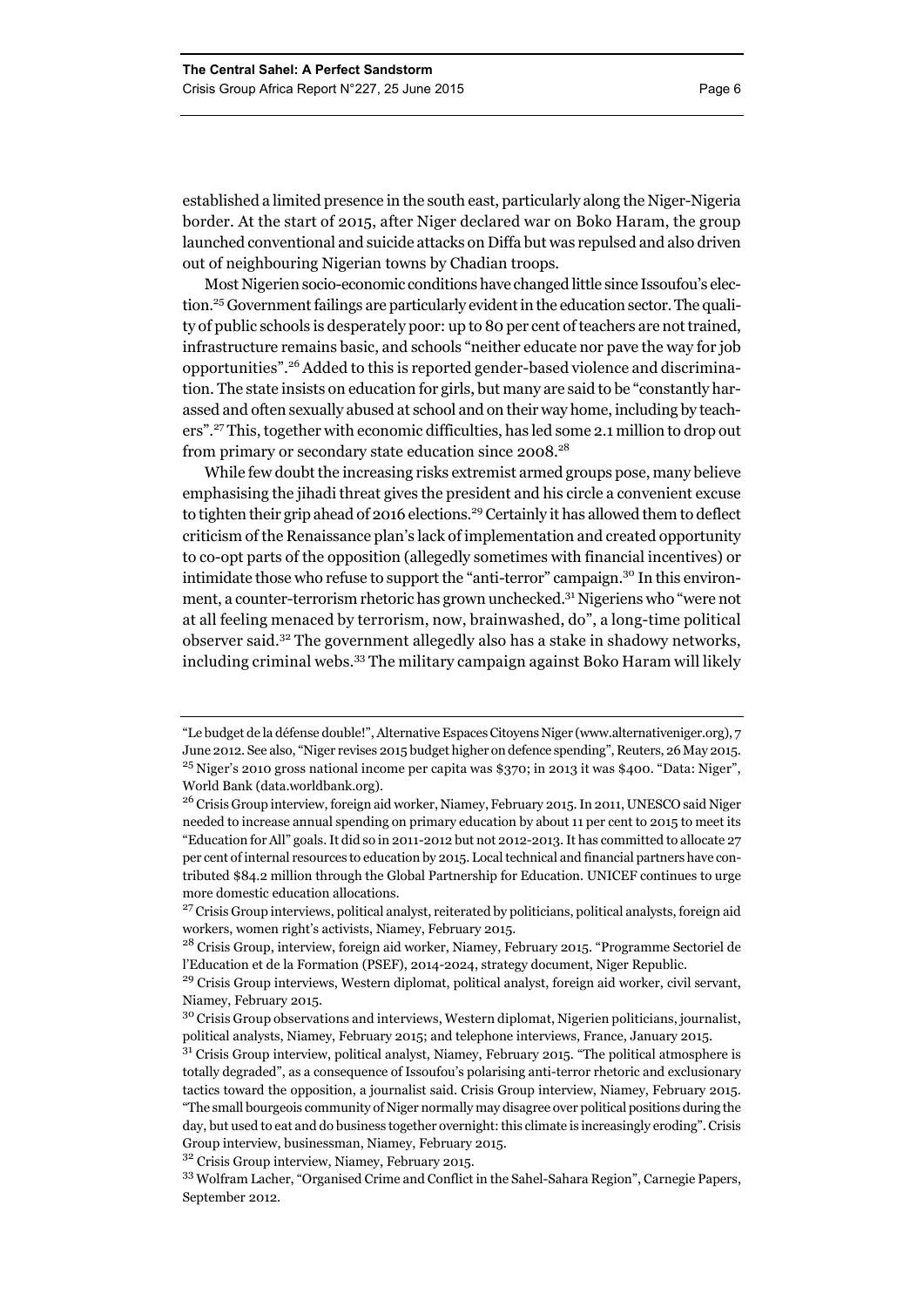As domestic and international attention is directed toward counter-terrorism, the president appears under little pressure to justify why in 2014 Niger spent little more than half the development aid it received.35 The government has yet to mobilise significant resources to create opportunities for increasingly malcontented youths. There is little private sector job creation.36 Most investments tend to be either byproducts of the diversion of state funds or of criminal enterprises, such as trafficking of illicit goods and humans, or dubious deals by the diaspora or regional businessmen seeking to profit from the ill-managed taxation system.<sup>37</sup>

Similar governance shortcomings are evident throughout the Sahel and even compounded in regions such as northern Nigeria and southern Libya, where the never strongly-implanted state has in effect ceded control of large areas to local armed groups.38 Moving into these spaces, criminal networks – sometimes working with jihadi groups – have also gained a significant foothold.

# B. *Undeveloped Peripheries*

For decades, central governments in the region paid little attention to the peripheries. Since they often were not an immediate threat or a power base for powerful politicians, they allowed them to stagnate, while sharing in the profits of local corruption.<sup>39</sup> In those states that do partially redistribute resources to underdeveloped areas, this often benefits local powerbrokers and corrupt elites.40 Too often this leads to more insecurity, elite involvement in illegal activity and, ultimately, alienation from the state that renders the areas vulnerable to insurgency and manipulation by actors who feed off and aggravate social tensions. Criminal networks may thus become powerholders, by either entering into or overpowering state institutions.41 In the most

<sup>34</sup> Parliament revised the annual budget to meet higher defence expenditure due to operations against Boko Haram. "Niger revises 2015 budget", Reuters, op. cit.

<sup>35</sup> It returned the rest. Crisis Group, interview, Western diplomat, Niamey, February 2015. "The army's budget has exploded, while much needed investments in the social sectors keeps stalling". Crisis Group, interview, long-time observer of Niger politics, Niamey, February 2015.

<sup>&</sup>lt;sup>36</sup> Niger is ranked 168th of 189 economies for "ease of doing business", and 177th for "starting a business". "Doing Business 2015", World Bank, 2105. Any reforms are unlikely until after the 2016 elections.

<sup>37</sup> Crisis Group interviews, economist, political analyst, former senior government official, former civil servants and economist, Niamey, February 2015.

<sup>38</sup> See Crisis Group Reports, *Mali: Reform or Relapse* and *Africa without Qaddafi*, both op. cit.; also C. Raleigh and C. Dowd, "Governance and Conflict in the Sahel's 'Ungoverned Space'", *Stability: International Journal of Security and Development*, vol. 2(2), no. 32 (July 2013).

<sup>39</sup> Crisis Group Reports, *The Boko Haram Insurgency*; *Mali: Avoiding Escalation*, both op. cit. Crisis Group interview, sociologist, Lagos, January 2015. Resentment was expressed by inhabitants of Niger's south east (especially the Diffa area), north west (Tillabery and above) and Agadez's northern areas: Crisis Group interviews, Niamey, February 2015. Neglect was a deep cause of tension in northern Nigeria. Crisis Group interviews, Abuja, Kano, February 2015.

<sup>40</sup> Crisis Group interviews, civil servants working in local administrations, Niamey, February 2015. See Crisis Group Report, *Niger: Another Weak Link?*, op. cit., pp. 32-33.

<sup>41</sup> This is so in Niger peripheries, such as the Agadez region, Tillabery and the southern strip bordering Chad, Nigeria and Benin, where officials are present but largely viewed as tied to criminal networks. Crisis Group, interviews, Niamey, February 2015, Sebha, March 2015.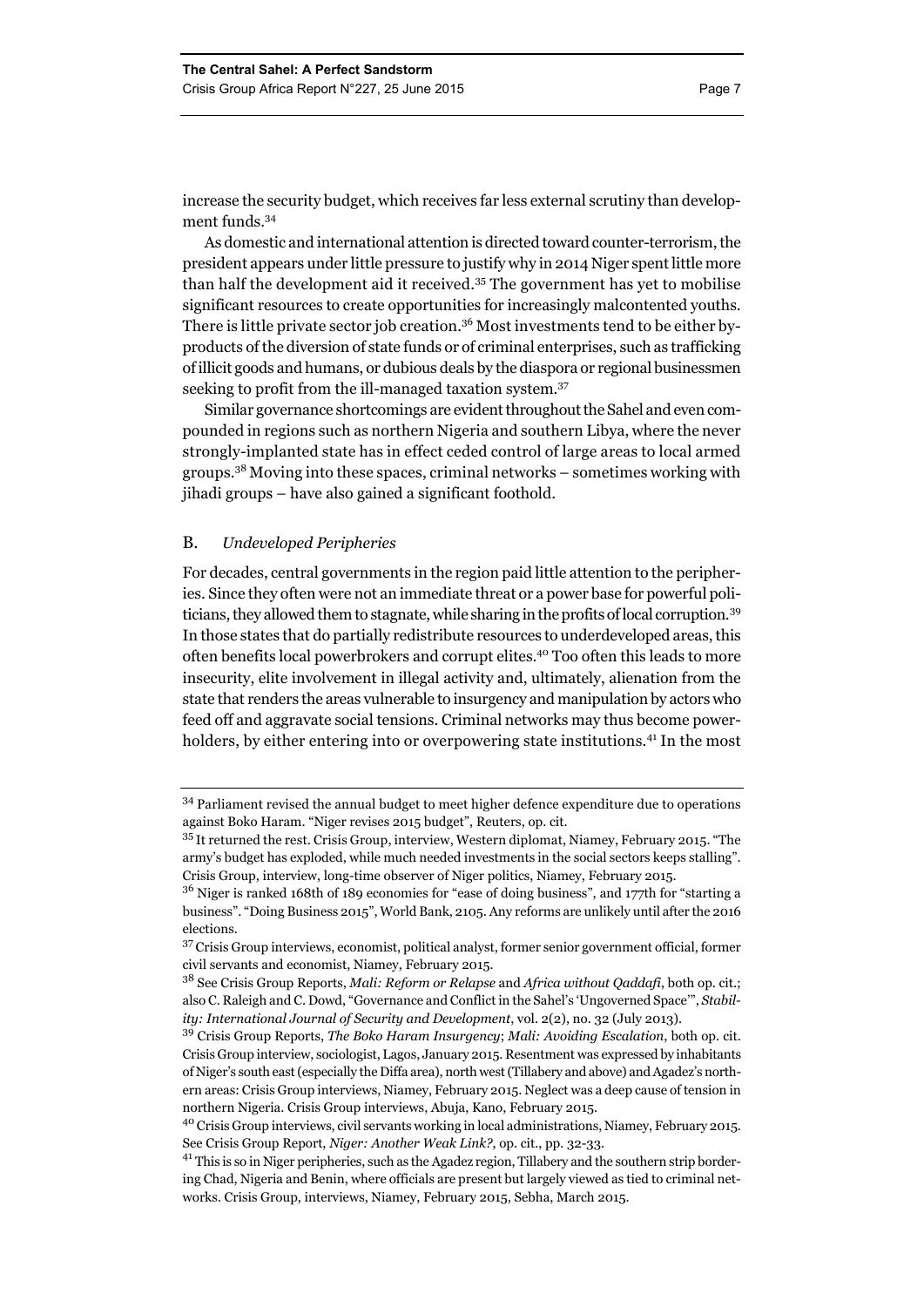extreme cases, where state authorities are essentially absent, such as in Libya's Fezzan<sup>42</sup> and Nigeria's north east, groups that are often both criminal and extremist emerge from local communities and compete or collaborate to gain power monopolies.

In northern Nigeria, decades of state mismanagement fostered deep alienation. The population, traditionally prone to religious conservatism and an ethnic sense of identity, has been easily subdued by radical groups. Boko Haram, the most violent, has used weapons and intimidation to win local acquiescence but also at times introduced a collective presence and group identity that replaced the absent state.<sup>43</sup>

Fragile loyalty to the central state is further weakened in parts of the Central Sahel where many ethnic groups straddle borders.<sup>44</sup> Identities there are forged on a local rather than national level, and frequent transboundary movements reinforce the disconnect from the central state.45

# C. *Regional Demographics and Alienated Youths*

The demographics of Sahel states are changing, with rapid urbanisation and significant increase of young people. Niger's population grew 3.9 per cent in 2014 and is set to double within eighteen years, a trend echoed by its neighbours.<sup>46</sup> In 2014, it had the world's highest fertility rate: an average of nearly seven children born per woman. Mali followed with just over six and Nigeria with 5.25. Economic growth in these states is unbalanced and extremely weak.47 All this creates a dangerous dynamic. In societies "under severe stress due to tension over reduced resources, where a process of unorganised urbanisation has been the only answer to the end of traditional lifestyles, and poverty was already the norm", the presence of a strikingly large undereighteen population (in Niger, around 60 per cent) stretches the state's capacity to

<sup>&</sup>lt;sup>42</sup> The post-Qadhafi implosion of the central state was followed by failure to rebuild and reinforce state institutions and presence. The struggle between two competing parliaments and governments after July 2014 has further eroded state authority, especially in the south. The Fezzan has seen a growth of competing criminal networks with regional connections that have created alternativegovernance structures.

<sup>43</sup> Crisis Group Africa Report N°168, *Northern Nigeria: Background to the Conflict*, 20 December 2010. Since the early 1800s, there have been attempts to purify Islamic practices and ultimately the public sphere in northern Nigeria, as exemplified by the jihad initiated by a Fulani preacher, Shehu Usman dan Fodio, that led to the creation of the Sokoto Caliphate in 1804.

<sup>44</sup> Crisis Group interview, Niamey, February 2015. This sense of strong, if not unique local identity was expressed by people in various locales. Crisis Group interviews, Abuja and Kano, February 2015; Tripoli and Sebha, March 2015.

<sup>45</sup> This is the case for numerous transborder ethnic groups and identities, including in particular the Tuareg, Tebu, Kanuri, Hausa and Awlad Suleiman. Crisis Group interviews, political analysts, Niamey and Abuja, February 2015; activists, Sebha, March 2015.

<sup>46</sup> Data can be found at "Analyse de la situation des enfants et des femmes du Niger selon une approche basée sur l'équité et les droits humains", Town and country planning and community development ministry, Niger Republic, p. 10.

<sup>47</sup> Niger's GDP increase was around 3.6 per cent in 2013, down from 11.1 per cent in 2012. Nigeria's 2013 growth was 7.4 per cent, but the fall in crude oil prices and dependency on oil production (some 70 per cent of government revenues) may hamper future growth. In both countries, over 60 per cent of the population lives below the poverty line, with the situation dramatically worse in the peripheries. See www.africaneconomicoutlook.org and World Bank data.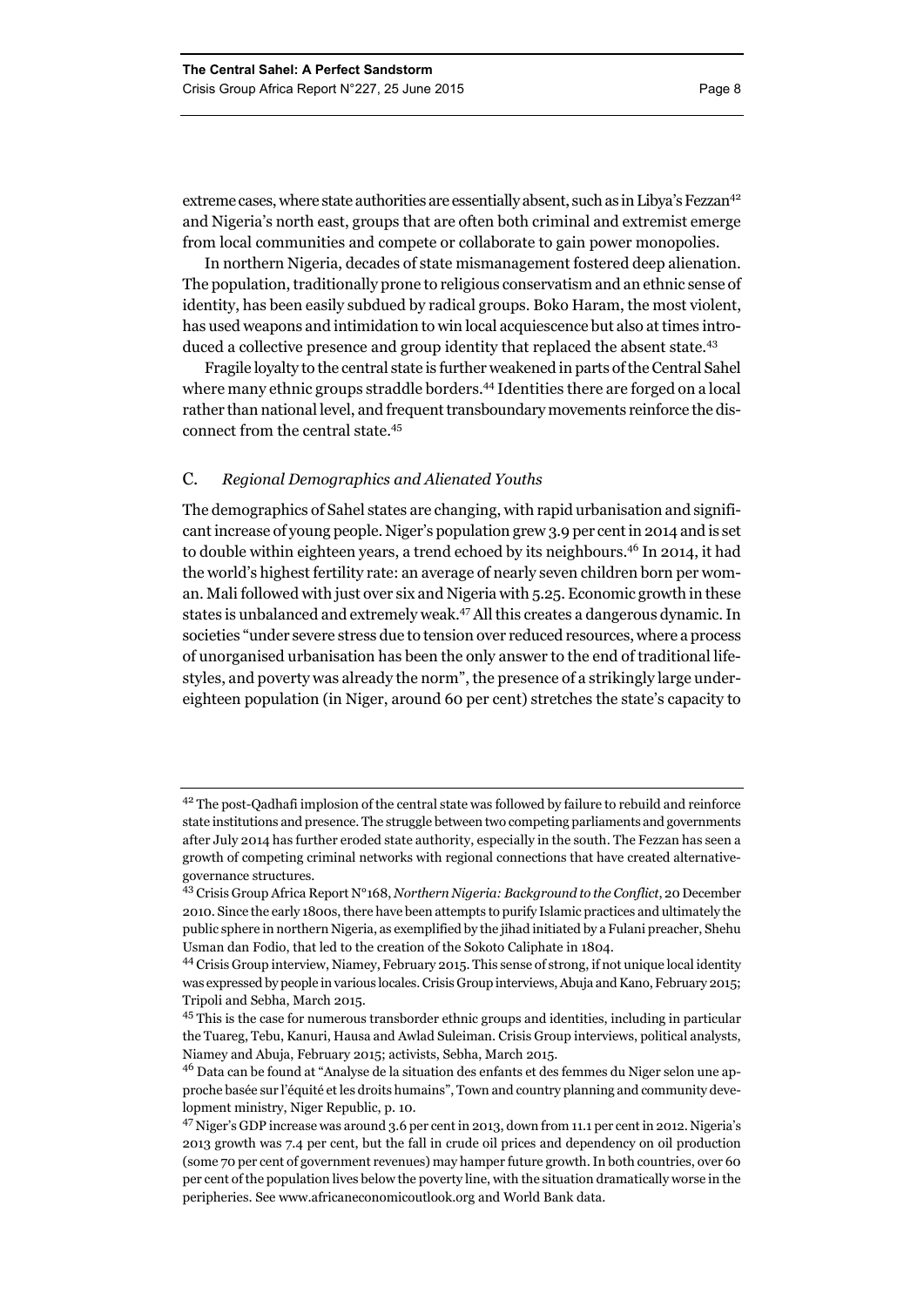absorb tensions.48 More than half Nigeria's population, though only some 35 per cent of Libya's, is also under eighteen.<sup>49</sup>

Regional youths are increasingly restless over slow economic growth, lack of job opportunities and narrow political space.50 Dissatisfaction and disillusionment are exacerbated by readily available digital images (through smartphones and satellite television) of prosperity and development around the globe.51 Governments are resented as unwilling or unable to provide for basic needs and aspirations.<sup>52</sup> Routes to active, fulfilling roles in society are closed and upward mobility almost non-existent. "No one seems capable of responding to the youths' quests for opportunities", said a man familiar with the region, "neither their families, nor the state, nor traditional community leaders".53

With struggling economies unable to absorb the huge population increase, jobs are scarce. This is due in part to structural factors, such as arid land, desertification, extensive and traditional agriculture and lack of factories. But it is also attributable in large part to extensive corruption; poor use of aid and revenues generated by extractive industries;<sup>54</sup> poor infrastructure and failure to provide technical training.<sup>55</sup> The result is weak belief in the state and little willingness – individually and collectively – to reinforce society and state institutions.<sup>56</sup>

Those with the means increasingly risk the perilous trip to Europe, from where they hope to support their families by remittances.57 These migrants are profitable targets for smuggling networks that either collude with state institutions, as in Niger, or coalesce to destroy or replace the remaining vestiges of a collapsing state, as in

<sup>48</sup> Crisis Group interview, sociologist, Lagos, January 2015. "Population census 2012", Niger.

<sup>49 &</sup>quot;At a glance: Nigeria"; "At a glance: Libya", UNICEF.

<sup>&</sup>lt;sup>50</sup> In 2012, there were 11.1 million unemployed Nigerian youth, and youth unemployment is increasing. Tunji Akande, "Youth Unemployment in Nigeria: A Situation Analysis", Brookings, 23 September 2014. According to the Nigerien vocational training ministry, 1.5 million youths, aged thirteen to nineteen are neither in school nor employed, and more than 50,000 graduates are unemployed. "Boosting Youth Employment in Niger", World Bank, 11 June 2013. The World Bank recorded 19.6 per cent unemployment in Libya in 2013.

<sup>&</sup>lt;sup>51</sup> See for example, "Young men in Senegal join migrant wave despite growing prosperity at home", *Wall Street Journal*, 12 June 2015.

<sup>52</sup> Crisis Group interview, sociologist, Lagos, January 2015.

<sup>53</sup> Crisis Group interview, Abuja, February 2015.

<sup>54</sup> Crisis Group interviews, activist, Kano; political analyst, Niamey, February 2015. In 2014, Transparency International ranked Niger 103rd, Nigeria 136th and Libya 166th of 175 countries. "Corruption by country" (www.transparency.org).

<sup>55</sup> Crisis Group interviews, sociologist, Lagos, January 2015; political analyst, Abuja, February 2015; long-time Niger political observer, Niamey, February 2015; activists, Sebha, March 2015. <sup>56</sup> Crisis Group interview, Nigerian journalist, Abuja, February 2015.

<sup>&</sup>lt;sup>57</sup> The World Bank projected remittances to developing countries to grow by 5 per cent, reaching \$435 billion, in 2014, up from 3.4 per cent in 2013, and to rise by 4.4 per cent, to \$454 billion, in 2015. For Nigeria, it anticipated remittances of around \$21 billion in 2014. "Migration and Remittances: Recent Developments and Outlook. Special Topic: Forced Migration", 6 October 2014. In 2012, remittances to Niger were \$122.36 million. Kevin Watkins and Maria Quattri, "Lost in intermediation", Overseas Development Institute, April 2014. Also, Crisis Group interviews, Lagos and Abuja, February 2015; and Niamey, February 2015. Crisis Group analyst interviews in another capacity, Rome and Milan, 2013.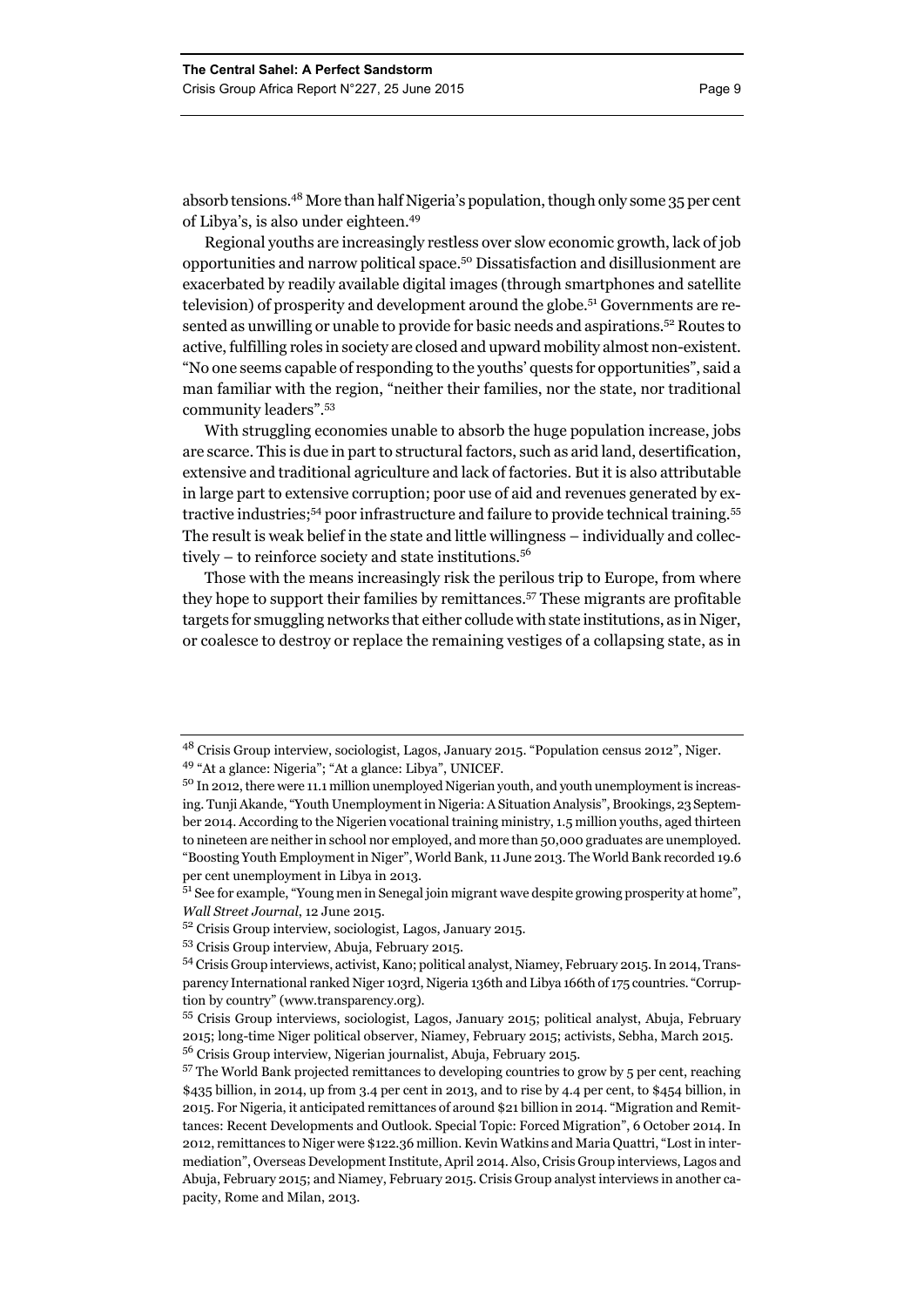southern Libya.58 For those who cannot pay the vast smuggling networks' beneficiaries, violent crime is often an option. Criminal gangs offer youths an alternative sense of identity and a temporary way out of poverty.59

According to a regional political analyst, "the youths are a ticking time bomb, and addressing their distress is crucial to any response to the current regional instability".60 Marginalisation, disenchantment and alienation are visibly illustrated by youths on the street corners of capitals, main cities and villages in the region. "I have no money, no job, no education. I cannot have a house or form a family. I don't believe in the state, I don't believe in anyone. I pray God to let me travel away, or to give me a gun to fight", lamented one in northern Nigeria.<sup>61</sup>

Local governments and international partners and institutions appear to recognise the demographic growth, but the extent to which they are committed to tackling it with practical measures is less clear. A politician said, "we did not see it coming, and now we don't really know what to do. The problem of youths is not something you can solve in the short term, and we don't have a long-term solution. So, I think we are just going to have to live with it".<sup>62</sup>

In Niger and parts of the wider region, Islamic education, both traditional and more modern, has gained increased traction.<sup>63</sup> Unregulated, this can lead to greater sympathy for a narrative that paints weak or failing state education as Western, useless and sinful, thus to be destroyed.<sup>64</sup> That dynamic of disenchantment began earlier in northern Nigeria, allowing Boko Haram to gain ground.<sup>65</sup>

Disillusionment with the secular state, fuelled by lack of education and jobs, can lead to radicalisation that may be channelled by Islamist organisations or even violent jihadi groups.<sup>66</sup> As a Nigerian analyst noted, amid temptations to respond militaryfirst,

it remains crucial to understand that the inability of the state to educate and offer opportunities has alienated these swathes of population from the state, and a security-based response will not address the real causes of the problems, risking aggravating the distance between the state and the people, and leaving more space for jihadi recruitment.67

<sup>58</sup> Crisis Group interviews, Sebha, March 2015. See also "Smuggled Futures: The dangerous path of the migrant from Africa to Europe", The Global Initiative Against Transnational Organized Crime", May 2014, online.

<sup>59</sup> Crisis Group interviews, youths, Lagos, Kano and Niamey February 2015; activists and community elders, Sebha, March 2015. Aboubacar Souley, "Étude sur le phénomène de violence en milieu jeunes à Zinder, rapport final", Centre de Recherche Action par la Médiation Sociale (CRAMS), November 2012.

<sup>60</sup> Crisis Group interview, Abuja, February 2015.

<sup>61</sup> Crisis Group interview, Kano, February 2015.

<sup>62</sup> Crisis Group interview, politician, Niamey, February 2015.

<sup>&</sup>lt;sup>63</sup> This also applies to those not otherwise prone to sympathising with Boko Haram propaganda in southern Niger. Crisis Group interviews, politician, government official, political analyst, Western diplomat, Niamey, February 2015.

<sup>64 &</sup>quot;Many youths in the south of Niger hate the state and its institutions … especially regarding education". Crisis Group interview, social worker, Niamey, February 2015. Souley, op. cit.

<sup>65</sup> Crisis Group interview, political analyst, Niamey, February 2015.

<sup>66</sup> Crisis Group interviews, youths, Abuja, Kano and Niamey, February 2015.

<sup>67</sup> Crisis Group interview, political analyst, Abuja, February 2015.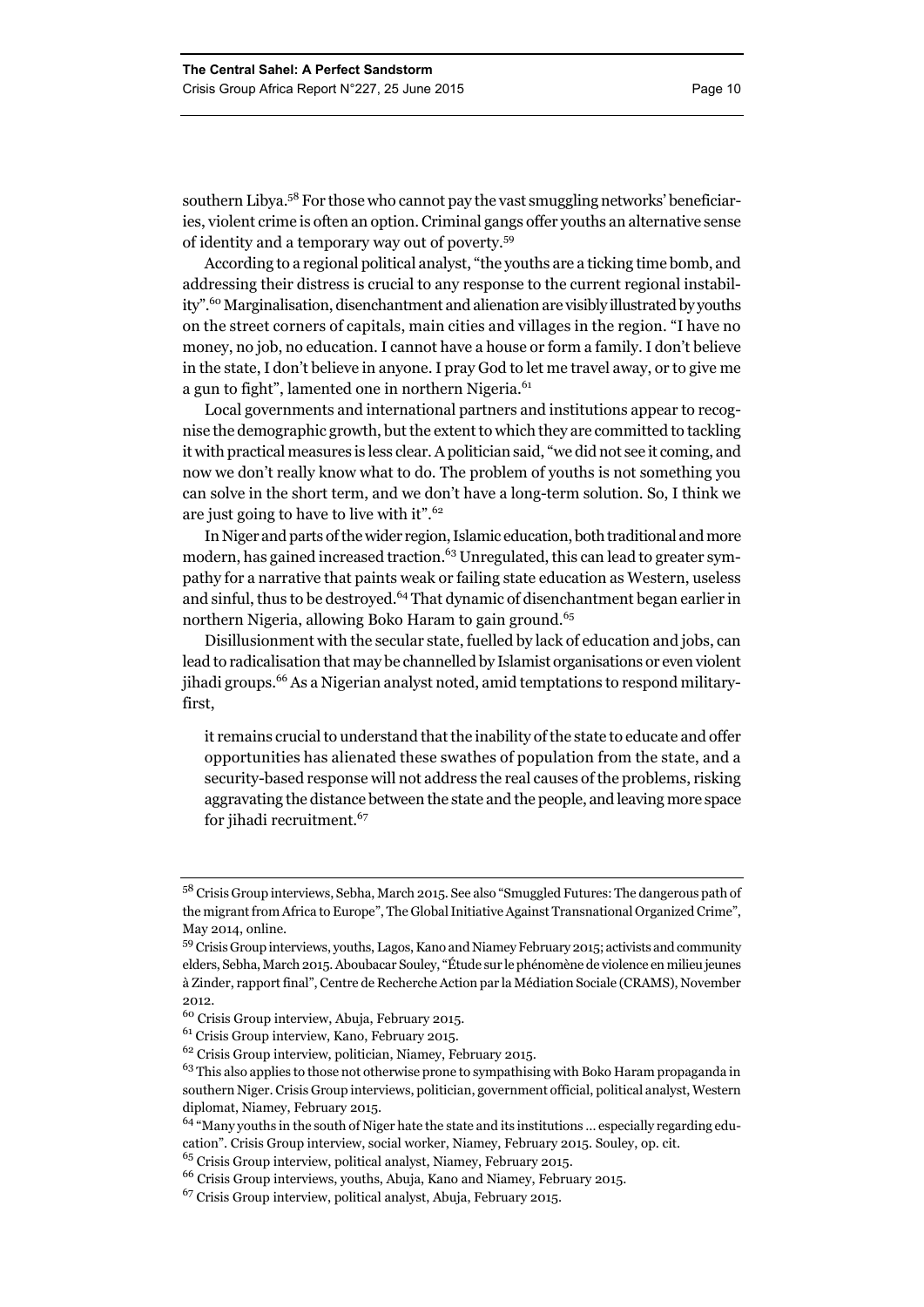Reversing youth alienation is the key to curbing the region's instability, but it is a complex problem not specific to the Sahel and without easy answers. It needs to be addressed by a clear strategy with coherent, adequately resourced short-, mediumand long-term policies, a commitment currently lacking. The region's policies to promote youth employment and social inclusion lag far behind what the situation requires. As the Africa Development Bank (AfDB) noted, in many countries, the ministries responsible for youth issues are weak, poorly resourced and unable to leverage needed cross-sectoral support. Multilateral programs are also limited.<sup>68</sup> A 2015 UK House of Commons International Development Committee report noted that the shortage of jobs for young people is "recognised by donors, but there seems to be a lack of passion in attempts to address it".<sup>69</sup>

# D. *Radicalisation/Salafisation*

Since the 1990s, Muslim associations have played a growing public role in the Sahel states. Salafi organisations, which already had some basic presence, found fertile ground and grew among societies embittered by at best the perceived lack of governance, at worst the authorities' corruption and predation.70 Often supported by funds channelled from Gulf states to Islamic charities, these movements have opened mosques and madrasas, many providing an attractive alternative to secular, state schools.71 They have slowly but steadily gained ground, preaching against "traditional" West African Sufi Islam, portrayed as introducing "blameworthy innovation" (*bid'a)* not found in scripture (the Quran, *sunna* and *dadith*) and complacent about elites' corruption and greed.72

 $^{68}$  See "Accelerating the AfDB's Response to the Youth Unemployment Crisis in Africa", OSHD/  $\,$ EDRE Working Paper, 2012. OSHD is the bank's human development department. EDRE is the development research department. In the countries this report covers, only two programs are known. In Niger, an ongoing multilateral program, Skills Development for Growth, started in 2013, aims to train over 12,000 beneficiaries; between 1987 and 2002 there was a National Open Apprenticeship Scheme (NOAS) in Nigeria aimed at over 700,000 youths and funded by Germany, the UK, and Sweden; however, it was widely criticised as ineffective. See Susanna Adam, "Review of the National Open Apprenticeship Scheme (Nigeria)", Network for international policies and cooperation in education and training (NORRAG), July 1993; Yusuf Alhaji Hashim, "Examining the Adequacy of National Open Apprenticeship Scheme in Training Youth for Economic Empowerment in Nigeria", *Journal of Business and Management*, vol. 16., no. 10 (October, 2014), pp. 47-52.

<sup>69 &</sup>quot;Jobs and Livelihoods", House of Commons, International Development Committee, 18 March 2015. www.publications.parliament.uk/pa/cm201415/cmselect/cmintdev/685/685.pdf.

<sup>70</sup> The Salafiyya invoke the founding fathers of Islam, the "venerable ancestors" (*al-Salaf al-Salih*, whence the movement's name), notably the Prophet Mohammed and the first four "rightly-guided" caliphs – al-Rashidun – of the original Muslim community in seventh century Arabia, in order to identify the fundamental principles of Islam in their original, pristine purity. Since the late 1970s, the Salafiyya movement has been closely identified with the severe puritanism and fundamentalism, based on literalist readings of scripture, of the Wahhabi tradition in Saudi Arabia. Crisis Group Middle East/North Africa Report N°37, *Understanding Islamism*, 2 March 2005, pp. 9-14. Crisis Group interview, expert on Islamist groups, Niamey, February 2015. Crisis Group Report, *Islamist Terrorism in the Sahel?*, op. cit., pp. 5-14. Marchal, op. cit., pp. 5-7.

 $71$  Crisis Group interviews, businessmen from Sahel and political analyst, Abu Dhabi, December 2014; Abuja, February 2015; and Niamey, February 2015.

<sup>72</sup> Crisis Group Middle East and North Africa Report N°37, *Understanding Islamism*, 2 March 2005; Reports, *The Boko Haram Insurgency*, p. 8, and *Islamist Terrorism in the Sahel?*, p. 7, both op. cit.; interview, political analyst, Abuja, February 2015.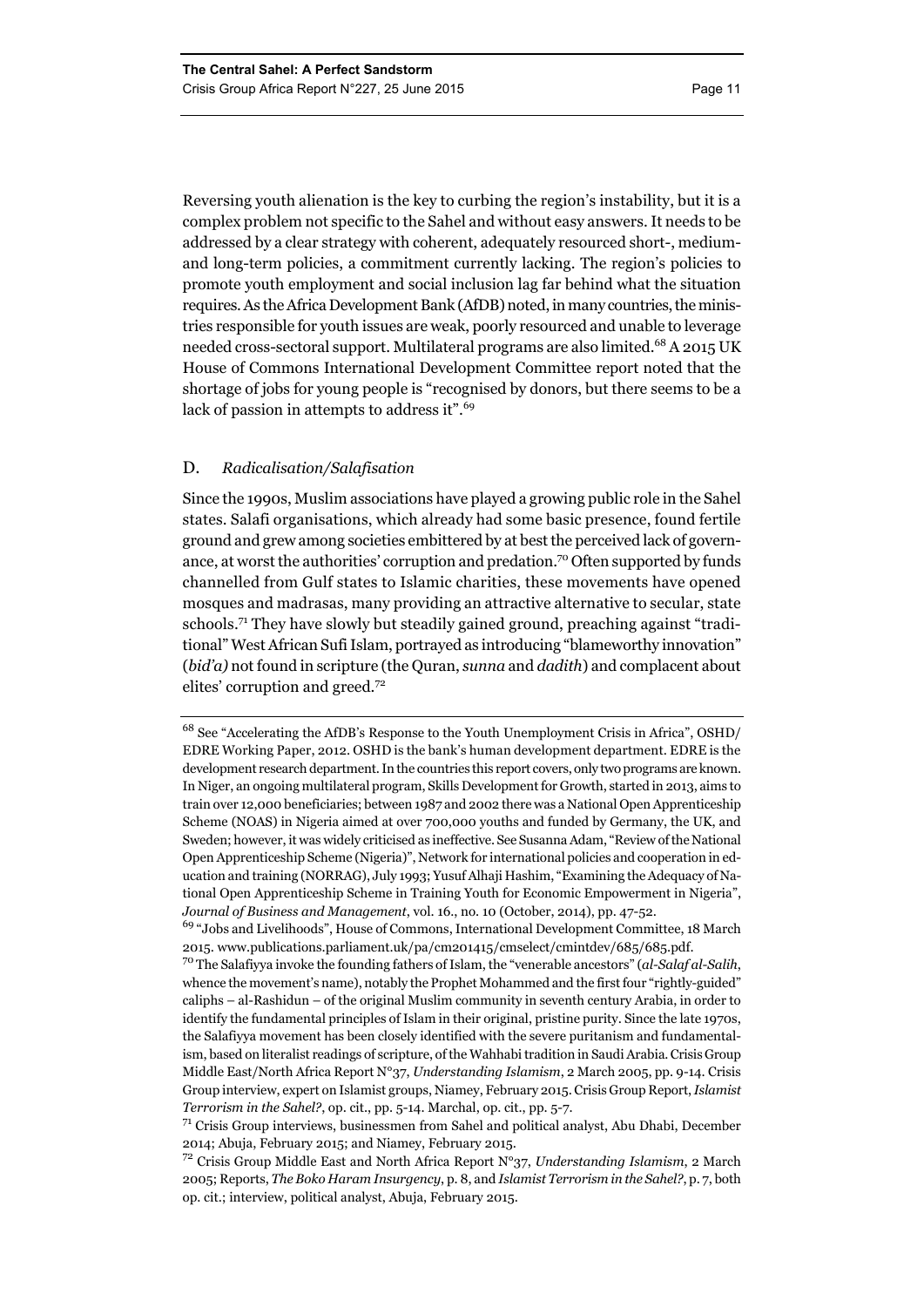This process is not unique to the Sahel, but it is not an imported phenomenon, despite the backing some of these groups receive from within some Gulf states. It is closely linked to the incapacity and/or unwillingness of state institutions and governing elites to address longstanding grievances, underdevelopment and corruption.

The spread of fundamentalist movements and wider growth of Islamist groups appear to have many components and not necessarily be coordinated.73 But they transcend borders, and their strands have similar objectives: to reaffirm Muslim identities, values and codes of conduct (often against "less literal" Sufism) and, by opposing the secular state, favour introduction of Sharia (Islamic law).<sup>74</sup> This strikes a chord in the region – especially among disillusioned youth – where traditional piety mingles with an even more potent sense of alienation stretching through rural peasantry into urban middle and upper classes.<sup>75</sup>

Despite the growth of Salafi movements, and while Islam increasingly influences politics, populations have only rarely embraced overt armed jihadi groups.76 Nevertheless, there are concerns international and national actors may lump Islamist groups together with violent jihad or extremist entities, without strong evidence.<sup>77</sup> Failure to appreciate crucial distinctions can lose local cooperation.<sup>78</sup> Already, many sympathetic to Salafi movements view the presence of international "anti-terrorism" forces as a way for Western actors to access local resources, while local anti-jihadi terror policies are viewed as an attempt by national governments to silence dissent and reassert power.79 The temptation to label non-violent Islamists as potential jihadis risks creating self-fulfilling prophecies.<sup>80</sup>

In Niger, this would risk chaos in one of the region's few remaining stable countries and an important Western counter-terrorism partner.<sup>81</sup> The growth of Islamist ideology there has merged with the parallel erosion of any real organised political opposition. With no alternative means of expressing discontent, citizens increasingly turn to Islamist groups to channel grievances. The Salafi-oriented reform movement Yan Izala organised protests in January 2015 that erupted int0 riots that engulfed several cities and had anti-Christian and anti-French overtones in places. Ostensibly precipitated by the president's Paris visit (with several other regional and wider international leaders) to march in solidarity with France against the terrorist attack

<sup>73</sup> Sub-Saharan states with significant Christian populations are experiencing a parallel, intense growth of Christian fundamentalism.

<sup>74</sup> Crisis Group interview, expert on Islamist groups, Niamey, February 2015.

<sup>75</sup> Crisis Group interview, political analyst, Niamey, February 2015. This was noted in other interviews in Abu Dhabi, December 2014, and Kano and Abuja, February 2015.

<sup>&</sup>lt;sup>76</sup> Crisis Group interviews, Arab and Western officials and analysts, Brussels, Rome, Paris, Algiers, November 2014-March 2015; Tuareg and Awlad Suleiman leaders, Sebha, Sharara, March 2015; political analyst, Niamey, February 2015.

 $77$  Crisis Group interview, government official, Niamey, February 2015; and analyst interview in another capacity, counter-terrorism expert, Abidjan, December 2013.

<sup>78</sup> Crisis Group interviews, Western diplomats, Dubai, December 2014; Abidjan, February 2015. 79 Crisis Group interview, Islamic scholar, Kano, February 2015. This sentiment was expressed throughout the region. Crisis Group interviews, Niamey and Abuja, February 2015; Tripoli and Sebha, March 2015.

<sup>80</sup> Crisis Group, interview, political analyst, Niamey, February 2015. This phenomenon with regards to marginalised or persecuted groups is evident elsewhere. Crisis Group Europe and Central Asia Briefing N°72, *Syria Calling: Radicalisation in Central Asia*, 20 January 2015.

<sup>81</sup> Crisis Group interview, Western diplomat, Niamey, February 2015.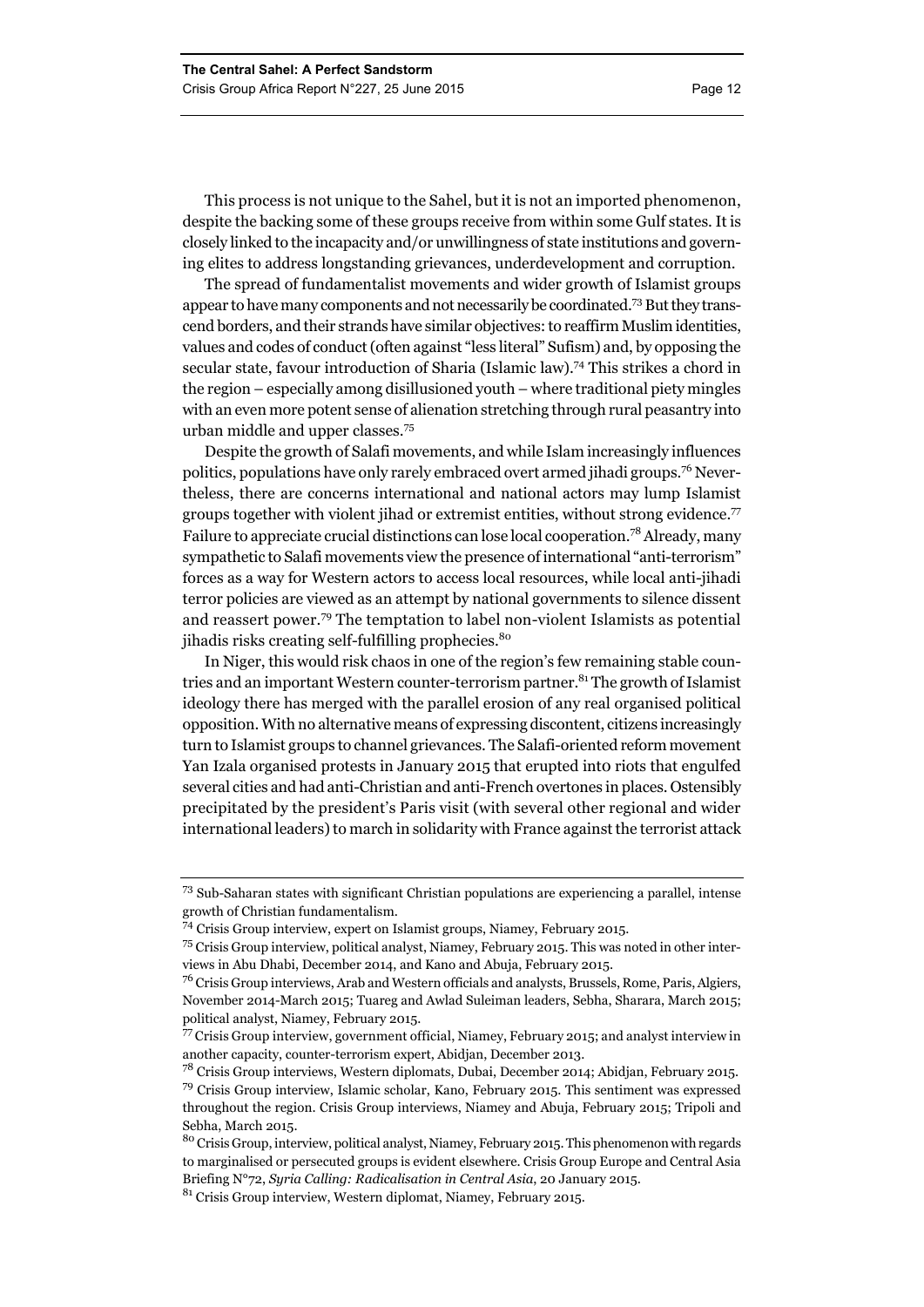on the *Charlie Hebdo* staff, they were also motivated by social resentments and politically manipulated.82

The presence and influence of Boko Haram from neighbouring Nigeria has evolved in Niger. Present since at least 2003, it never became strong enough to challenge authorities in south-eastern urban centres, due in part to the government's focus on greater surveillance and a much more significant role for traditional authorities and imams, including those from other Salafi groups, to preach against its ideology. The group did benefit from a general unwillingness to aggressively confront it, so fighters periodically fled Nigerian security operations into Niger and used the poorly controlled border region to recuperate.<sup>83</sup> This changed with the government's early 2015 decision to join the regional offensive against the sect. Authorities also arrested hundreds of suspected members and sympathisers.84 Despite this, Boko Haram has launched periodic attacks and suicide bombings in south-eastern Nigerien cities and towns, apparently mostly from Nigeria and uncontrolled Lake Chad islands.

In Nigeria itself, particularly in Muslim-majority northern states, for example, though the constitution prohibits political parties on religious lines, politicians frequently appeal to religious identities to mobilise supporters. Since independence, northern politicians have also called for implementation of Sharia in their provinces and in October 1999 succeeded in Zamfara state to extend the Sharia court's jurisdiction to criminal issues. Zamfara, Kano, Kebbi, Katsina, Sokoto, Yobe and Jigara states all enforce a moderate version of Sharia.

The perceived entanglement of local elites with a corrupt federal state has paved the way for radical Islamist forces to assume a leading role in "purifying the region from all the sins allegedly brought by democracy".85 Reportedly, these Islamist groups typically have parallel economic networks, often unchecked by the authorities, with resources and capacity to give the needy jobs or charity, though precise data are hard to come by.86 Most spectacularly, Boko Haram until recently was in effective control of fourteen of 27 local government areas in northern Borno state. In early 2015, however, the government reclaimed most of this territory, with the help of troops from neighbouring countries, though Boko Haram continues to destabilise parts of northern Nigeria and Cameroon, as well as south-eastern Chad.

Following Qadhafi's fall, there was a widespread perception that Islam – in particular a Salafi strain – was increasingly permeating Libya's politics. This was in part traceable to the government's apparent unwillingness or inability to stand up to groups that were either overtly Islamist or linked to Islamist groups and militias. The

<sup>82</sup> Jama't Izalat al Bid'a Wa Iqamat as Sunna (Society of Removal of Innovation and Reestablishment of the Sunna), known as "Yan Izala" (or simply "Izala", as is more common in Nigeria), is probably the most relevant example. It started in northern Nigeria in the 1990s, then quickly expanded to Niger and the wider region. Its regional dimension also makes national-level responses more difficult. Crisis Group interviews, expert on Islamist groups, Niamey, February 2015; journalist, Abuja, February 2015. Jannik Schritt, "The 'Protests against Charlie Hebdo' in Niger: A background analysis", *Africa Spectrum*, vol. 20, no. 1 (2015), pp. 49-64. The presence of President Ibrahim Boubacar Keita did not trigger riots in Mali.

<sup>83</sup> Crisis Group interviews, Boso, Diffa, Maine-Soroa and Zinder, November 2014; Nigerien official, Niamey, December 2014; analysts, London, Kano and Abuja, January 2015.

<sup>&</sup>lt;sup>84</sup> See, for example, "Niger police arrest 160 suspected Boko Haram militants", CNN, 17 February 2015.

<sup>85</sup> Crisis Group interview, Islamic cleric, Kano, February 2015.

<sup>86</sup> Crisis Group interview, political analyst, Niamey, February 2015.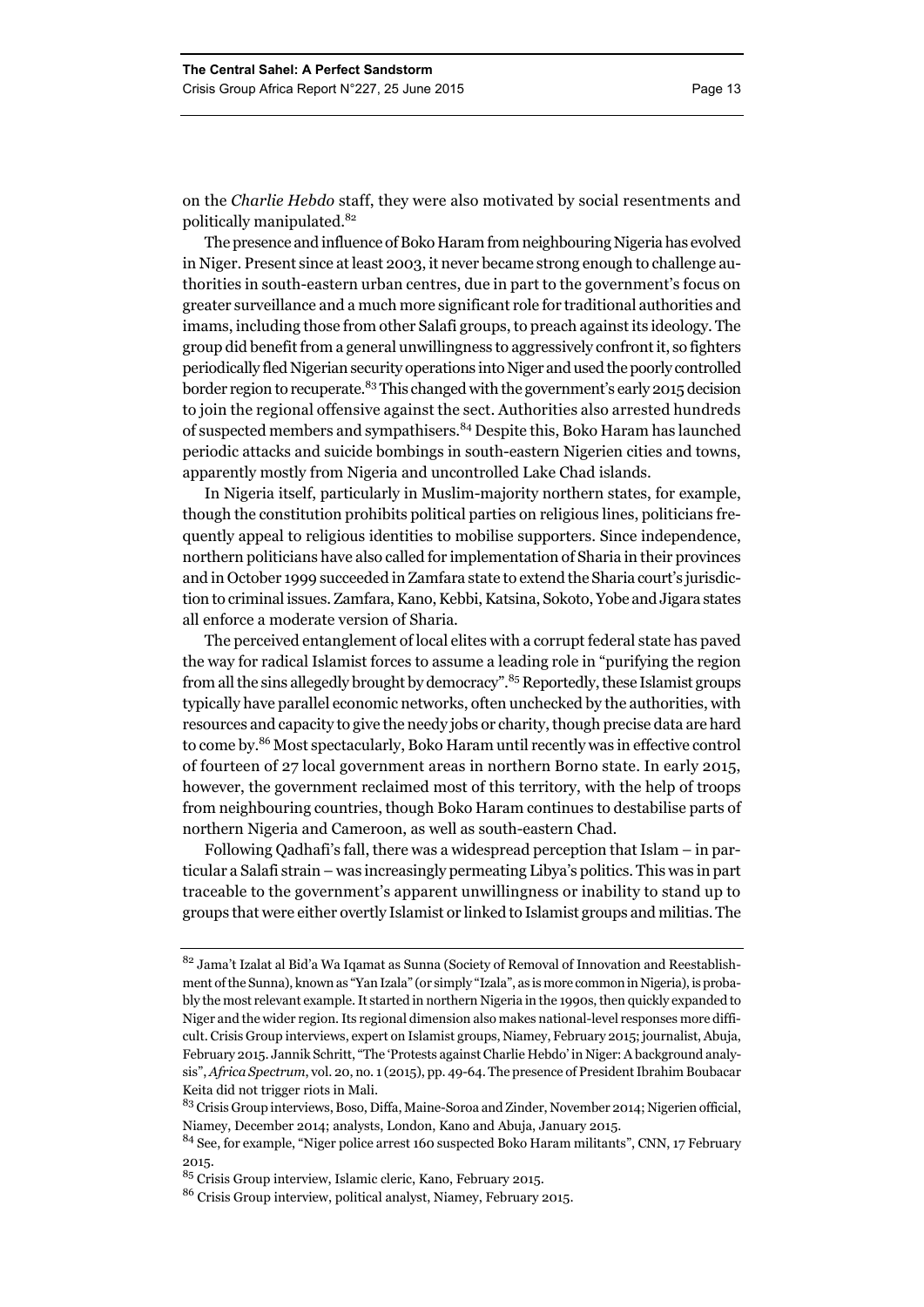GNC's decision to recognise the Revolutionaries Operation Room<sup>87</sup> – connected to a number of groups headed by Islamist leaders – was viewed by many as evidence of an Islamist stranglehold. These perceptions were strengthened by failure to stem the

destruction of Sufi shrines and sites across Libya, including in downtown Tripoli, as well as the decision not to decisively counter radical Salafi Islamist groups or militias such as Ansar al-Sharia.

The perceived Islamist dominance in the GNC acted as a lightening rod for public discontent over deteriorating security and the state's inability to provide basic services, leading to calls for its dismissal and the eventual election in June 2014 of the House of Representatives (HoR). The current HoR-GNC struggle for political and economic control has been described by many as between Islamists and anti-Islamists, though the reality is more complex. Crucially, polarisation of the main camps along ideological, ethnic and provincial lines has allowed radical Islamist groups, including in recent months Islamic State (IS), to thrive.<sup>88</sup>

The extent to which jihadis are active in south-western Libya is unclear. Arab and Western intelligence officials and analysts report the presence of five jihadi "training camps" in Algeria-Libya border areas and believe that al-Murabitoun, a group headed by the Algerian Mokhtar Belmokhtar, is also there.<sup>89</sup> They suggest the town of Obari is a jihadi hub, but residents denied this.

 $^{87}\!$  The Libya Revolutionaries Operation Room (LROR) is an umbrella organisation for Islamistleaning armed groups that view themselves as the country's defenders against counter-revolutionary forces. In August 2013, it was given formal recognition by GNC President Nuri Abu Sahmein, who allocated it some 900 million Libyan dinars (then \$706 million) in exchange for securing Tripoli and Benghazi. Members were involved in the October 2013 kidnapping of then-Prime Minister Ali Zeidan and in summer 2014 rallied to strike Zintani brigades in Tripoli and armed groups headed by General Khalifa Haftar in Benghazi, both considered counter-revolutionary by the LROR. 88 Crisis Group Report, *Libya: Getting Geneva Right*, op. cit.

<sup>89</sup> He was reportedly killed in a U.S. airstrike in the eastern Libyan city of Ajdabiya. "Mokhtar Belmokhtar: Top Islamist 'killed' in US strike", BBC, 15 June 2015.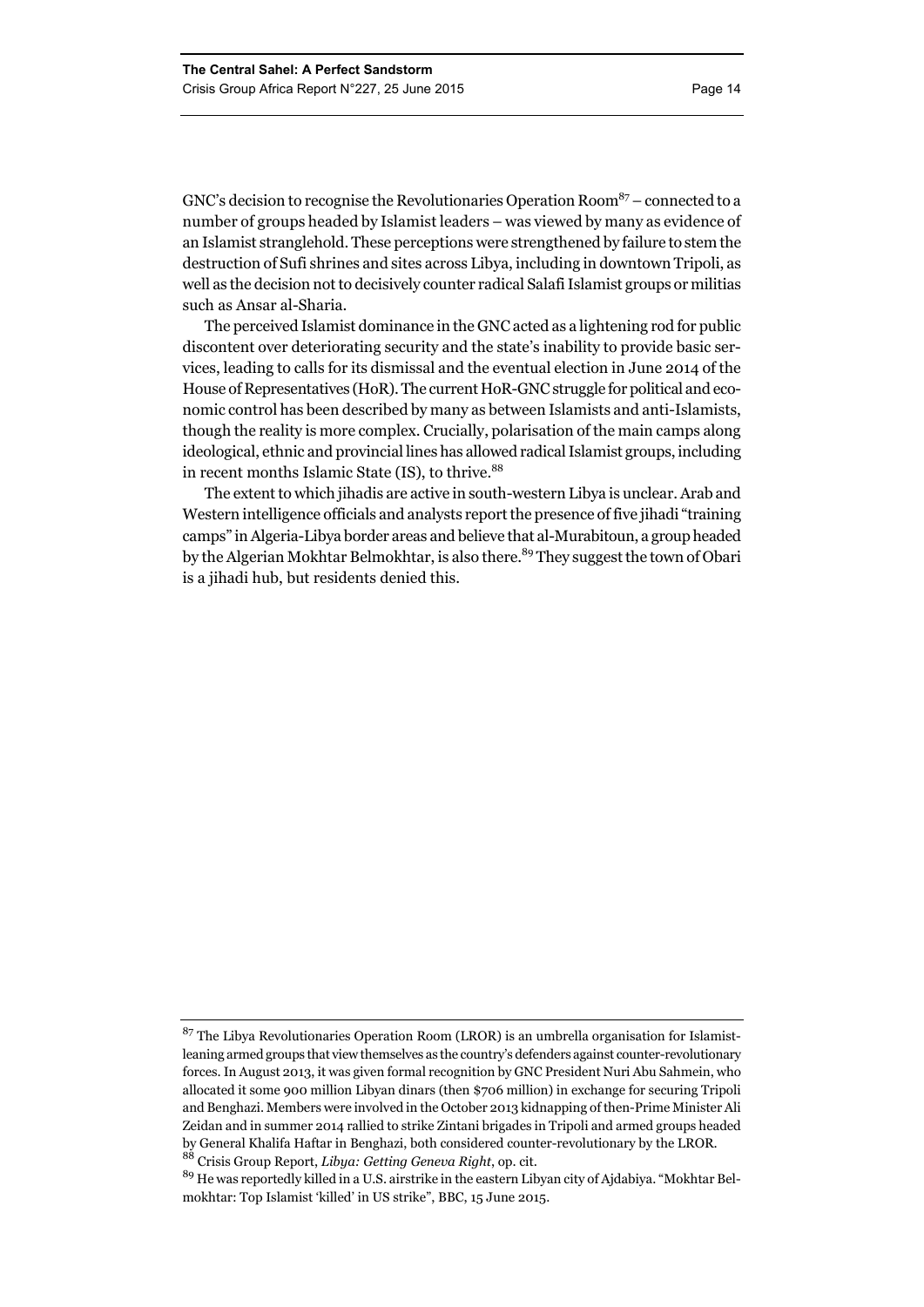# III. **Alternate Forms of Governance**

In the underdeveloped peripheries of many Sahelian countries, the central state is barely present, if at all. Often daily life is regulated in an ad hoc, informal manner built around tribal or local customs. This makes it easier for jihadi or criminal networks to gain a foothold and align with local power structures, concerns and conflicts. For example, the Algerian jihadi leader Mokhtar Belmokhtar established a secure presence in the region by reportedly marrying four wives from local Arab and Tuareg communities, speaking local dialects and sharing some of his lucrative earnings (from smuggling and kidnapping Westerners) with the local people.90 However, jihadis are but one among many groups involved in illicit activities that exploit state weakness or absence.<sup>91</sup>

# A. *"Ungoverned Spaces"?*

The term "ungoverned spaces" is used most often in discussions of global security threats, counter-terrorism and "fragile" or "failed" states. It refers both to a geographic area and the "absence of effective state sovereignty and control".92 However, it fails to capture the multiple, often overlapping ways in which these spaces are in fact administered, albeit often not by Westphalian state institutions.93

Even in peripheral areas where government presence and services are sparse or non-existent, local entities manage daily governance.<sup>94</sup> These tribal and community structures, however, are relatively weak, more vulnerable to penetration and sometimes overwhelmed by illicit networks. In the Central Sahel, illicit networks, local insurgents and, to a lesser extent, jihadi groups have instituted their own overlapping governance systems where the state is weak or absent. Sometimes they work side by side, as in the Fezzan; at other times, they replace local institutions. In the Libya-Chad-Niger region, criminals have allied with the Tebus to dominate cross-border human smuggling and control a significant portion of the illicit transit of goods (mostly drugs and cigarettes) into Libya, as well as the export of such subsidised items as fuel and food.95 In north east Nigeria, Boko Haram replaced the weak local authorities with its own appointed leaders.<sup>96</sup>

Viewing the region as completely ungoverned may generate policies that invite a military-first approach to state shortcomings.97 There are legitimate concerns about

92 Raleigh and Dowd, op. cit., p. 1.

<sup>90 &</sup>quot;Profile: Mokhtar Belmokhtar", BBC, 15 June 2015; Andrew Black, "Mokhtar Belmokhtar: The Algerian Jihad's Southern Amir", Jamestown Foundation, 8 May 2009.

<sup>&</sup>lt;sup>91</sup> Crisis Group interviews, political analyst, Lagos, January 2015; smuggler, Niamey, February 2015; and community elders and activists, Tripoli and Sebha, March 2015.

<sup>93</sup> See Yvan Guichaoua, "Mali: the fallacy of ungoverned spaces", University of East Anglia, Dev Blog, (http://bit.ly/1b6pk1A), 12 February 2013.

<sup>94</sup> K. Menkhaus, "State Failure and Ungoverned Space", in Mats Berdal and Achin Wennmann (eds.), *Ending Wars*, *Consolidating Peace: Economic Perspectives* (Abingdon, 2010), p. 182.

<sup>95</sup> Crisis Group interview, military commander, Sebha, March 2015.

<sup>&</sup>lt;sup>96</sup> Boko Haram dismissed local leaders as infidels. Its leader, Shekau, appointed an emir (leader) to run affairs from the local government headquarters with assistance from his field commanders and sub-commanders. Crisis Group telephone interview, resident of Bama (captured in September 2014 and retaken by Nigerian troops in March 2015), October 2014.

<sup>97</sup> Raleigh and Dowd, op. cit., p. 1.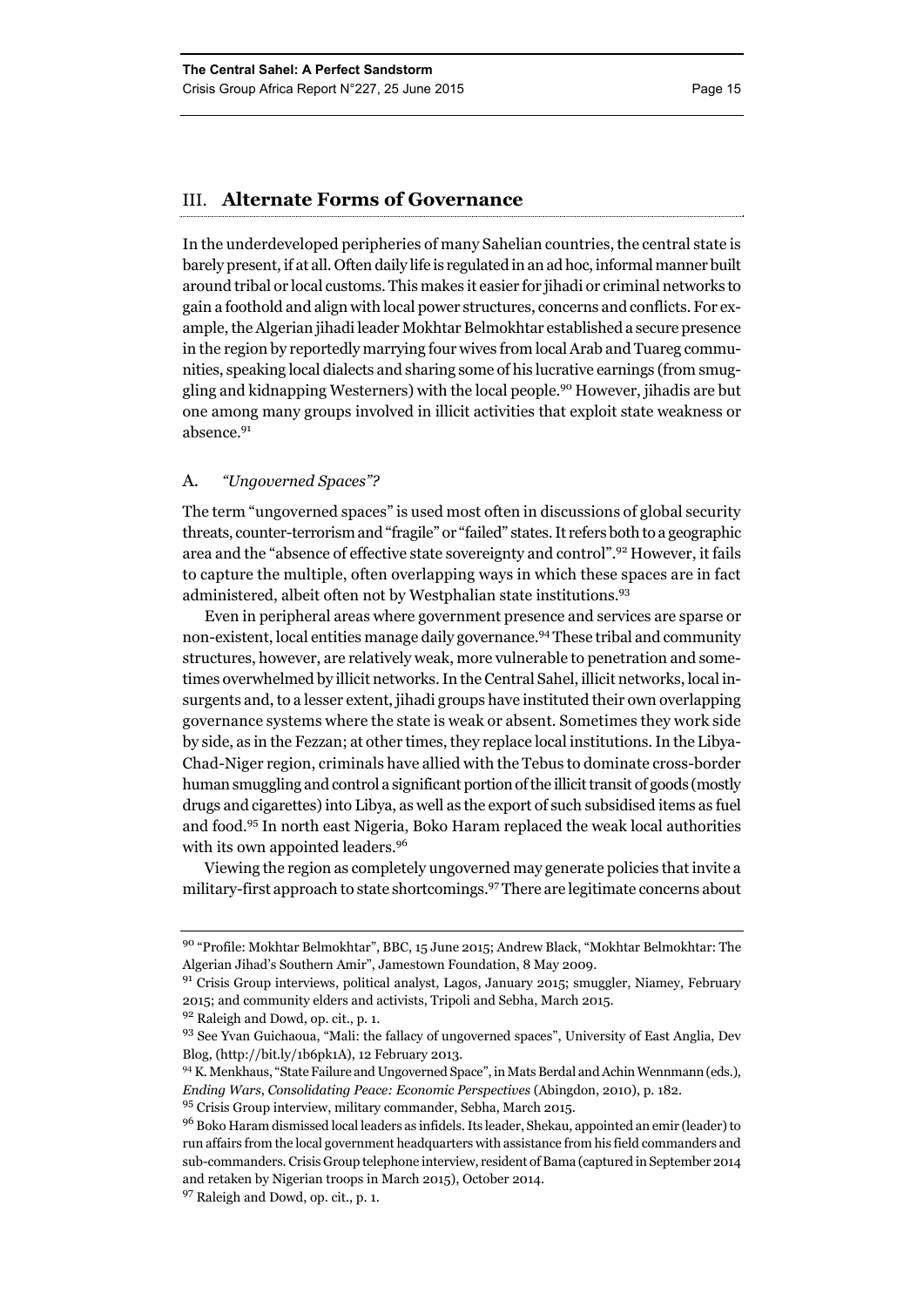security and the ability of jihadi groups to exploit the lack of state presence in underdeveloped peripheries, but policies should be based on a clear understanding of these regions and the root causes of their local conflicts.

# B. *Criminal Networks: a Matter of Connivance?*

Criminal networks are using the Sahel's porous borders and weak governance to traffic licit (eg, cigarettes, subsidised oil and food from Libya, and vehicle parts) and illicit (eg, arms, drugs and people) goods. The same convoys may transport both, and the distinction between smuggling and trafficking is little understood by local traders.<sup>98</sup> In Niger, now a key transit country, there is a deepening connection between the governing class and those who control its criminal activities and smuggling routes. State institutions have been eroded by collusion with criminal networks.99 The north east is now a main corridor for smuggling and illicit trade between Sub-Saharan and North Africa and on to Europe.<sup>100</sup>

In contrast to southern Libya, Niger's state institutions, though weak in many instances, exert a degree of control in peripheral areas. On the road connecting the central hub of Agadez (Niger's largest northern city) to the northernmost town of Madama, there is visible state and military presence, but smuggling of humans and trafficking (licit and illicit) dominate.<sup>101</sup> State representatives can earn much more than their salaries by turning a blind eye, and many have little incentive to curb transnational crime; some reportedly are deeply involved.<sup>102</sup>

Southern Niger, bordering Nigeria, is a major transit route for goods from Nigeria, Benin and other Gulf of Guinea states, as well as for agricultural and livestock products moving south.103 The government has a significant presence, with local officials

<sup>98</sup> Crisis Group interview, smuggler, Tripoli, March 2015.

<sup>99</sup> Crisis Group interviews, political analysts, politician, long-time observer of Niger politics, journalist, Niamey, Abuja, February 2015. The problem is not unique to Niger; Wolfram Lacher, "Challenging the Myth of the Drug-Terror Nexus in the Sahel", Commission on the Impact of Drug Trafficking on Security, Governance and Development in West Africa, August 2013.<br><sup>100</sup> The French army says it seized 1.5 tons of drugs and a weapons cache from a militants convoy in

the north-eastern Niger desert. "Sahara desert gun battle yields drugs haul, says France", BBC, 19 May 2015. "Transnational Organized Crime in West Africa: A Threat Assessment", UN Office on Drugs and Crime (UNODC), February 2013. On 12 May, Niger passed a law against the smuggling of migrants in the Agadez.

<sup>&</sup>lt;sup>101</sup> Crisis Group interviews, government officials, Niamey, February 2015; smuggler, Tripoli, March 2015. "The role of organized crime in the smuggling of migrants from West Africa to the European Union", UNODC, 2011.

<sup>&</sup>lt;sup>102</sup> Crisis Group interviews, civil servants, politician, political analyst, journalists, political analysts, Niamey, February 2015. "Both migrants and academic researchers have alleged that Government officials from Agadez northward openly and routinely solicit bribes. … Many sub-Saharan migrants who have stayed in North Africa give accounts of beatings, imprisonment and bribe-taking by police officers and complicity between officials and smugglers to the point that migrants may even be 'sold' from one to the other. … The relationship between irregular migrants, local businesspeople and officialdom has become so entrenched as to take on a strategic dimension". "The role of organized crime", UNODC, op. cit., pp. 50-51.

<sup>&</sup>lt;sup>103</sup> Crisis Group interviews, former civil servants, Niamey, February 2015. It has the majority of the country's fertile land, and unlike the north, it is densely populated. There is also a thriving fisheries trade between the Lake Chad Basin and the Komadougou Yobé River that runs along the eastern portion of the border.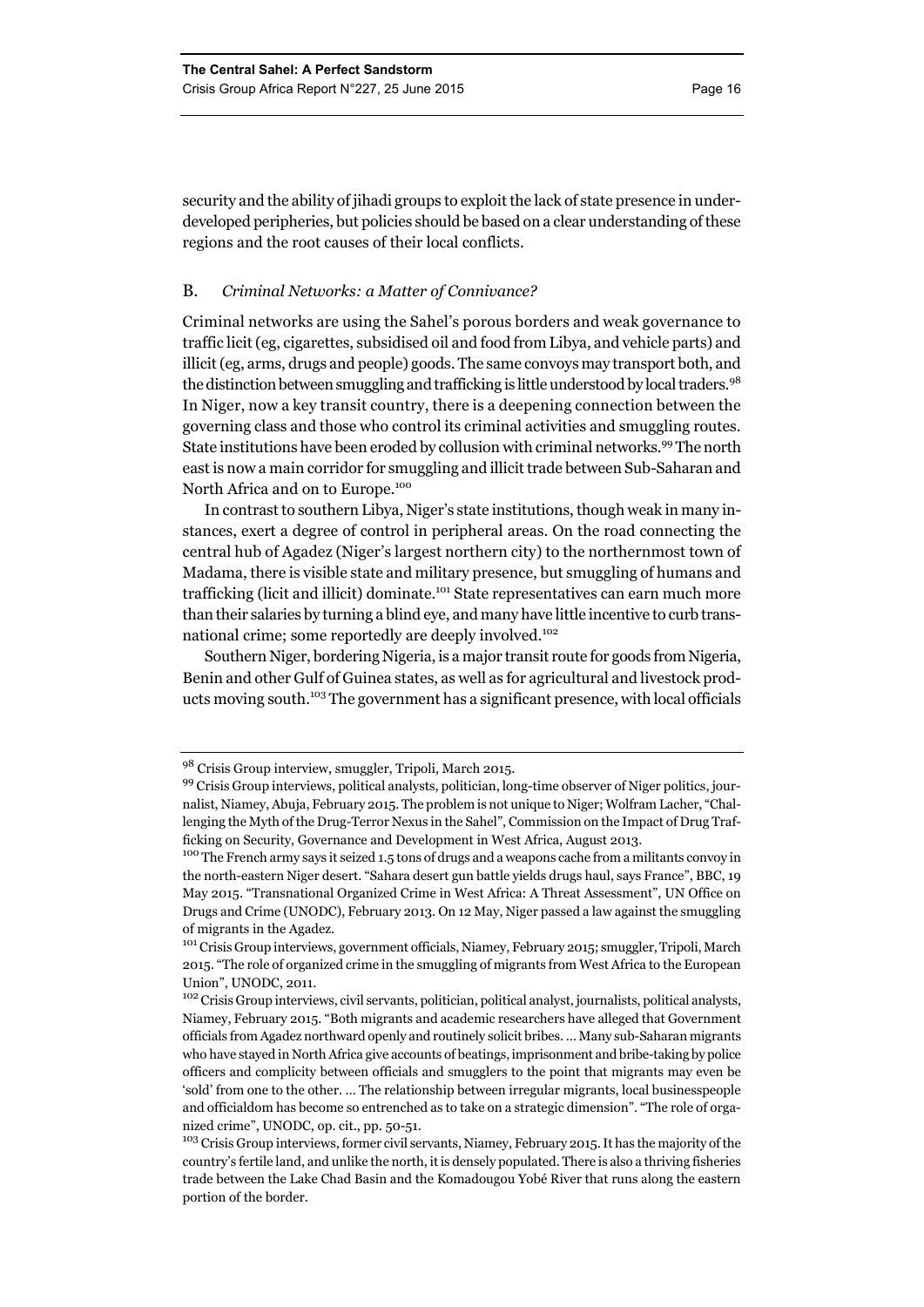in several districts and security and customs officers at the border.<sup>104</sup> It is, however, difficult to control the border and tax import-export activity, to some extent because customs officials circumvent normal administrative and legal procedures.105 By colluding with criminals to avoid duties, officials can also become involved with major transnational smuggling networks.<sup>106</sup> These dynamics demonstrate how the state loses ground to criminal networks in the peripheries, but the networks' reach may extend to the centre if left unchecked.<sup>107</sup>

Transnational criminal networks have also gained a strong foothold in Libya's Fezzan. After Qadhafi, they replaced state-controlled patronage networks and became a key source of power and economic enterprise, including local jobs. Alliances were disrupted and scores settled as a struggle over lucrative smuggling routes revived.<sup>108</sup> No one network has yet been able to dominate, so criminals and affiliated tribal groups have allied with various militias in the north and armed groups and tribal actors in the wider Sahel.<sup>109</sup> The Tebus, with strong kinship links throughout the Libya-Chad-Niger region, dominate cross-border human smuggling and control a significant portion of the illicit transit of goods (mostly drugs and cigarettes) into Libya, as well as the export of such subsidised items as fuel and food.<sup>110</sup> They paint the rival Tuaregs as jihadis and themselves as anti-jihadi, though their main motivation appears to be control of territory, resources, businesses and smuggling routes. They also appear to have cross-border support from Chadian fighters, allegedly with some Chad authorities' covert aid.<sup>111</sup>

<sup>108</sup> Tuareg and Tebus were allied for decades in southern Libya. After Qadhafi, there was more room for businesses and interests along the smuggling routes. This led to the end of the alliance and their repositioning vis-à-vis other groups, like the Awlad Suleiman and the Qaddafah, and shifting alliances with groups in the north, like the Misrata and Zintan Brigades, to control smuggling routes. Crisis Group interviews, community leaders, Tripoli, and Sebha, March 2015.

<sup>&</sup>lt;sup>104</sup> Crisis Group interviews, businessman, army officer, Niamey, February 2015.

<sup>105</sup> Crisis Group observations, interview, ex-civil servant, Niamey, February 2015.

<sup>&</sup>lt;sup>106</sup> Crisis Group interviews, civil servant, aid worker, political analyst and Western diplomat, Niamey, February 2015. For a detailed investigation into the smuggling network in Niger, see "Insight – Graft stalls Niger's bid to end migrant route to Europe", Reuters, 19 June 2015.

<sup>&</sup>lt;sup>107</sup> Criminal enterprises have allegedly been able to launder money, due to control of Nigerien levers of power. Crisis Group interviews, civil servants, Niamey, February 2015.

<sup>&</sup>lt;sup>109</sup> The majority of Tuareg and Awlad Suleiman (an Arab tribe) leaders have allied with the Misrata-led militias that dominate the north west and the Tripoli-based parliament and government; most Tebu leaders have aligned with Zintan and other militias that support the internationally- recognised Tobruk-based parliament. The motives are diverse: eg, personal ties with senior figures of the two blocks and the prospect of economic and military gains against local rivals.

<sup>110</sup> Crisis Group interview, military commander, Sebha, March 2015. The central role of Tebus in human smuggling has been reinforced by their community leaders, as well as by smugglers, community elders, businessmen and militiamen. Crisis Group interviews, Libya, March 2015. 111 Crisis Group interviews, Sebha, Sharara and Tripoli, March 2015. Similar allegations were made

in Niamey, February 2015. Libyan Tebus deny there are Chadian fighters in their ranks or that Chad authorities in any way collude with them. Crisis Group phone interview, Tebu activist, Dubai, March 2015. An analyst said Chad authorities want to stem the flow of Chadian youths to southern Libya, "because they were worried Chadians joining armed groups in Libya could in the long run pose a threat to [them]". Crisis Group phone interview, March 2015.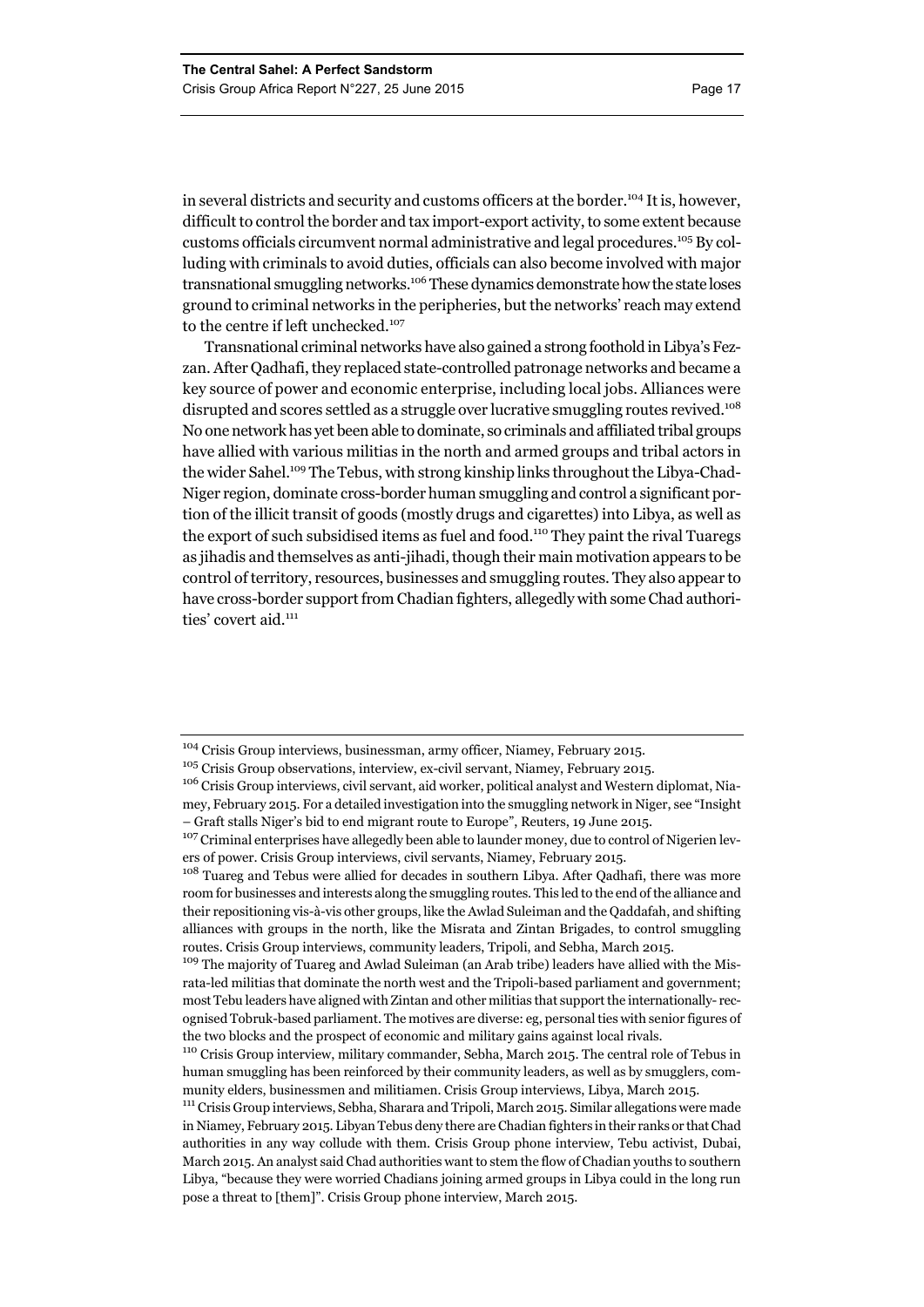# C. *The New Caravan Routes*

The long-distance caravan trade, moving goods between the Mediterranean and West Africa, was the lifeblood of the Sahel but slowly collapsed in the nineteenth century, hampered by the creation of national boundaries and easier access to West African ports. The routes survived, however, used in part for transiting illicit and licit goods.<sup>112</sup> Prolonged conflicts and the loss of Qadhafi's Libya as regional hegemon, able to exert a degree of control over the criminal networks, have allowed the illicit trade to flourish. Battles for their control are increasingly visible.

Most migrants, fleeing war or repression and sometimes desiring more freedom, social mobility and employment, pay for transport to illegally cross borders and reach the Mediterranean's southern shores. Criminal networks have the skills and contacts to quickly turn the exodus into a highly lucrative business.113 The routes are not dominated by a specific group; nor are they exclusive to large transnational criminal networks. Rather, as an admitted smuggler observed, "almost everyone in the region smuggles".114 The goods include drugs (cocaine, hashish, heroin and methamphetamines), contraband cigarettes and Sub-Saharan and Sahelian migrants travelling to Libya and on to Europe, as well as Libyan-subsidised fuel and food, vehicles and spare parts and weapons going south.115 Often no distinction is made locally between licit and illicit goods.<sup>116</sup>

Jihadi groups operate along these routes, at times benefiting from financial arrangements with local criminals by providing security for valuable convoys.117 However, contrary to frequent depictions, the jihadi role in the criminal enterprises so far appears limited. More striking is the role of criminal networks aligned with local governing elites and the self-serving declarations by local groups that they act on behalf of counter-terrorism (the Tebu are a clear example). It is primarily these groups, profiting from official corruption and the absence of state institutions, that undermine attempts to strengthen the state and its services in these peripheral areas.

The money cross-border smuggling generates can quickly corrode any will among local power-holders to reverse the situation, increasing obstacles to state building or reinforcement of crumbling institutions in these areas.<sup>118</sup> It is more profitable for both crime bosses and local kingpins to maintain informal governance systems that allow local communities to survive but not prosper.<sup>119</sup>

<sup>112</sup> Lacher, "Organised Crime", op. cit. For background, see Judith Scheele, *Smugglers and Saints of the Sahara: Regional Connectivity in the Twentieth Century* (Cambridge, 2012).

<sup>&</sup>lt;sup>113</sup> For an example of how politics, criminality and migration mingle, see Crisis Group Africa Briefing N°100, *Eritrea: Ending The Exodus?*, 8 August 2014, pp. 6-8.

<sup>114</sup> Crisis Group interview, smuggler, Tripoli, March 2015; Lacher, "Organised Crime", op. cit.

<sup>&</sup>lt;sup>115</sup> Crisis Group interviews, Tripoli and Sebha, March 2015. This information was confirmed in interviews with smugglers, businessmen and former civil servants posted in northern Niger and Niamey, and businessmen in Abuja and Kano, February 2015.

<sup>116</sup> Crisis Group interview, community elder, Sebha, March 2015; Lacher, "Organised Crime", op. cit., p. 4.

<sup>&</sup>lt;sup>117</sup> Crisis Group interviews, businessman from the region, Dubai, December 2014; businessman, Niamey, February 2015; and smuggler, Tripoli, March 2015.

<sup>&</sup>lt;sup>118</sup> Crisis Group interview, businessman, Niamey, February 2015; community elder, Sebha, March 2015.

<sup>&</sup>lt;sup>119</sup> "As long as the Arabs continue to fight each other, it is good for us. We can continue to consolidate our base. We know that once the Arab tribes stop fighting each other, then they will be united in fighting us". Crisis Group interview, Tebu militia leader, Tunis, February 2015.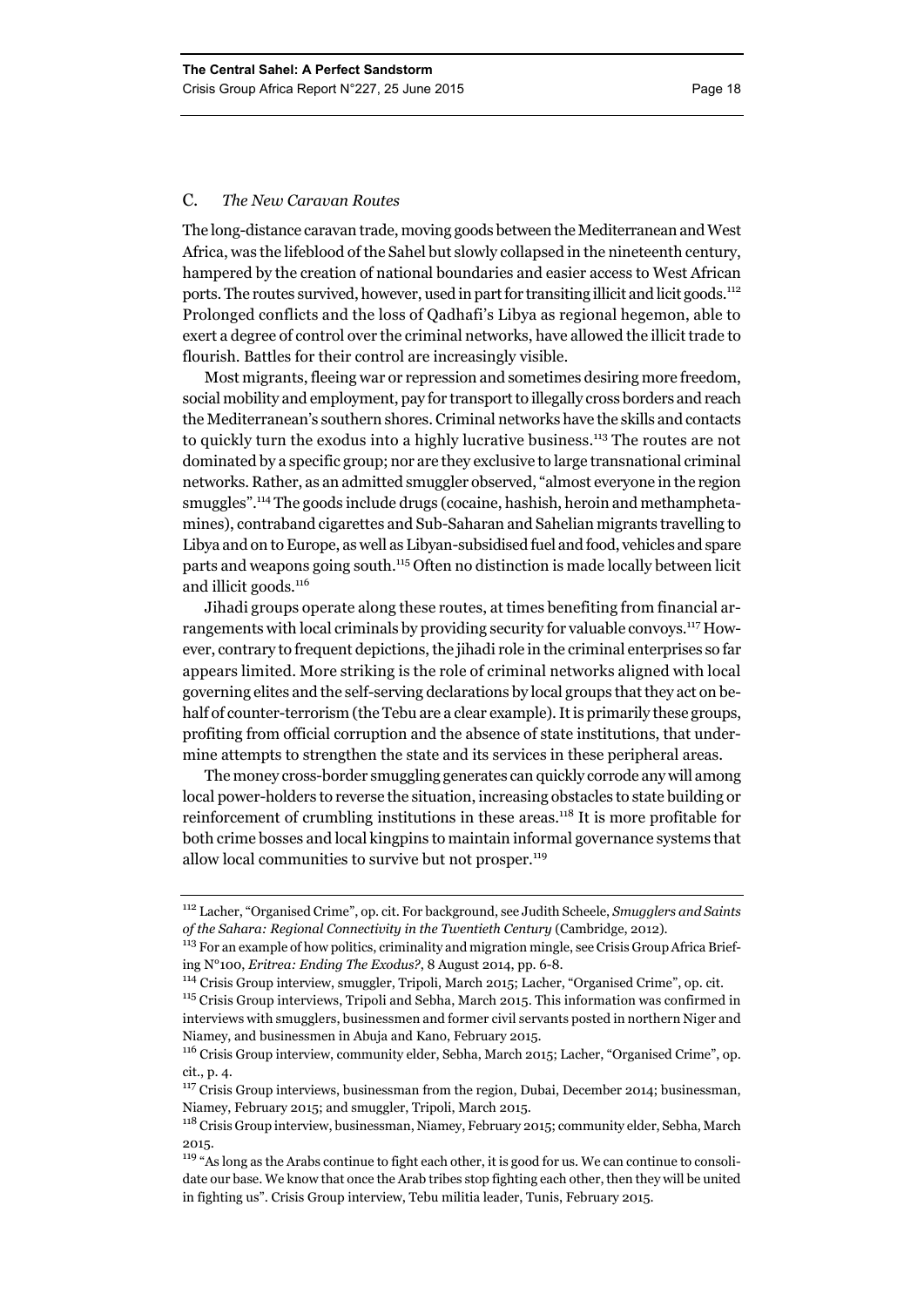# IV. **Policy Responses**

# A. *Global Interests in the Central Sahel*

Global interest in the Sahel is rising. Mineral wealth, weak or non-existent state presence and the existence of both criminal networks and jihadi groups with transnational connections increasingly draw attention from the West and Gulf states, particularly Qatar. Europe is also extremely concerned about the massive increase in illegal immigration from Africa and the Middle East.<sup>120</sup>

In April 2015, the International Organisation for Migration (IOM) announced a joint pilot project with the European Commission (EC) and Italy to deter migrants en route to Europe. Italy, leading the project, will deploy "roaming teams of experts … along known migratory routes in Niger to intercept them before they reach the North African coast and Europe". According to an EC official, the project, expected to launch in the summer, would first create "reception centres in Niger … in order to facilitate the screening and voluntary return operations of migrants as well as the identification of persons in need of protection".<sup>121</sup>

The UN and EU have launched a variety of Sahel-based initiatives. Since 2011, the latter has been implementing – with little success – a Strategy for Security and Development in the Sahel, based on the assumption that "development and security are mutually supportive and that the issues faced in the Sahel require a regional answer".122 The UN's Integrated Strategy for the Sahel includes humanitarian and development programs and a "Group of Five for the Sahel" bringing together regional leaders to establish an organisation for development and security.<sup>123</sup> But these strategies receive little attention on the ground and are dismissed by local and inter-

<sup>120</sup> As of 11 June, 56,986 migrants had landed in Italy in 2015. In the Central Mediterranean, (departing from Libya), Eritreans are the dominant nationality, with the share of Syrians dropping. West African countries featured in the top five countries of origin, although in far lower numbers. In 2014, arrivals of Malians, Nigerians and Gambians together were less than half those of Syrians and Eritreans. 76 per cent of those reaching Italy in 2014 were from Syria, Eritrea, the Occupied Palestinian Territories and Somalia. Eritreans are by far the largest share of arrivals (23 per cent) so far in 2015. Brian, "Eastern Mediterranean: dramatic increase in migrant flows", op. cit. See also, "What's behind the surge in refugees crossing the Mediterranean sea", *The New York Times*, 21 May 2015.<br><sup>121</sup> "Expert teams in Niger to steer migrants home", EU Observer, 21 April 2015.<br><sup>122</sup> The EU initiative focuses on 1) devel

<sup>2)</sup> politics and diplomacy; 3) security and rule of law; and 4) countering violent extremism. In 2013, the EU created a Special Representative for the Sahel and pledged for 2014-2020 some €5 billion in bilateral aid, including  $\mathfrak{C}_{1,15}$  billion for regional programs. In March 2014, it extended the strategy to Burkina Faso and Chad, while intensifying activities in Mali, Mauritania and Niger and recognising the strong link to stability in Libya. Within that strategy, it created a civilian Common Security and Defence Policy (CSDP) mission in Niger, with a  $\mathfrak{C}_9$ . 2 million budget for 2014-2015, aimed at improving security forces to fight terrorism and organised crime; and deployed two CSDP missions in Mali: military training, and civilian to advise and train the police, gendarmerie and national guard. On 13 May, the EU announced a scaling up of its capacity-building program, the "EUCAP Sahel Niger" civilian mission, to support the authorities in preventing irregular immigration and combatting associated crimes. It also aids local anti-corruption efforts in Niger, Burkina Faso and Mali with funds from the eleventh European Development Fund (EDF) and the Instrument contributing to Peace and Stability (IcSP) to build rule of law and fight corruption.

<sup>&</sup>lt;sup>123</sup> "Report of the Secretary-General on the situation in the Sahel region", UN Security Council, S/2013/354, 14 June 2013.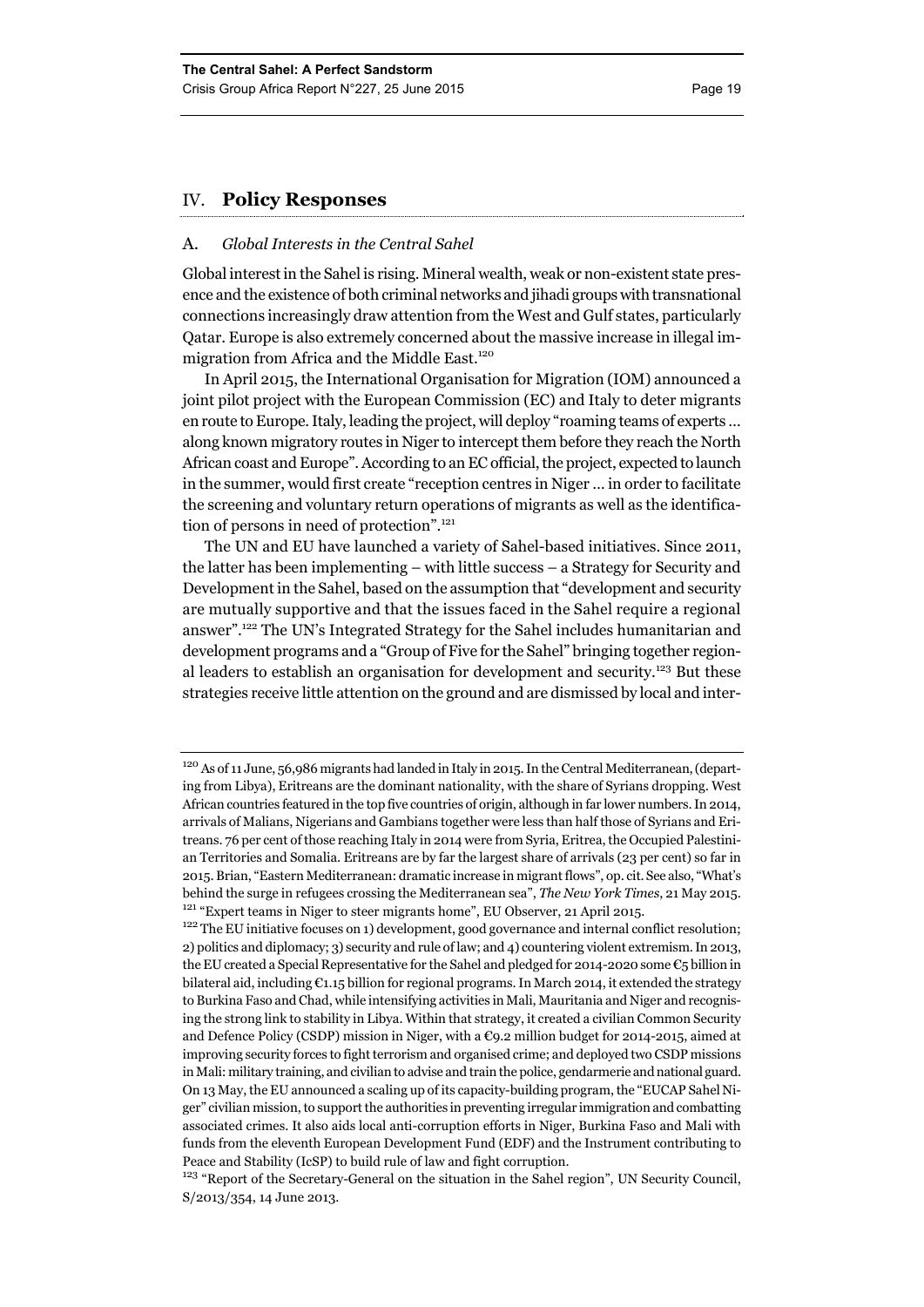national observers as at best "lovely [but], ineffective pieces of paper".<sup>124</sup> Their implementation should be reinforced and preferably expanded, with a greater presence in the field and more consultation with local communities.

Military interventions by France and, to a lesser degree, the U.S. have sought to stem a growing jihadi threat.<sup>125</sup> When Islamist groups seized Mali's north in 2012, a rapid, well-prepared French deployment (Operation Serval) in January 2013 halted the offensive and expelled al-Qaeda in the Maghreb (AQIM) forces.<sup>126</sup> In 2014, France launched Operation Barkhane, with a 3,000-strong counter-terrorism force headquartered in Chad's capital, N'Djamena, and troops in Chad, Niger, Burkina Faso, Mali and Mauritania. Serval was a short-term mission; Barkhane, though with no civilian or state-building component, is anticipated to remain for much longer and may evolve into a permanent security arrangement.<sup>127</sup>

The U.S. has been less prominent, but the region is one of its main counter-terrorism concerns. In 2005, it established the Trans-Sahara Counterterrorism Partnership (TSCTP), led by the U.S. State Department, to enhance regional governments' capacity to combat rising extremism.<sup>128</sup> Following the September 2012 attack on its consulate in Benghazi, Washington dedicated some 800 marines in southern Spain, an airbase in Sicily and drone bases in Agadez and N'Djamena to its crisis response force.<sup>129</sup>

As the Western military presence has increased, so too has the local belief that it is tied to growing interest in the region's uranium, gold and hydrocarbon wealth, as well as the arms trade.130 France's history in the region, including its sometimes difficult relationship with Algeria, the kidnapping of its nationals and March 2015 shootings at a popular expat bar in Bamako (a Frenchman, Belgian and three Malians were reportedly killed) go some way to explaining its posture.131 But France also has other involvements, not least with Nigerien uranium mines that provide 30 per cent of its nuclear energy needs and are targets of growing international competition, including from China.<sup>132</sup> Likewise, the Sahel offers opportunities for arms deals

129 Reeve and Pelter, "From New Frontier to New Normal", op. cit.

<sup>124</sup> Crisis Group, interviews, political analysts, Niamey, Abuja, Paris, March-April 2015.

<sup>&</sup>lt;sup>125</sup> Jihadi groups active in the wider Sahel include al-Qaeda in the Islamic Maghreb (AQIM) and the Movement for Oneness and Jihad in West Africa (MUJAO), an AQIM splinter group that announced itself in October 2011; both could potentially seek to ally with IS, as Boko Haram appears to have done. 126 On Mali's 2012-2013 crisis, see Crisis Group Reports, *Mali: Avoiding Escalation*, and *Mali: Security*, *Dialogue and Meaningful Reform*, both op. cit.

<sup>&</sup>lt;sup>127</sup> Richard Reeve and Zoë Pelter, "From New Frontier to New Normal: Counter-Terrorism Operations in the Sahel-Sahara", Oxford Research Group, August 2014.

<sup>&</sup>lt;sup>128</sup> See Lesley Anne Warner, "The Trans Sahara Counter Terrorism Partnership: Building Partner Capacity to Counter Terrorism and Violent Extremism", CNA Corporation, March 2014.

<sup>&</sup>lt;sup>130</sup> Crisis Group, interview, government official, Niamey, February 2015. This belief was repeated in numerous interviews, including analyst, Dubai, December 2014; political analyst, Abuja, February 2015; politician, Niamey, February 2015; and activists and community elders, Tripoli and Sebha, March 2015.

<sup>&</sup>lt;sup>131</sup> Crisis Group interview, security expert working on French and U.S. interventions in Sahel-Sahara, London, 4 March 2015. Algeria views French Sahel policy with some suspicion, though it collaborated with Operation Serval. France's actions in regard to Qadhafi's overthrow are seen as irresponsible. Algerian officials say France allowed pro-Qadhafi Tuaregs to escape with their weapons, with consequences for northern Mali, and opposed further military operations in southern Mali that some French officials urged in 2014. Crisis Group interview, Algiers, December 2014. <sup>132</sup> Reeve and Pelter, "From New Frontier to New Normal", op. cit.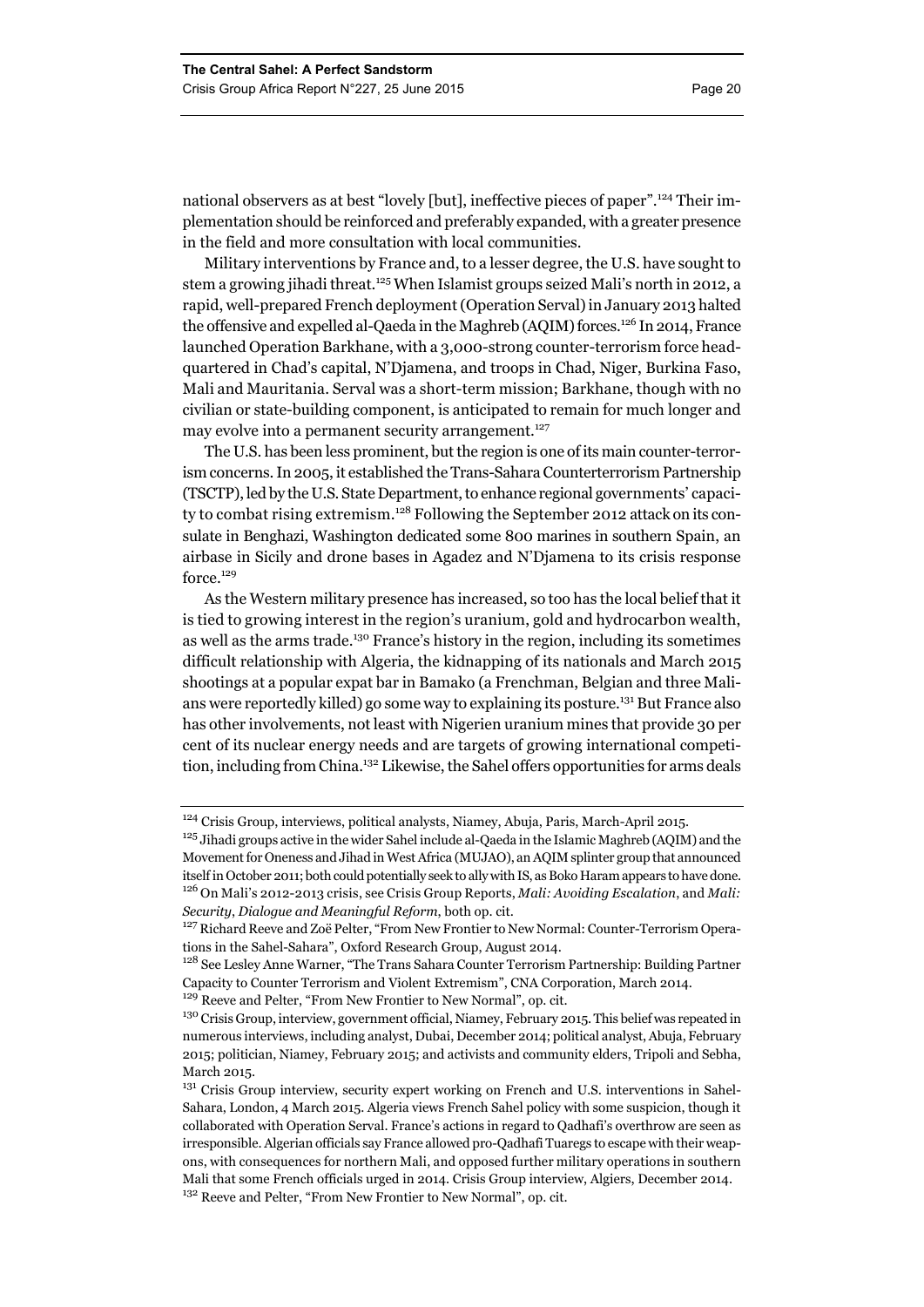to European and, increasingly, Asian states, such as France's highly lucrative sale of fighter jets.<sup>133</sup>

Suspicions of a hidden agenda fuel hostility toward the West that is exacerbated by continued, uncritical Western support (including financial) for governments that have, in the eyes of some locals, lost legitimacy. Western governments have given support to Niger, viewing it as both an island of stability and another potential weak link in the Sahel. In addition to funding its counter-terrorism efforts, they have increasingly linked their Nigerien development initiatives with their wider regional security concerns.<sup>134</sup>

The suspicion surrounding foreign interest merges in some quarters with anxiety about Chad.135 Libya and Nigeria have contentious histories with N'djamena and are wary of its ambitions.<sup>136</sup> Its significant increase in oil production since 2003 has allowed President Idris Déby to build one of the Sahel's largest, best trained and equipped militaries. Wariness has been reinforced by Chad's January 2015 intervention (reportedly at Nigeria's request) against Boko Haram.137 It is also alleged that Chad tacitly encourages the Tebus, who have strained relations with Déby and crossborder community ties, to go into resource-rich southern Libya.138 Nevertheless, the U.S. and France reward Chad with significant support as a key counter-terrorism partner and staging base.<sup>139</sup>

European states also have an interest in curbing migration. European Union (EU) and African partners launched the "Rabat Process" in 2006 and the "Khartoum Pro-

<sup>&</sup>lt;sup>133</sup> Crisis Group interview, security expert, London, 4 March 2015.

<sup>&</sup>lt;sup>134</sup> Crisis Group interview, Western diplomat, Niamey, February 2015; also Crisis Group Report, *Niger: Another Weak Link?*, op. cit.

<sup>&</sup>lt;sup>135</sup> In 2014, Chad was 155th of 175 countries in Transparency International's Corruption Perception Index (online). It has oil but, as noted, is very low on UNDP's development index.

<sup>&</sup>lt;sup>136</sup> When the Libya crisis began in 2011, President Déby, who had a close relationship with Qadhafi, defended him by accusing the rebels of Islamist ties. The presence of Chad fighters among Qadhafi's troops deepened hostility to Déby among the rebels. Since January 2015, Chadian troops have targeted Boko Haram in Cameroon, Niger and Nigeria.

<sup>137</sup> Crisis Group interviews, Dubai, December 2014; political analyst, Abuja, February 2015. President Déby is referred to in some circles as a "pompier pyromane" ("pyromaniac fireman"). Philippe Duval, "Idriss Déby, Pompier Pyromane", *MondAfrique*, 25 January 2015. This reflects a suspicion that he destabilises neighbours, so as to then use Chad's comparative military strength to gain international acclaim and support, as well as a degree of leverage. Critics also believe his wider ambition is to become Qadhafi's successor as the new leader of the Sahel.

<sup>&</sup>lt;sup>138</sup> Chad's northern Tibesti region, an area difficult to control, is neglected by N'Djamena and traditionally hostile to Déby; since 2011, arms and Chadian nationals (Tebu but also other ethnicities) reportedly cross into southern Libya in increasing numbers seeking land and financial gain, allegedly with N'Djamena's tacit encouragement. Crisis Group interviews, community elders, Sebha, March 2015. For more on the dynamics, see Crisis Group Africa Briefing N°78, *Chad's North West: The Next High Risk Area?*, 17 February 2011. In its own view, N'Djamena favours a stable Libya and has tried to broker a deal among its factions. Crisis Group interview, October 2014.

<sup>&</sup>lt;sup>139</sup> Chad, the primary base for Operation Barkhane, has a long history of French military support and training as well as aid, including via Operations Manta (1983) and Epervier (1986). It takes a leading role in the TSCTP and in the last decade has been a U.S. "war on terror" partner, receiving significant aid and military training and equipment. Crisis Group interviews, Abuja, February 2015; and Sebha, March 2015. "US support for Chad may destabilise the Sahel", Al Jazeera, 6 March 2015; Pieter D. Wezeman, "Arms flows to the conflict in Chad", Stockholm International Peace Research Intitute (SIPRI) background paper, August 2009, p. 6.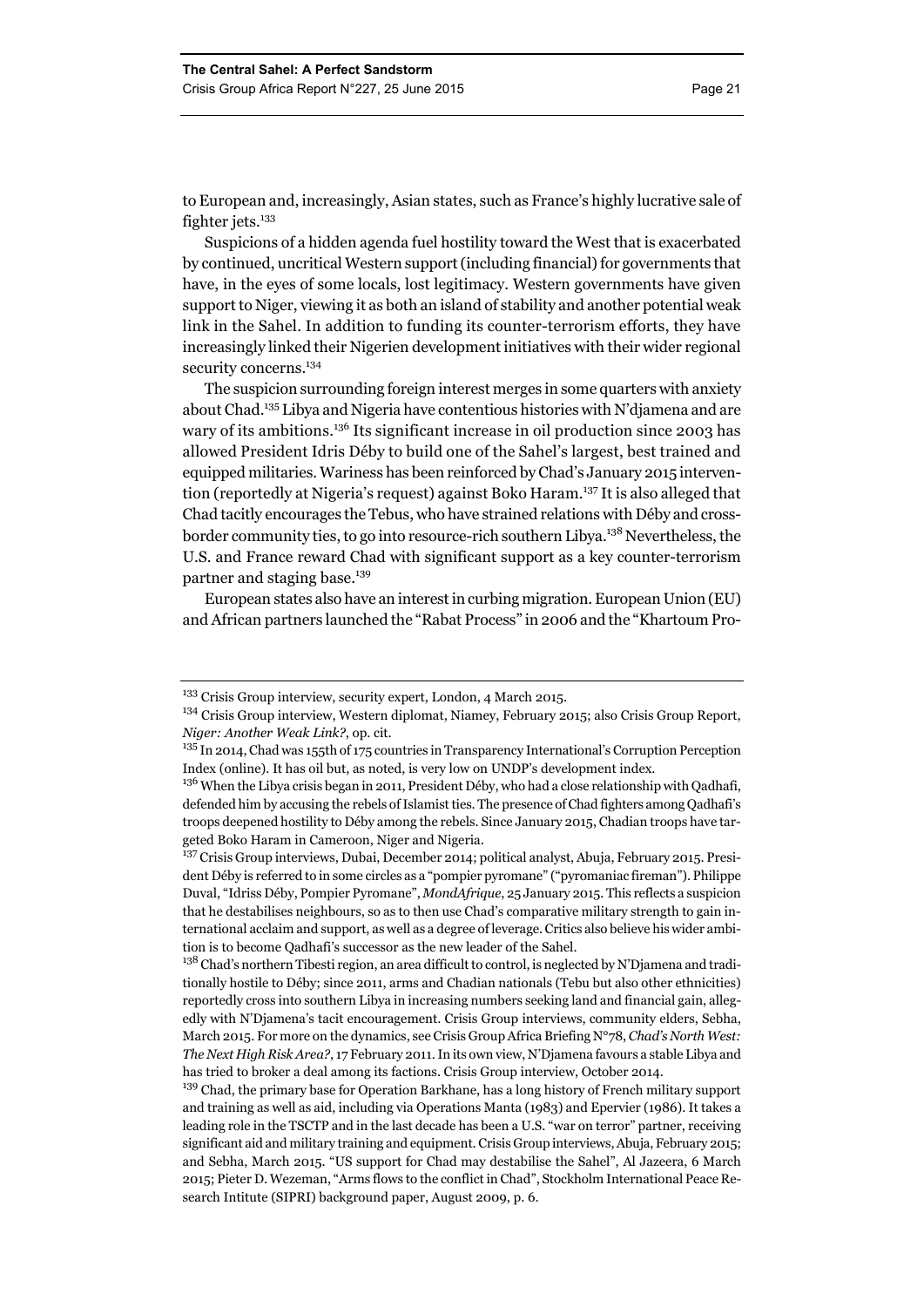cess" in 2014, both designed to curb illegal immigration.140 While the emphasis is on increased border patrols, funds are simultaneously sent to major migrant countries in the hope development will reduce the migration impulse. Neither process adequately addresses the root causes of migration, which is spurred by not only scant job opportunities, but also lack of social mobility and, at times, of political freedom. The efficacy of giving aid without requiring recipients to fundamentally change the policies that drive migration is questionable.<sup>141</sup>

In May 2015, the EU began a new security-oriented policy to curb migration, including seizing and destroying boats involved in smuggling migrants. This has now been formalised with the launch of "EUNAVFOR Med", on 22 June 2015, to patrol the Mediterranean and gather information on and monitor smuggling networks, with the aim of deterring migration.<sup>142</sup> However, some member states appear to view it also as a convenient umbrella for future counter-terrorism action in Libya.143

Western states are not the only foreign actors to provoke suspicions. The Gulf states, notably Qatar, are increasingly important in the region. Gulf money is used for investment but reportedly also, often via charities and Islamic NGOs, to fund construction of mosques and madrasas.144 The largesse may polarise local power-holders and members of the ruling class between those who support Islam's growing role in politics and those who seek to preserve a purely secular state. In the context of Islamic radicalisation, international observers worry that especially Qatari support for a large network of Islamist-leaning proxies may result in some significant sums reaching extremist groups. Partially in recognition of this, the ruling family has taken steps to increase oversight of Qatar's charities, including creation of a charities regulator.145

# B. *Counterproductive and Unbalanced Responses*

Greater support is needed for a sustained process to tackle criminality, corruption and state weakness. The UN and EU Sahel strategies have not been effectively implemented, and the most visible international tools to combat insecurity, as argued above, are overly military. Operation Barkhane and its Serval predecessor have had some success in disrupting Islamist extremists in Mali but can no more end the regional jihadi threat alone than policing can curb migration alone. Securitisation of the region and poorly regulated financial support for unpopular governments risk

<sup>&</sup>lt;sup>140</sup> The Rabat and Khartoum processes' full names are, respectively, the Euro-African Conference on Migration and Development and the EU-Horn of Africa Migration Route Initiative.

<sup>&</sup>lt;sup>141</sup> Crisis Group interviews, youths and political analyst, Niamey, February 2015. For fairly recent migrant numbers, see "Smuggled Futures: The Dangerous Path of the Migrant from Africa to Europe", The Global Initiative Against Transnational Organised Crime, May 2014.

<sup>&</sup>lt;sup>142</sup> "Statement by High Representative/Vice President Federica Mogherini on the Council decision to launch the naval operation EUNAVFOR Med", press release, EU, 22 June 2015.

<sup>143</sup> On 18 May 2015, the European Council approved establishment of EU military operation EUNAVFOR Med, under the command of an Italian admiral. "Council establishes EU naval operation to disrupt human smugglers in the Mediterranean", press release, European Council. Crisis Group interview, Italian government official, Rome, May 2015.

<sup>&</sup>lt;sup>144</sup> Crisis Group interviews and observations, Niamey, February 2015.

<sup>&</sup>lt;sup>145</sup> Crisis Group interview, Gulf security and foreign policy expert, London, 4 March 2015. "Qatar Regulates Charities as U.S. Urges to Stop Terror Funding", Bloomberg, 16 September 2014. Much controversy surrounding Qatar is tied to Gulf Cooperation Council politics and the dispute over Qatar's (recently dialled-back) support for political Islam, often erroneously conflated with extremism.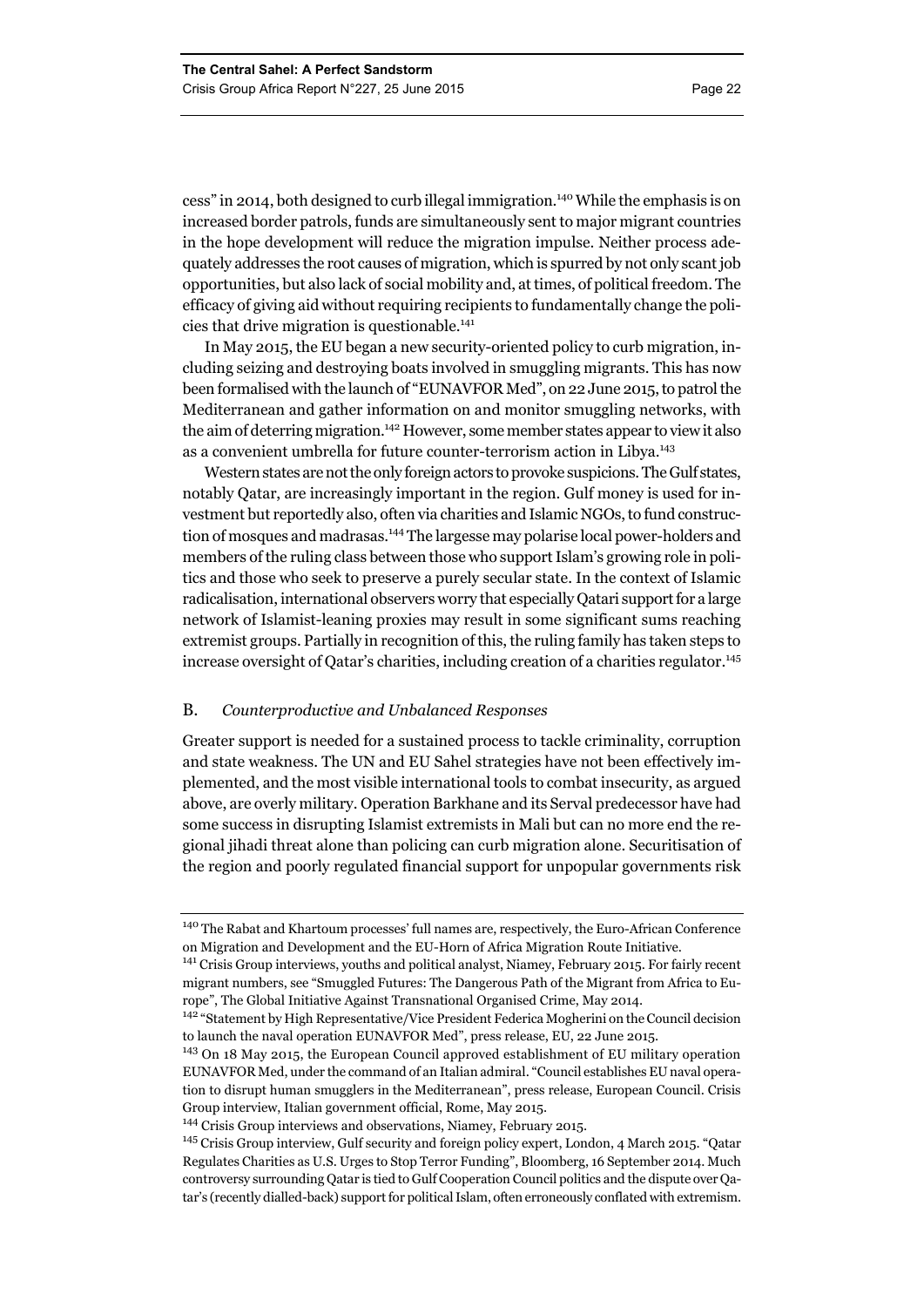exacerbating trends that feed the rise not only of jihadi groups but also of transnational criminal networks and migration.

Overemphasis on counter-terrorism operations and the perceived jihadi threat is diverting crucial attention and resources from the underlying causes of instability and can exacerbate them, as it tends to require reliance on flawed central and local elites. The counter-terrorism narrative is deceptively convenient, allowing a quick, visible response and permitting those in authority in the region to divert attention from their own corruption and governance failures, while enhancing international support for their regimes. However, the West's current military efforts are likely to prove ineffective and may well prompt local backlash.

# C. *A Holistic Approach*

The security approach urgently needs balancing by political measures that address the causes and effects of state instability: bad governance, poverty, local conflicts over resources, corruption, youth unemployment and alienated peripheries. Much depends on the political will of regional leaders to approach these holistically. International influence should be leveraged to encourage this by, for example, tying development aid to implementation of an anti-corruption strategy that includes formation of authoritative, well-resourced civil society oversight mechanisms and simple, measurable indicators. Support should also be given to building cross-society coalitions against mismanagement and pressure applied to involve regional governments in national anti-corruption strategies. Monitoring might be combined with local programs to name and shame corrupt politicians.

The greatest responsibility lies with national governments in the region. Attempts to stem rapid population growth are essential to address rising instability, radicalisation, poverty and food crisis. Improving women's status by making girls' education a national priority, enforcing laws that prohibit child marriage and upholding women's reproductive rights would go a long way. This would likely be controversial in the patriarchal societies, but without deep social reform that dramatically cuts birth rates, demographics risk swiftly overwhelming other attempts to ensure stability. In the short to medium term, programs to create jobs for disaffected young people and technical and vocational training to qualify them for employment in emerging sectors should be another priority.

Such prescriptions do not lend themselves to short timeframes, but sustainable stability is achievable only by promoting the rule of law and tackling entrenched corruption, entwined political and criminal interests and the widespread trafficking and smuggling networks that traverse the region.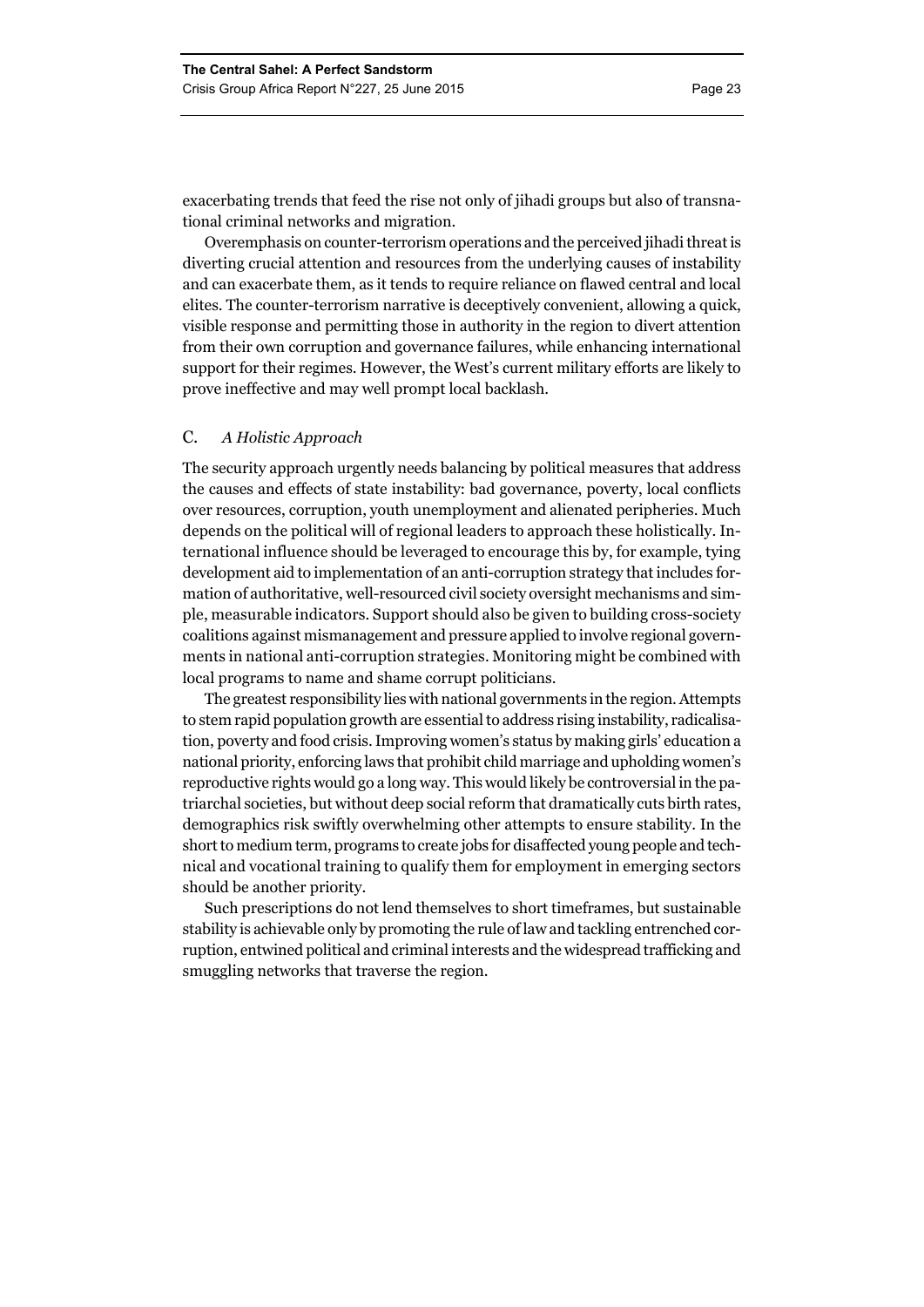# V. **Conclusion**

The Central Sahel's trajectory is worrying. Violence is set to continue, if not escalate, against the backdrop of a huge spike in numbers of impoverished youth. Deep disenchantment with national governments and competition over access to power and shrinking resources cause localised tensions to escalate to a national, then regional level. Those conflicts that have gained a jihadi dimension have done so only gradually, and even then as only one element among many.

Exaggerating the jihadi threat gives governments an excuse to minimise their own failures, securitise policies and further shrink political space. By co-opting parts of the opposition and labelling as "anti-peace elements" those who do not share their threat analysis, the governing elites leave much of the population without a legitimate means of expressing disagreement. It should not be ignored that many, particularly disenchanted and alienated youths, see political Islam as the solution. The failure of governments to differentiate between Islamism and violent jihadism and the resulting criminalisation of the former risk further stoking radicalisation.

The effort of international partners to shore up regimes that have lost much legitimacy is not a viable long-term policy. They should visibly and consistently demand good governance and promote development. Failure to heed genuine aspirations for meaningful employment and social mobility, coupled with continued support for old, often compromised, leaders risks rendering the West an enemy in the eyes of many. International partners must rethink and overhaul their approach if they are to contribute to a dangerous region's lasting peace and security.

# **Dakar/Brussels, 25 June 2015**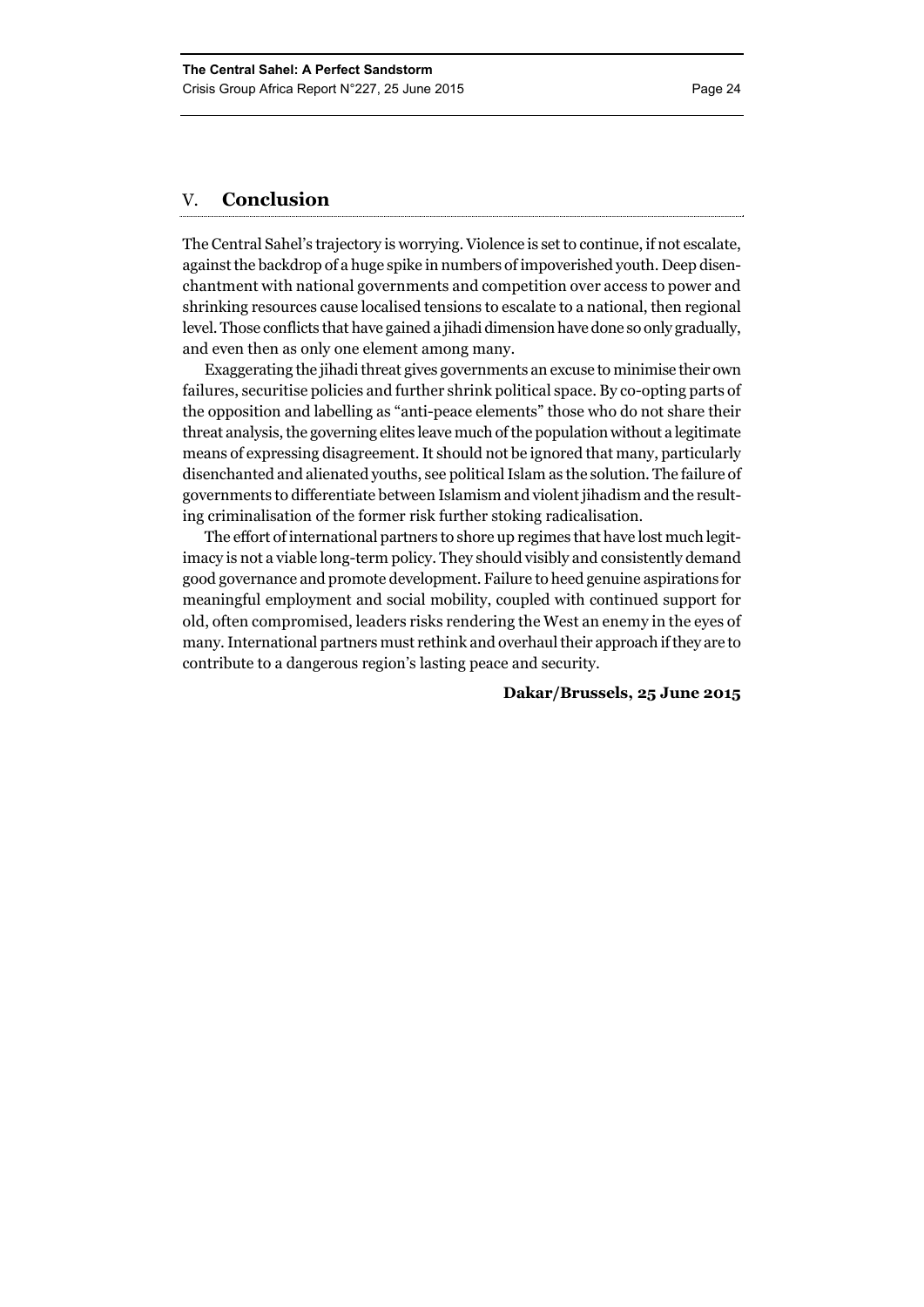

# Appendix A: Map of Migratory Routes Through the Central Sahel

Western Route - Main sources countries (shaded): Senegal, Guinea, Mali -------

Source: Smuggled Futures, published by The Global Initiative<br>against Transnational Organized Crime, 2014. Reproduced with<br>permission.

- Central Route Main sources countries (shaded): Nigeria, Ghana, Niger - Eastern Route - Main sources countries (shaded): Somalia, Eritrea, Sudan (Darfur)
- Coastal Route to Spain (closed off)  $-\times$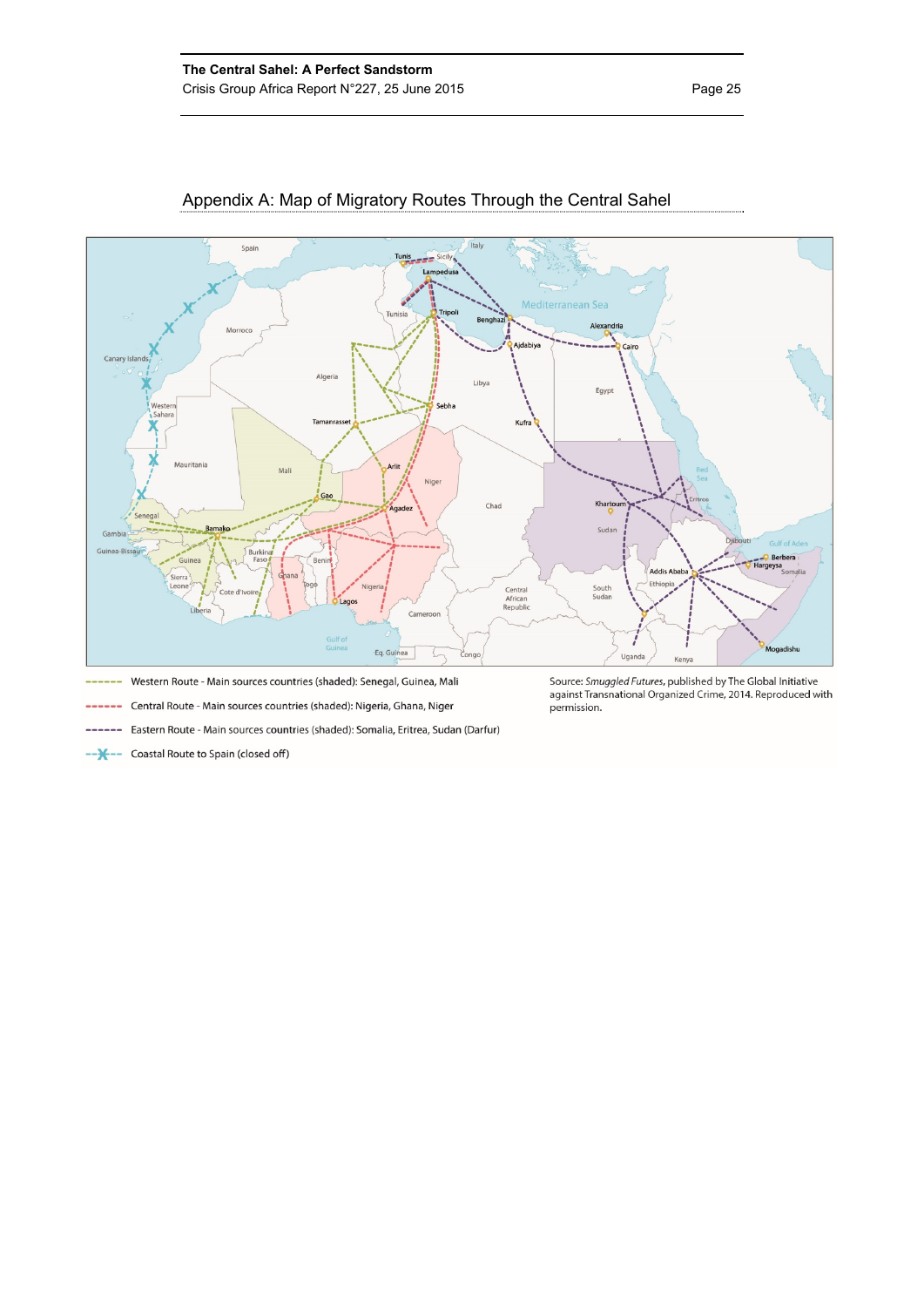# Appendix B: About the International Crisis Group

The International Crisis Group (Crisis Group) is an independent, non-profit, non-governmental organisation, with some 125 staff members on five continents, working through field-based analysis and high-level advocacy to prevent and resolve deadly conflict.

Crisis Group's approach is grounded in field research. Teams of political analysts are located within or close by countries at risk of outbreak, escalation or recurrence of violent conflict. Based on information and assessments from the field, it produces analytical reports containing practical recommendations targeted at key international decision-takers. Crisis Group also publishes *CrisisWatch*, a twelve-page monthly bulletin, providing a succinct regular update on the state of play in all the most significant situations of conflict or potential conflict around the world.

Crisis Group's reports and briefing papers are distributed widely by email and made available simultaneously on the website, www.crisisgroup.org. Crisis Group works closely with governments and those who influence them, including the media, to highlight its crisis analyses and to generate support for its policy prescriptions.

The Crisis Group Board of Trustees – which includes prominent figures from the fields of politics, diplomacy, business and the media – is directly involved in helping to bring the reports and recommendations to the attention of senior policymakers around the world. Crisis Group is co-chaired by former UN Deputy Secretary-General and Administrator of the United Nations Development Programme (UNDP), Lord Mark Malloch-Brown, and Dean of Paris School of International Affairs (Sciences Po), Ghassan Salamé.

Crisis Group's President & CEO, Jean-Marie Guéhenno, assumed his role on 1 September 2014. Mr Guéhenno served as the UN Under-Secretary-General for Peacekeeping Operations from 2000-2008, and in 2012, as Deputy Joint Special Envoy of the United Nations and the League of Arab States on Syria. He left his post as Deputy Joint Special Envoy to chair the commission that prepared the white paper on French defence and national security in 2013.

Crisis Group's international headquarters is in Brussels, and the organisation has offices or representation in 26 locations: Baghdad/Suleimaniya, Bangkok, Beijing, Beirut, Bishkek, Bogotá, Cairo, Dakar, Dubai, Gaza City, Islamabad, Istanbul, Jerusalem, Johannesburg, Kabul, London, Mexico City, Moscow, Nairobi, New York, Seoul, Toronto, Tripoli, Tunis and Washington DC. Crisis Group currently covers some 70 areas of actual or potential conflict across four continents. In Africa, this includes, Burkina Faso, Burundi, Cameroon, Central African Republic, Chad, Côte d'Ivoire, Democratic Republic of Congo, Eritrea, Ethiopia, Guinea, Guinea-Bissau, Kenya, Liberia, Madagascar, Nigeria, Sierra Leone, Somalia, South Sudan, Sudan, Uganda and Zimbabwe; in Asia, Afghanistan, Indonesia, Kashmir, Kazakhstan, Kyrgyzstan, Malaysia, Myanmar, Nepal, North Korea, Pakistan, Philippines, Sri Lanka, Taiwan Strait, Tajikistan, Thailand, Timor-Leste, Turkmenistan and Uzbekistan; in Europe, Armenia, Azerbaijan, Bosnia and Herzegovina, Cyprus, Georgia, Kosovo, Macedonia, North Caucasus, Serbia and Turkey; in the Middle East and North Africa, Algeria, Bahrain, Egypt, Iran, Iraq, Israel-Palestine, Jordan, Lebanon, Libya, Morocco, Syria, Tunisia, Western Sahara and Yemen; and in Latin America and the Caribbean, Colombia, Guatemala, Mexico and Venezuela.

This year Crisis Group receives financial support from a wide range of governments, foundations, and private sources. Crisis Group holds relationships with the following governmental departments and agencies: Australian Department of Foreign Affairs and Trade, Austrian Development Agency, Belgian Ministry of Foreign Affairs, Canadian Department of Foreign Affairs, Trade and Development, Danish Ministry of Foreign Affairs,, Dutch Ministry of Foreign Affairs, European Union Instrument for Stability, Finnish Foreign Ministry, French Ministry of Foreign Affairs, Irish Aid, Italian Foreign Ministry, Principality of Liechtenstein, Luxembourg Ministry of Foreign Affairs, New Zealand Ministry of Foreign Affairs and Trade, Norwegian Ministry of Foreign Affairs, Swedish Ministry of Foreign Affairs, Swiss Federal Department of Foreign Affairs, Turkish Ministry of Foreign Affairs, United Kingdom Department for International Development, U.S. Agency for International Development.

Crisis Group also holds relationships with the following foundations: Adessium Foundation, Carnegie Corporation of New York, Henry Luce Foundation, John D. and Catherine T. MacArthur Foundation, Koerber Foundation, Oak Foundation, Open Society Foundations, Open Society Initiative for West Africa, Ploughshares Fund, Rockefeller Brothers Fund, and Tinker Foundation.

#### **June 2015**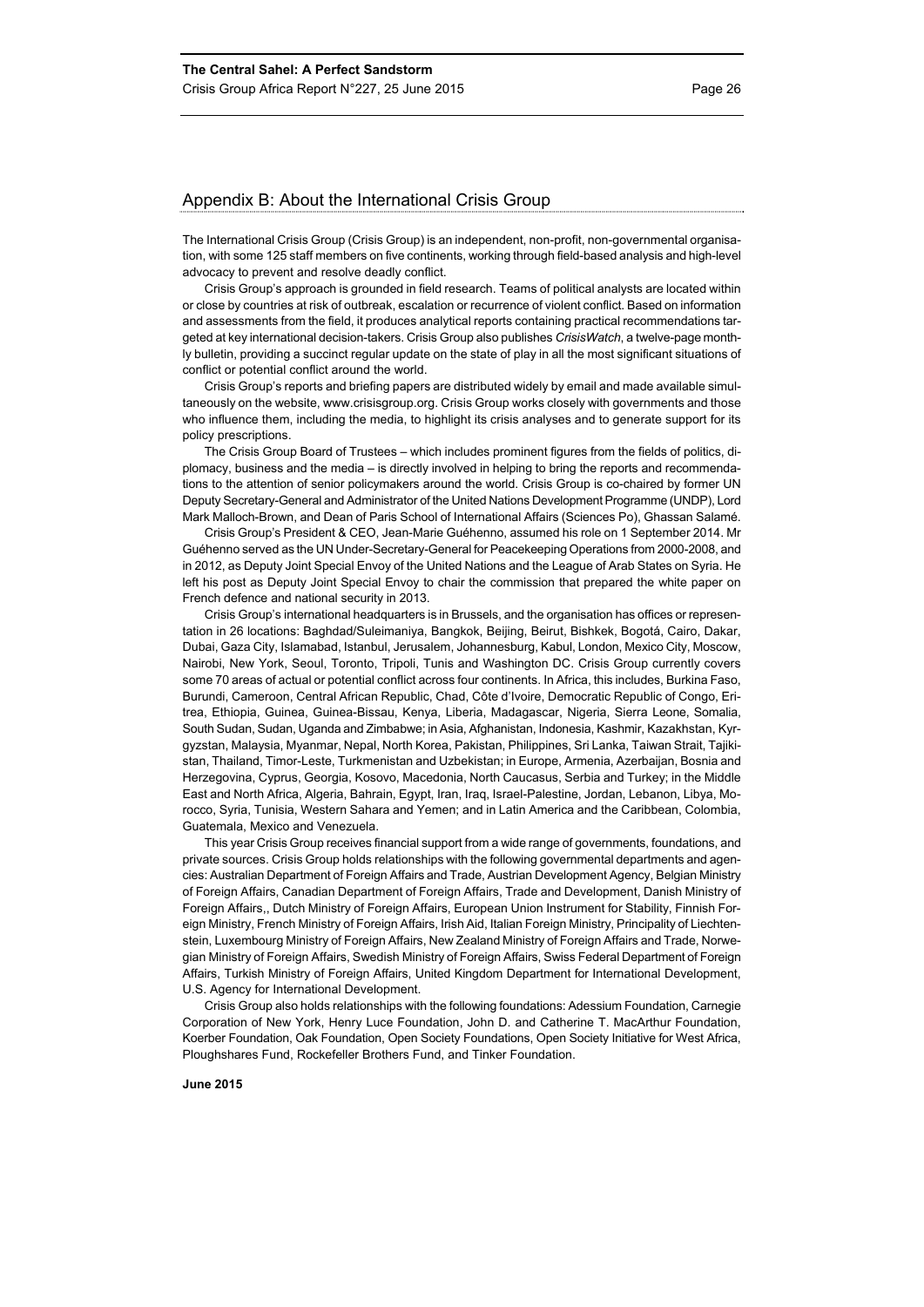# Appendix C: Reports and Briefings on Africa since 2012

#### **Central Africa**

- *Burundi: A Deepening Corruption Crisis*, Africa Report N°185, 21 March 2012 (also available in French).
- *Black Gold in the Congo: Threat to Stability or Development Opportunity?,* Africa Report N°188, 11 July 2012 (also available in French).
- *Eastern Congo: Why Stabilisation Failed*, Africa Briefing N°91, 4 October 2012 (also available in French).
- *Burundi: Bye-bye Arusha?* Africa Report N°192, 25 October 2012 (only available in French).
- *The Gulf of Guinea : The New Danger Zone,*  Africa Report N°195, 12 December 2012 (also available in French).
- *Eastern Congo: The ADF-Nalu's Lost Rebellion*, Africa Briefing N°93, 19 December 2012 (also available in French).
- *Central African Republic: Priorities of the Transition*, Africa Report N°203, 11 June 2013 (also available in French).
- *Understanding Conflict in Eastern Congo (I): The Ruzizi Plain*, Africa Report N°206, 23 July 2013 (also available in French).
- *Central African Republic: Better Late than Never*, Africa Briefing N°96, 2 December 2013 (also available in French).
- *Fields of Bitterness (I): Land Reform in Burundi*, Africa Report N°213, 12 February 2014 (only available in French).
- *Fields of Bitterness (II): Restitution and Reconciliation in Burundi*, Africa Report N°214, 17 February 2014 (only available in French).
- *The Security Challenges of Pastoralism in Central Africa*, Africa Report N°215, 1 April 2014 (also available in French).
- *Curbing Violence in Nigeria (II): The Boko Haram Insurgency,* Africa Report N°216, 3 April 2014.
- *The Central African Crisis: From Predation to Stabilisation*, Africa Report N°219, 17 June 2014 (also available in French).
- *Cameroon: Prevention Is Better than Cure*, Africa Briefing N°101, 4 September 2014 (only available in French).
- *The Central African Republic's Hidden Conflict*, Africa Briefing N°105, 12 December 2014 (also available in French).
- *Congo: Ending the Status Quo*, Africa Briefing N°107, 17 December 2014.
- *Elections in Burundi: Moment of Truth,* Africa Report N°224, 17 April 2015 (also available in French).
- *Congo: Is Democratic Change Possible?* Africa Report N°225, 5 May 2015.

*Burundi: Peace Sacrificed?* Africa Briefing N°111, 29 May 2015 (also available in French).

#### **Horn of Africa**

- *Kenya: Impact of the ICC Proceedings*, Africa Briefing N°84, 9 January 2012.
- *Kenyan Somali Islamist Radicalisation*, Africa Briefing N°85, 25 January 2012.
- *The Kenyan Military Intervention in Somalia*, Africa Report N°184, 15 February 2012
- *Somalia: An Opportunity that Should Not Be Missed*, Africa Briefing N°87, 22 February 2012.
- *China's New Courtship in South Sudan*, Africa Report N°186, 4 April 2012 (also available in Chinese).
- *Uganda: No Resolution to Growing Tensions*, Africa Report N°187, 5 April 2012.
- *Ethiopia After Meles*, Africa Briefing N°89, 22 August 2012.
- *Assessing Turkey's Role in Somalia,* Africa Briefing N°92, 8 October 2012.
- *Sudan: Major Reform or More War*, Africa Report N°194, 29 November 2012 (also available in Arabic).
- *Kenya's 2013 Elections,* Africa Report N°197, 17 January 2013.
- *Sudan's Spreading Conflict (I): War in South Kordofan*, Africa Report N°198, 14 February 2013.
- *Eritrea: Scenarios for Future Transition,* Africa Report N°200, 28 March 2013.
- *Kenya After the Elections,* Africa Briefing N°94, 15 May 2013.
- *Sudan's Spreading Conflict (II): War in Blue Nile*, Africa Report N°204, 18 June 2013.
- *Ethiopia: Prospects for Peace in Ogaden,* Africa Report N°207, 6 August 2013.
- *Sudan: Preserving Peace in the East*, Africa Report N°209, 26 November 2013.
- *Somalia: Puntland's Punted Polls*, Africa Briefing N°97, 19 December 2013.
- *Sudan's Spreading Conflict (III): The Limits of Darfur's Peace Process*, Africa Report N°211, 27 January 2014.
- *South Sudan: A Civil War by Any Other Name,*  Africa Report N°217, 10 April 2014.
- *Somalia: Al-Shabaab It Will Be a Long War*, Africa Briefing N°99, 26 June 2014.
- *Eritrea: Ending the Exodus?*, Africa Briefing N°100, 8 August 2014.
- *Kenya: Al-Shabaab Closer to Home*, Africa Briefing N°102, 25 September 2014.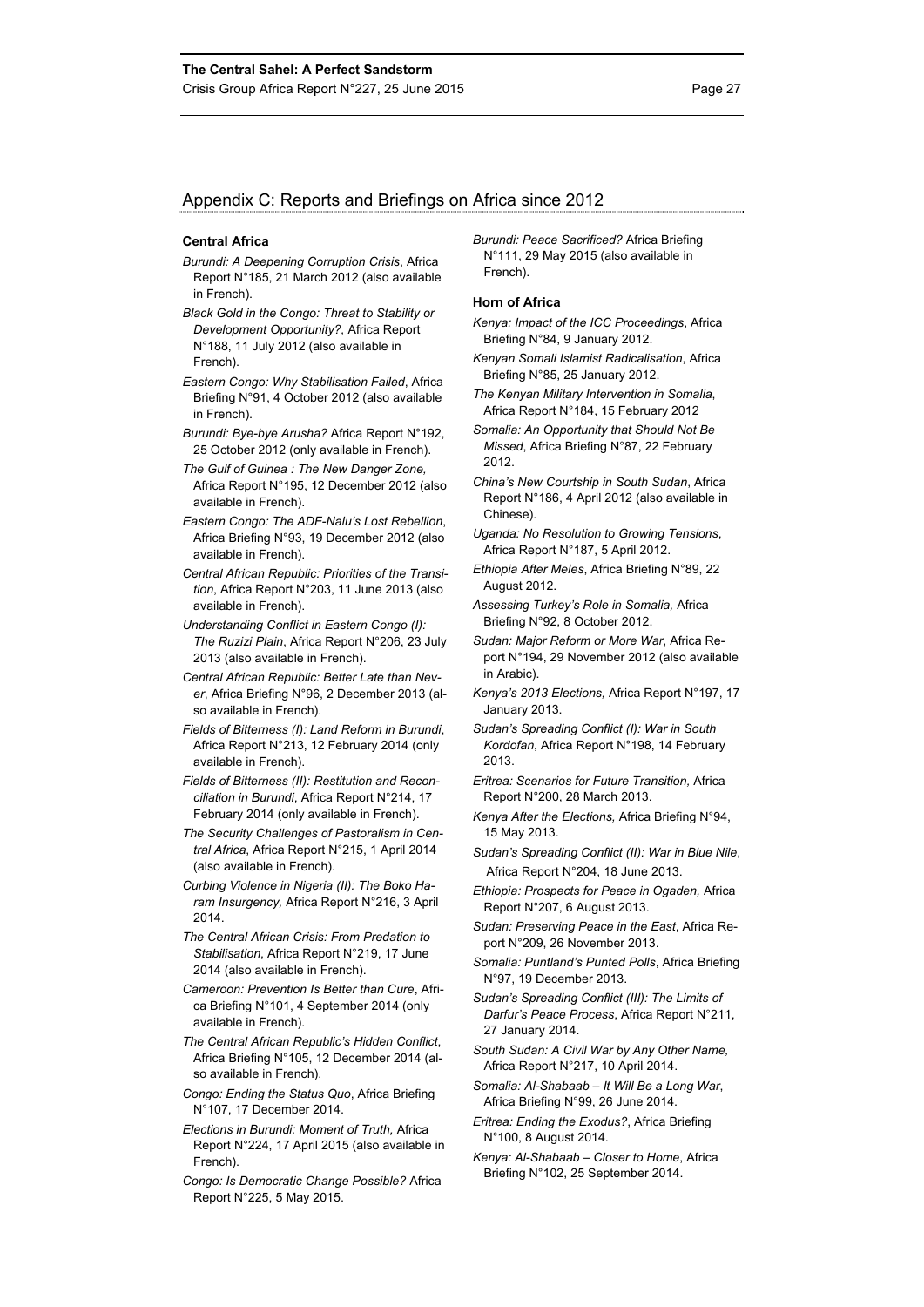- *Sudan and South Sudan's Merging Conflicts*, Africa Report N°223, 29 January 2015.
- *Sudan: The Prospects for "National Dialogue"*, Africa Briefing N°108, 11 March 2015.
- *The Chaos in Darfur*, Africa Briefing N°110, 22 April 2015.

## **Southern Africa**

- *Zimbabwe's Sanctions Standoff*, Africa Briefing N°86, 6 February 2012 (also available in Chinese).
- *Implementing Peace and Security Architecture (II): Southern Africa*, Africa Report N°191, 15 October 2012.
- *Zimbabwe: Election Scenarios*, Africa Report N°202, 6 May 2013.
- *Zimbabwe's Elections: Mugabe's Last Stand,*  Africa Briefing N°95, 29 July 2013.
- *A Cosmetic End to Madagascar's Crisis?*, Africa Report N°218 (also available in French), 19 May 2014.
- *Zimbabwe: Waiting for the Future,* Africa Briefing N°103, 29 September 2014.

#### **West Africa**

- *Beyond Compromises: Reform Prospects in Guinea-Bissau*, Africa Report N°183, 23 January 2012 (only available in French and Portuguese).
- *Liberia: Time for Much-Delayed Reconciliation and Reform*, Africa Briefing N°88, 12 June 2012.
- *Mali: Avoiding Escalation*, Africa Report N°189, 18 July 2012 (also available in French).
- *Beyond Turf Wars: Managing the Post-Coup Transition in Guinea-Bissau*, Africa Report N°190, 17 August 2012 (also available in French).
- *Mali: The Need for Determined and Coordinated International Action*, Africa Briefing N°90, 24 September 2012 (also available in French).
- *Côte d'Ivoire: Defusing Tensions*, Africa Report N°193, 26 November 2012 (also available in French).
- *Curbing Violence in Nigeria (I): The Jos Crisis*, Africa Report N°196, 17 December 2012.
- *Guinea: A Way Out of the Election Quagmire,* Africa Report N°199, 18 February 2013 (only available in French).
- *Mali: Security, Dialogue and Meaningful Reform,*  Africa Report N°201, 11 April 2013 (also available in French).
- *Burkina Faso: With or Without Compaoré, Times of Uncertainty*, Africa Report N°205, 22 July 2013 (also available in French).
- *Niger: Another Weak Link in the Sahel?,* Africa Report N°208, 19 September 2013 (also available in French).
- *Mali: Reform or Relapse*, Africa Report N°210, 10 January 2014 (also available in French).
- *Côte d'Ivoire's Great West: Key to Reconciliation*, Africa Report N°212, 28 January 2014 (also available in French).
- *Guinea Bissau: Elections, But Then What?*, Africa Briefing N°98, 8 April 2014 (only available in French).
- *Mali: Last Chance in Algiers*, Africa Briefing N°104, 18 November 2014 (also available in French).
- *Nigeria's Dangerous 2015 Elections: Limiting the Violence*, Africa Report N°220, 21 November 2014.
- *Guinea's Other Emergency: Organising Elections*, Africa Briefing N°106, 15 December 2014 (also available in French).
- *Burkina Faso: Nine Months to Complete the Transition*, Africa Report N°222, 28 January 2015.
- *Security Sector Reform in Guinea-Bissau: An Opportunity Not to Be Missed*, Africa Briefing N°109, 19 March 2015 (only available in French).
- *Mali: An Imposed Peace?* Africa Report N°226, 22 May 2015 (only available in French).
- *Burkina Faso: Meeting the October Target*, Africa Briefing N°112, 24 June 2015 (only available in French).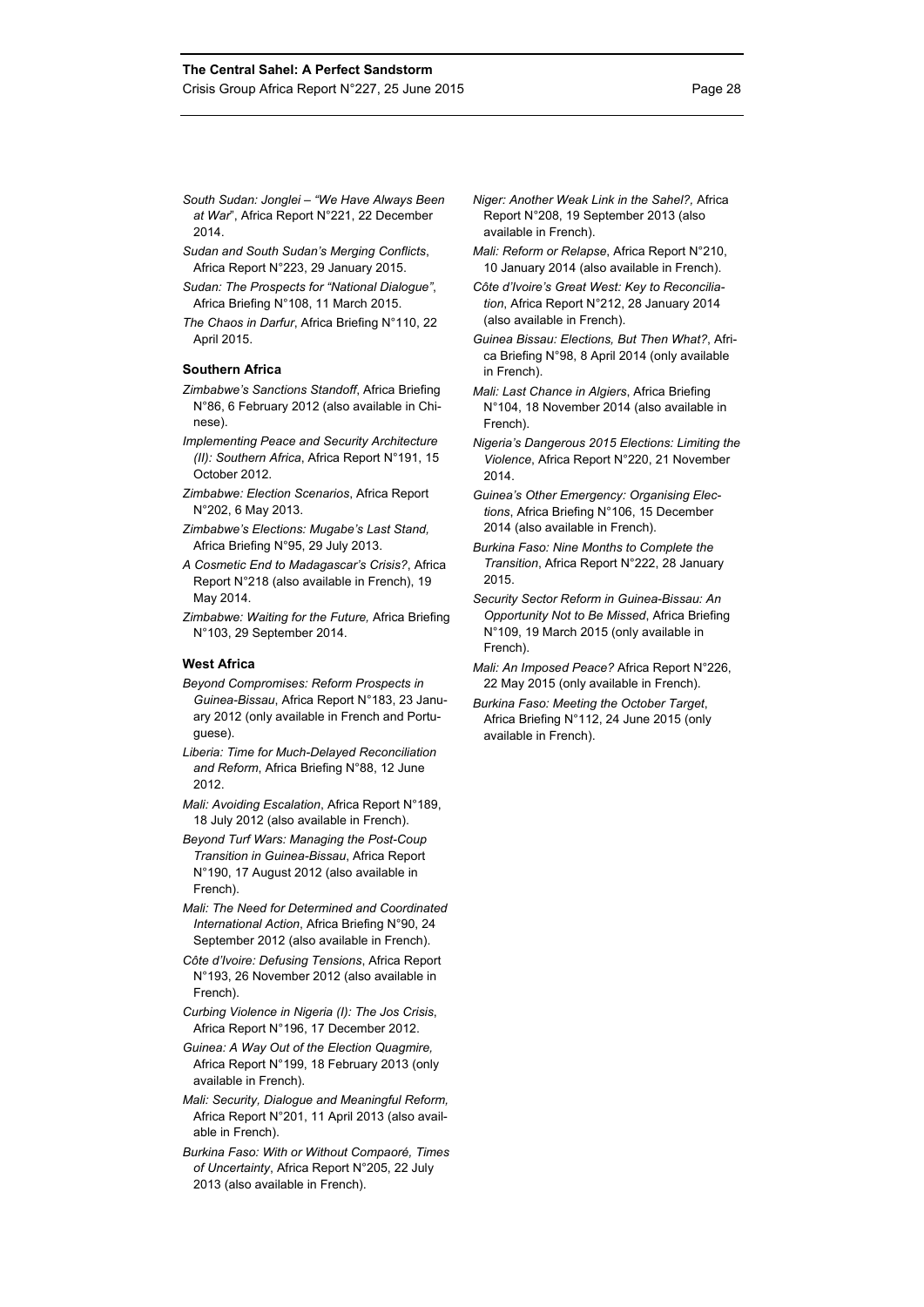# Appendix D: International Crisis Group Board of Trustees

#### PRESIDENT & CEO

**Jean-Marie Guéhenno**  Former UN Under-Secretary-General for Peacekeeping Operations

#### CO-CHAIRS

**Lord (Mark) Malloch-Brown**  Former UN Deputy Secretary-General and Administrator of the United

Nations Development Programme (UNDP) **Ghassan Salamé**  Dean, Paris School of International

# Affairs, Sciences Po VICE-CHAIR

**Ayo Obe**  Legal Practitioner, Columnist and TV Presenter, Nigeria

### OTHER TRUSTEES

**Morton Abramowitz**  Former U.S. Assistant Secretary of State and Ambassador to Turkey

**Hushang Ansary**  Chairman, Parman Capital Group LLC

**Nahum Barnea**  Political Columnist, Israel

**Samuel Berger**  Chair, Albright Stonebridge Group LLC; Former U.S. National Security **Adviser** 

**Carl Bildt**  Former Foreign Minister of Sweden

**Emma Bonino**  Former Foreign Minister of Italy and Vice-President of the Senate; Former European Commissioner for Humanitarian Aid

**Micheline Calmy-Rey**  Former President of the Swiss Confederation and Foreign Affairs Minister

#### **Cheryl Carolus**  Former South African High Commissioner to the UK and Secretary General of the African National Congress (ANC)

**Maria Livanos Cattaui**  Former Secretary-General of the International Chamber of Commerce

**Wesley Clark**  Former NATO Supreme Allied Commander

#### **Sheila Coronel**

Toni Stabile Professor of Practice in Investigative Journalism; Director, Toni Stabile Center for Investigative Journalism, Columbia University, U.S.

# **Mark Eyskens**

Former Prime Minister of Belgium

**Lykke Friis**  Prorector For Education at the University of Copenhagen. Former Climate & Energy Minister and Minister of Gender Equality of Denmark

**Frank Giustra**  President & CEO, Fiore Financial Corporation

**Mo Ibrahim**  Founder and Chair, Mo Ibrahim Foundation; Founder, Celtel International

**Wolfgang Ischinger**  Chairman, Munich Security Conference; Former German Deputy Foreign Minister and Ambassador to the UK and U.S.

**Asma Jahangir**  Former President of the Supreme Court Bar Association of Pakistan; Former UN Special Rapporteur on the Freedom of Religion or Belief

**Yoriko Kawaguchi**  Former Minister for Foreign Affairs, Japan

**Wadah Khanfar**  Co-Founder, Al Sharq Forum; Former Director General, Al Jazeera Network

**Wim Kok**  Former Prime Minister of the **Netherlands** 

**Ricardo Lagos**  Former President of Chile

#### **Joanne Leedom-Ackerman**  Former International Secretary of

PEN International; Novelist and journalist, U.S.

**Sankie Mthembi-Mahanyele** 

Chairperson of Central Energy Fund, Ltd.; Former Deputy Secretary General of the African National Congress (ANC)

**Lalit Mansingh**  Former Foreign Secretary of India, Ambassador to the U.S. and High Commissioner to the UK

#### **Thomas R Pickering**

Former U.S. Undersecretary of State and Ambassador to the UN, Russia, India, Israel, Jordan, El Salvador and Nigeria

**Karim Raslan**  Founder & CEO of the KRA Group

**Olympia Snowe**  Former U.S. Senator and member of the House of Representatives

#### **George Soros**  Founder, Open Society Foundations and Chair, Soros Fund Management

#### **Javier Solana**

President, ESADE Center for Global Economy and Geopolitics; Distinguished Fellow, The Brookings Institution

**Pär Stenbäck** 

Former Minister of Foreign Affairs and of Education, Finland. Chairman of the European Cultural Parliament

**Jonas Gahr Støre**  Leader of Norwegian Labour Party; Former Foreign Minister

**Lawrence H. Summers**  Former Director of the U.S. National Economic Council and Secretary of the U.S. Treasury; President Emeritus of Harvard University

**Wang Jisi** 

Member, Foreign Policy Advisory Committee of the Chinese Foreign Ministry; Former Dean of School of International Studies, Peking **University** 

#### **Wu Jianmin**

Executive Vice Chairman, China Institute for Innovation and Development Strategy; Member, Foreign Policy Advisory Committee of the Chinese Foreign Ministry; Former Ambassador of China to the UN (Geneva) and France

**Lionel Zinsou** 

.

Chairman and CEO, PAI Partners